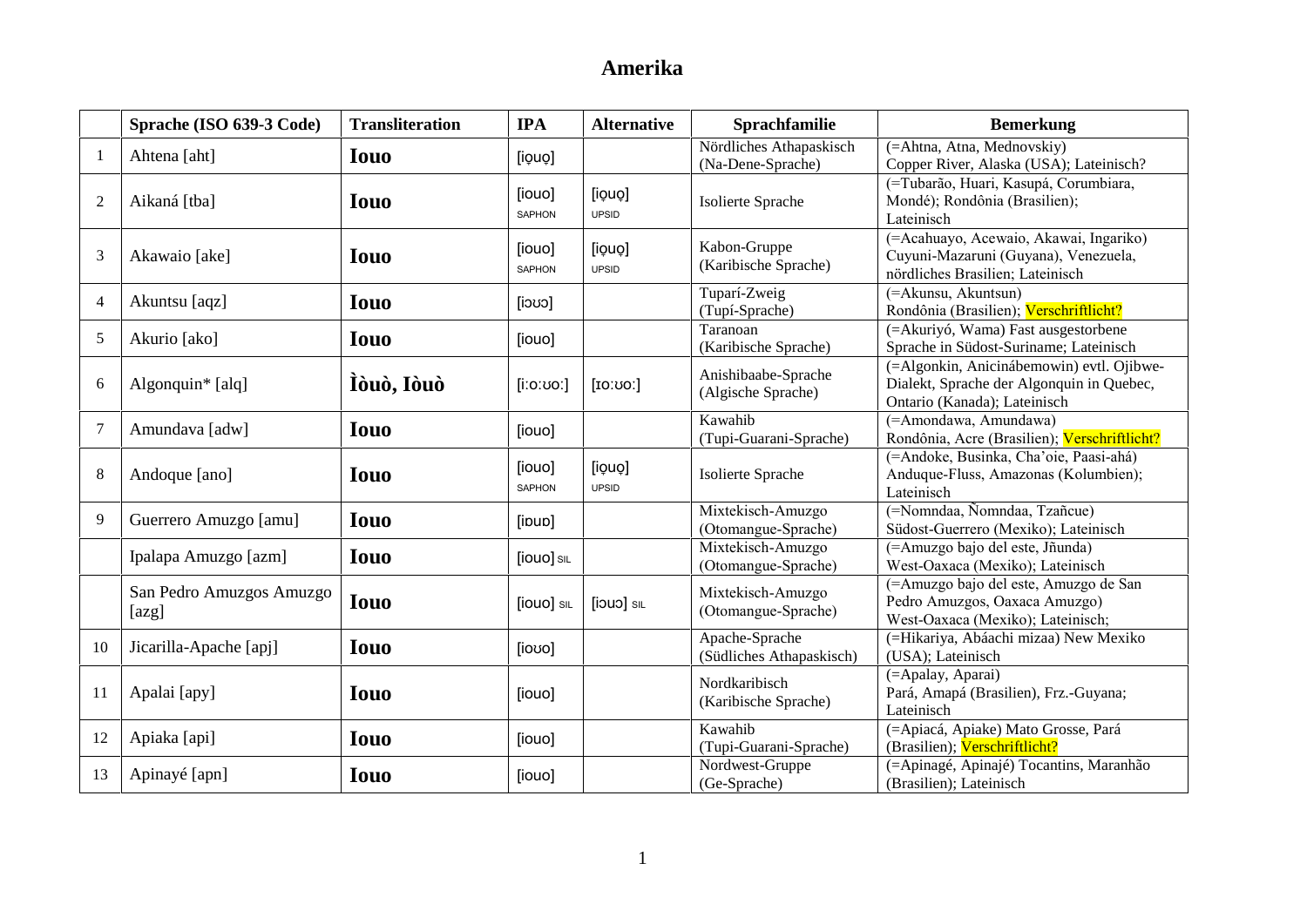| 14 | Antillen-Kreolisch [gcf]                    | <b>Iouo</b>            | [iouo]    |               | Kreol französischbasiert                      | (=Patois) Dominica, Grenada, Guadeloupe,<br>Martinique, Saint-Barthélemy-Insel, St. Lucia,<br>St. Vincent und die Grenadinen, Trinidad und<br>Tobago; Lateinisch; "Lit: i-o-ou-o"<br>4 Sprachen, hier: Gwadloupéyen |
|----|---------------------------------------------|------------------------|-----------|---------------|-----------------------------------------------|---------------------------------------------------------------------------------------------------------------------------------------------------------------------------------------------------------------------|
| 15 | Antigua und Barbuda<br>Kreol-Englisch [aig] | <b>Iouo</b>            | [iouo]    | $[$ i:ou:o]   | Kreol englischbasiert                         | (=Leeward Caribbean Creole) Antigua und<br>Barbuda; Lateinisch, "Read: Ee-aw-oo-aw?"                                                                                                                                |
| 16 | Arabela* [arl]                              | <b>Iouo</b>            | [iouo]    | [rouo]        | Arabela-Andoa<br>(Zàparo-Sprache)             | (=Chiripuno) Fast ausgestorbene indigene<br>Sprache in Perú; Lateinisch                                                                                                                                             |
| 17 | Mato Grosso Arára [axg]                     | <b>Iouo</b>            | [iouo]    |               | nicht klassifiziert                           | (=Arara do Beiradão, Arara do Rio Branco)<br>Matto Grosso (Brasilien); verschriftlicht?                                                                                                                             |
| 18 | Arhuaco [arh]                               | <b>Iouo</b>            | [iouo]    |               | Arhuacan<br>(Chibcha-Sprache)                 | (=Aruaco, Bíntukua, Ika)<br>Magdalena, Cesar (Kolumbien); Lateinisch                                                                                                                                                |
| 19 | Arikapu [ark]                               | <b>Iouo</b>            | [iouo]    |               | Yabutí-Gruppe<br>(Makro-Ge-Sprache)           | (=Aricapú, Maxubí)<br>Rondônia (Brasilien); Verschriftlicht?                                                                                                                                                        |
| 20 | Assiniboine [asb]                           | <b>Iouo</b>            | [iouo]    |               | Dakotan<br>(Sioux-Sprache)                    | (=Nakoda, Nakota, Nakona, Hohe)<br>Saskatchewan (Kanada); Lateinisch                                                                                                                                                |
| 21 | Ava-Canoeiro [avv]                          | <b>Iouo</b>            | [iouo]    |               | Tenetehara<br>(Tupi-Guarani-Sprache)          | (=Abá, Avá, Awana, Canoa, Canoeiros)<br>Tocantins, Goiás (Brasilien); Verschriftlicht?                                                                                                                              |
| 22 | Awakatekisch [agu]                          | <b>Iouo</b> (Iioouuoo) | [iouo]    | $[$ i:o:u:o:] | Quiché-Mam-Sprache<br>(Maya-Sprache)          | (=Aguacateco, Awakateko, Qua'yol)<br>Guatemala; Lateinisch                                                                                                                                                          |
| 23 | Aweti [awe]                                 | <b>Iouo</b>            | [1000]    |               | Tupí-Sprache                                  | (=Arauine, Arauite, Aueto, Auiti, Awetö)<br>Matto Grosso (Brasilien); Verschriftlicht?                                                                                                                              |
| 24 | Ayoreo [ayo]                                | <b>Iouo</b>            | [iouo]    |               | Zamuco-Sprache                                | (=Ayoré, Moro, Garaygosode, Koroino, etc.)<br>Alto Paraguay, Boqueron (Paraguay),<br>Südost-Bolivien; Lateinisch                                                                                                    |
|    | Babine-Witsuwit'en [bcr]                    | <b>Touo</b>            | [iouo]    |               | Athapaskisch                                  | (=Nadot'en-Wets'uwet'en, Northern Carrier,<br>Western Carrier) British Columbia (Kanada);<br>Lateinisch                                                                                                             |
| 25 | Barasana-Eduria [bsn]                       | <b>Iouo</b>            | [iouo]    |               | Zentral-Süd-Gruppe<br>(Osttukanische Sprache) | (=Banera yae, Barasana, Comematsa, Edulia,<br>Hanera oka, Janera, Paneroa, Taiwano)<br>Vaupés, Amazonas (Kolumbien); Lateinisch                                                                                     |
| 26 | Barbareño [boi]                             | <b>Iouo</b>            | [iouo]    |               | Chumash-Sprache                               | (=Patna) Wiederbelebte Sprache im südlichen<br>Kalifornien (USA); Lateinisch                                                                                                                                        |
| 27 | Barí [mot]                                  | <b>Iouo</b>            | [iouo]    |               | Chibcha-Motilon<br>(Chibcha-Sprache)          | (=Barira, Cunausaya, Dobocubi, Motilón)<br>Santander, Cesar (Kolumbien); Lateinisch                                                                                                                                 |
|    | Beaver [bea]                                | <b>Iouo</b> (Iiouuo)   | [IOUO] OG | [iouo] og     | Athapaskisch                                  | (=Dane-Zaa, Tsattine) British-Columbia,<br>Alberta (Kanada); Lateinisch, Silbenschrift                                                                                                                              |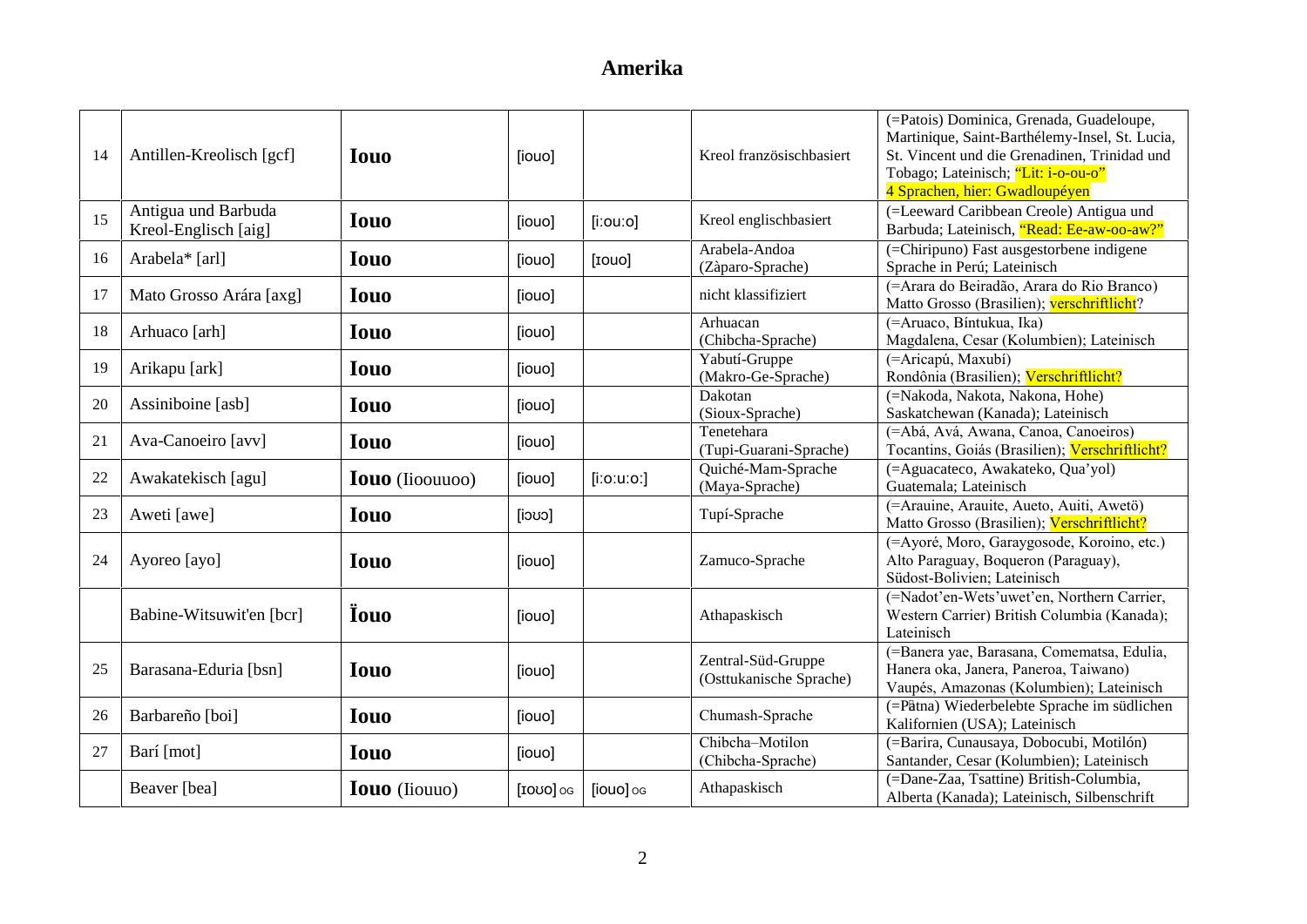| 28 | Bora [boa]              | <b>Iouo</b>           | [iowo]                  |                        | <b>Boranisch</b><br>(Bora-Witoto-Sprache)    | (=Miraña) Peru, Kolumbien, Brasilien;<br>Lateinisch                                                                            |
|----|-------------------------|-----------------------|-------------------------|------------------------|----------------------------------------------|--------------------------------------------------------------------------------------------------------------------------------|
| 29 | <b>Borôro</b> [bor]     | <b>Iouo</b>           | [iouo]<br><b>SAPHON</b> | [iouo]<br><b>UPSID</b> | <b>Bororoan</b>                              | Boe                                                                                                                            |
| 30 | Bribri [bzd]            | <b>Iouo</b>           | [iouo]                  |                        | Chibchan, Chibchan A,<br>Viceitic            | Talamanca                                                                                                                      |
| 31 | Cabiyarí [cbb]          | <b>Iouo</b>           | [iouo]                  |                        | Piapoko<br>(Arawak-Sprache)                  | (Caviyari, Kawillari)<br>Cananarí-Fluss, Vaupes (Kolumbien);<br>Lateinisch                                                     |
| 32 | Camsa [kbh]             | <b>Iouo</b>           | [iouo]<br><b>SAPHON</b> | [iouo]<br><b>UPSID</b> | isoliert                                     | Camëntsëá, Coche, Kamemtxa,<br>Kamsa, Kamse, Sibundoy, Sibundoy-<br>Gaché                                                      |
| 33 | Canela [ram]            | <b>Iouo</b>           | [iouo]                  |                        | Jean, Northern,<br>Timbira                   | Kanela                                                                                                                         |
| 34 | Carapana [cbc]          | <b>Iouo</b>           | [iouo]                  |                        | Tucanoan, Eastern<br>Tucanoan, Carapano      | Carapana-Tapuya, Karapaná,<br>Karapanã, Karapano, Mextã, Mi tea,<br>Mochda, Moxdoa, Muxtea                                     |
| 35 | Carijona [cbd]          | <b>Iouo</b>           | [iouo]                  |                        | Cariban, Tiriyó,<br>Karihona                 | Carifuna, Carihona, Hianacoto,<br>Hianacoto-Umaua, Hianakoto,<br>Huaque, Kaliohona, Karihona,<br>Karijona, Koto, Omagua, Umawa |
| 36 | Cashibo-Cacataibo [cbr] | <b>Iouo</b>           | [iouo]                  |                        | Panoan, Mainline,<br>Cashibo                 | Cachibo, Cacibo, Cahivo, Caxibo,<br>Hagueti, Kashibo, Managua                                                                  |
| 37 | Cayubaba [cyb]          | <b>Iouo</b>           | $[$ iouo                |                        | isoliert                                     | Cayuvava, Cayuwaba, Kayuvava                                                                                                   |
| 38 | Cayuga [cay]            | <b>Iouo, I:o:u:o:</b> | [iouo]                  | $[$ i:o:u:o:]          | <b>Five Nations</b><br>(Irokesische Sprache) | (=Gayogohó:no') Ontario (Kanada);<br>Lateinisch                                                                                |
| 39 | Chácobo [cao]           | <b>Iouo</b>           | [iowo]                  |                        | Panoan, Bolivian<br>Panoan, Chákobo          | Chákobo                                                                                                                        |
| 40 | Chamacoco [ceg]         | <b>Iouo</b>           | $[$ iouo]               |                        | Zamucoan                                     | Ishiro, Jeywo, Yshyro                                                                                                          |
| 41 | Chamicuro [ccc]         | <b>Iouo</b>           | [iouo]                  |                        | Maipurean, Southern,<br>Western              | Chamicolo, Chamicura                                                                                                           |
| 42 | Cherokee [chr]          | <b>Т</b> ФОФ          | [iouo]                  |                        | Südirokesische Sprache                       | (=Tsalagi) Oklahoma, North Carolina (USA);                                                                                     |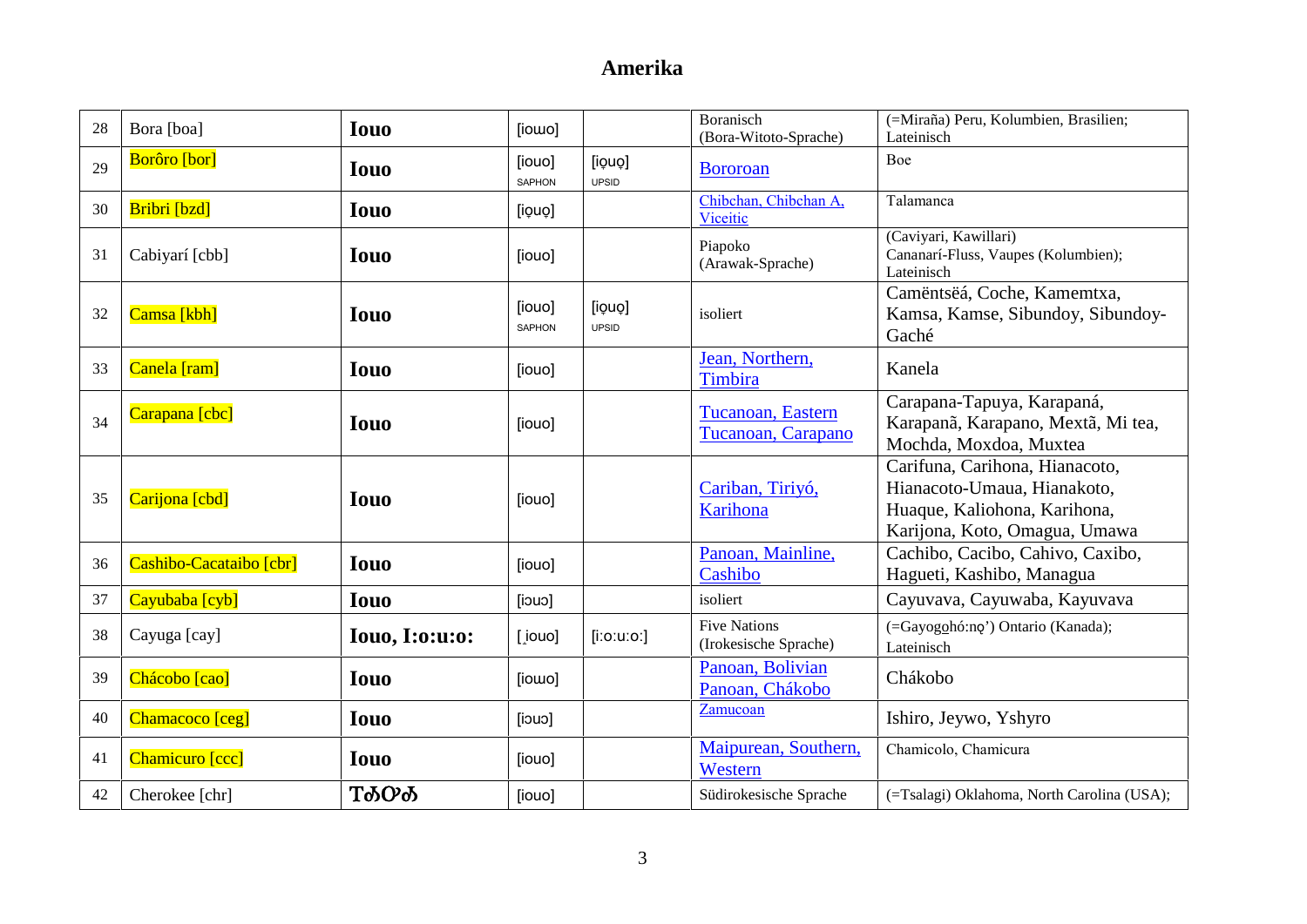|    |                                                     | <b>Iouo</b>            |            |                      |                                                                                        | Cherokee-Silbenschrift, Lateinisch                                                                                              |
|----|-----------------------------------------------------|------------------------|------------|----------------------|----------------------------------------------------------------------------------------|---------------------------------------------------------------------------------------------------------------------------------|
| 43 | Chimila [cbg]                                       | <b>Iouo</b>            | [iouo]     |                      | Chibchan, Chibchan<br><b>B</b> , Eastern Chibchan,<br>Colombian, Northern<br>Colombian | Caca Weranos, Chimile, Ette Ennaka, San<br>Jorge, Shimizya, Simiza                                                              |
| 44 | Chinantekisch <sup>[]</sup>                         |                        |            |                      | Otopame-Chinanteco<br>(Otomangue-Sprache)                                              | (=Chinanteco) Oaxaca, Veracruz (Mexiko);<br>14 Sprachen, Lateinisch                                                             |
|    | Chiltepec Chinantekisch<br>$\lceil \cs{csa} \rceil$ | <b>Iouo</b> (Iioouuoo) | [iouo] SIL | $[$ i:0:u:0: $]$ sil | Nördliches Chinantekisch                                                               | Norden von Oaxaca (Mexiko);<br>Nicht verschriftlicht!                                                                           |
| 45 | Comaltepec Chinantekisch<br>[cco]                   | <b>Iouo</b>            | [iouo] PH  |                      | Südliches Chinantekisch                                                                | (=Jmii') Norden von Oaxaca (Mexiko);<br>Lateinisch                                                                              |
|    | Lalana Chinantekisch [cnl]                          | <b>Iouo</b> (Iioouuoo) | [iouo] SIL | $[$ i:0:u:0: $]$ sil | Südliches Chinantekisch                                                                | (=Chinanteco de San Juan Lalana, Chinanteco<br>del sureste bajo) Nordosten von Oaxaca,<br>Veracruz (Mexiko); Lateinisch         |
| 46 | Lealao Chinantekisch [cle]                          | <b>Iouo</b>            | [iouo] PH  |                      | Südliches Chinantekisch                                                                | (=Chinanteco de San Juan Lealao) Nordosten<br>von Oaxaca (Mexiko); Lateinisch                                                   |
|    | Ojitlán Chinantekisch [chj]                         | <b>Iouo</b>            | [iouo] SIL |                      | Nördliches Chinantekisch                                                               | (=Chinantec, Comaltepec, Chinanteco del<br>norte) Norden von Oaxaca (Mexiko);<br>Lateinisch                                     |
|    | Ozumacín Chinantekisch<br>[chz]                     | <b>Iouo</b> (Iioouuoo) | [iouo] SIL | $[$ i:0:u:0: $]$ sil | Südliches Chinantekisch                                                                | (=Chinanteco de Ayotzintepec, Chinanteco del<br>sureste alto, Juujmii); Norden von Oaxaca<br>(Mexiko); Lateinisch /uo/ $>$ /wo/ |
|    | Palantla Chinantekisch [cpa]                        | <b>Iouo</b> (Iiouuo)   | [iouo] SIL | $[$ i:ou:o $]$ sil   | Südliches Chinantekisch                                                                | (=Chinanteco de San Pedro, Tlatepuzco)<br>Zentral-Oaxaca (Mexiko); Lateinisch                                                   |
| 47 | Sochiapam Chinantekisch<br>$\lceil \c{cso} \rceil$  | <b>Iouo</b>            | [jouo] PH  |                      | Nördliches Chinantekisch                                                               | (=Chinanteco del oeste, Sochiapan Chinantec)<br>Nordosten von Oaxaca (Mexiko); Lateinisch                                       |
|    | Tepetotutla Chinantekisch<br>[cnt]                  | <b>Iouo</b>            | [iouo] SIL |                      | Nördliches Chinantekisch                                                               | (=Chinanteco del oeste central bajo) Norden<br>von Oaxaca (Mexiko); Lateinisch                                                  |
|    | Tepinapa Chinantekisch [cte]                        | <b>Iouo</b>            |            |                      | Nördliches Chinantekisch                                                               | (=Chinanteco del sureste medio) Nordosten<br>von Oaxaca (Mexiko); Lateinisch                                                    |
|    | Tlacoatzintepec<br>Chinantekisch [ctl]              | <b>Iouo</b>            | [iouo] SIL |                      | Nördliches Chinantekisch                                                               | (=Chinanteco del noroeste) Norden von<br>Oaxaca (Mexiko); Lateinisch                                                            |
|    | Usila Chinantekisch [cuc]                           | <b>Iouo</b>            | [iouo] SIL |                      | Nördliches Chinantekisch                                                               | (=Chinanteco del oeste central alto) Norden<br>von Oaxaca, Veracruz (Mexiko); Lateinisch                                        |
|    | Valle Chinantekisch [cvn]                           | <b>Iouo</b>            |            |                      | <b>Südliches Chinantekisch</b>                                                         | (=Chinanteco central bajo) Norden von<br>Oaxaca (Mexiko); nicht verschriftlicht!                                                |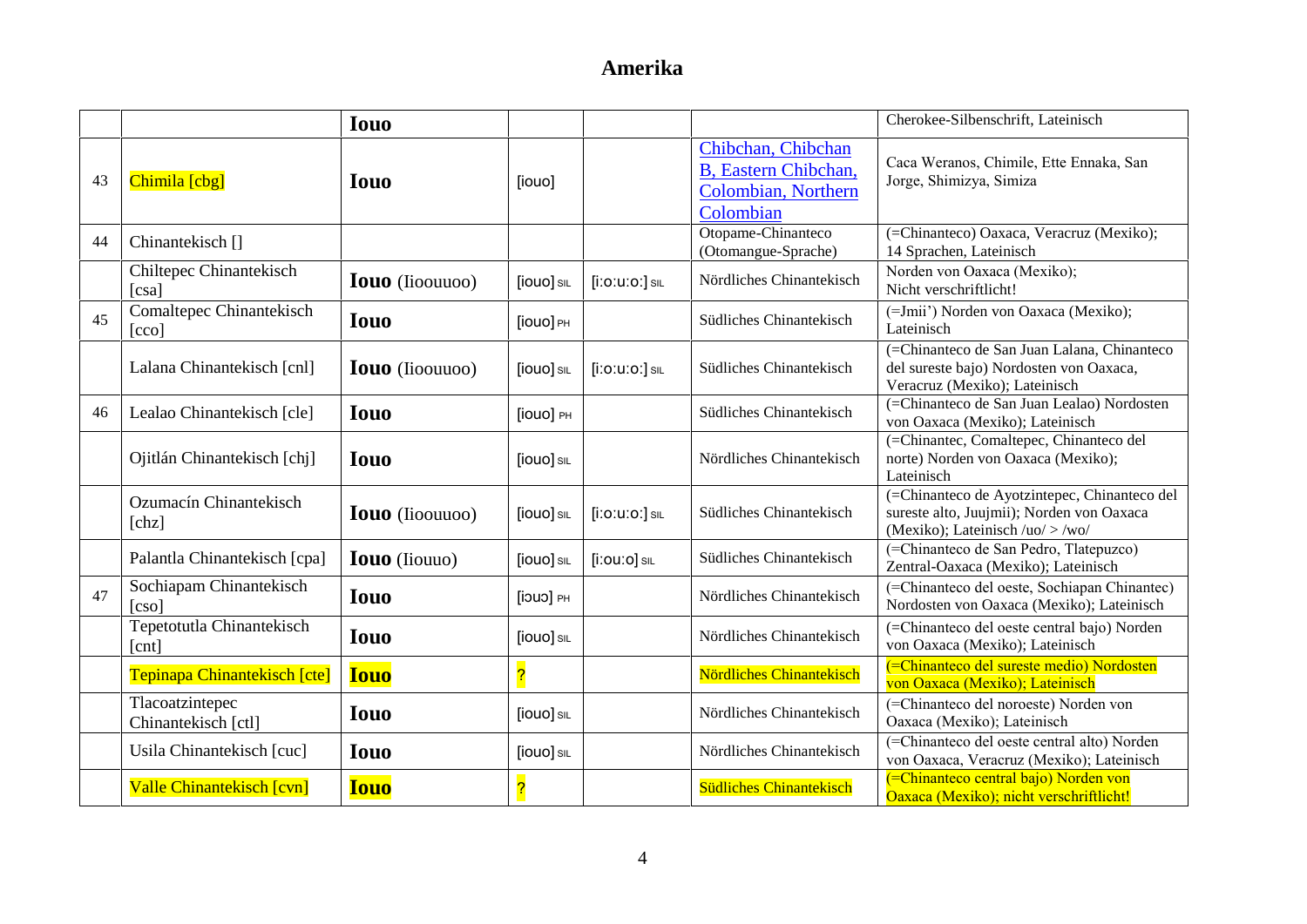| 48 | Chipaya [cap]            | <b>Iouo</b>            | [iouo] |                 | Chipaya-Uru                                                                                                 | Puquina                                                                                                           |
|----|--------------------------|------------------------|--------|-----------------|-------------------------------------------------------------------------------------------------------------|-------------------------------------------------------------------------------------------------------------------|
| 49 | Chipewyan [chp]          | <b>Iouo</b><br>Δ⊳∘⊳⊳∘  | [iouo] |                 | Nördliches Athapaskisch<br>(Na-Dené-Sprache)                                                                | (=Denesuline, Dene) Alberta, Saskatchewan,<br>Manitoba, NW-Territorien (Kanada);<br>Lateinisch, Chipewjan-Schrift |
| 50 | Chiquitano [cax]         | <b>Iouo</b>            | [iouo] |                 | Isolierte Sprache                                                                                           | Chikitano, Chiquito, Tarapecosi                                                                                   |
| 51 | Chol [ctu]               | <b>Iouo</b>            | [iouo] |                 | Mayan, Yucatecan-<br><b>Core Mayan, Core</b><br>Mayan, Cholan-<br>Tzeltalan, Cholan,<br>Chol-Chontal, Chol  | Tila, Chiapas                                                                                                     |
| 52 | Tabasco Chontal [chf]    | <b>Iouo</b>            | [iouo] |                 | Mayan, Yucatecan-<br><b>Core Mayan, Core</b><br>Mayan, Cholan-<br>Tzeltalan, Cholan,<br><b>Chol-Chontal</b> | Chontal Maya, Yocot'an                                                                                            |
| 53 | Iyo'wujwa Chorote [crq]  | <b>Iouo</b>            | [iouo] |                 | Matacoan, Chorote                                                                                           |                                                                                                                   |
| 54 | Coeur d'Alene [crd]      | <b>Iouo</b>            | [iouo] |                 | Salish, Interior,<br>Southern                                                                               |                                                                                                                   |
| 55 | Cogui [kog]              | <b>Iouo</b>            | [iouo] |                 | Chibchan, Chibchan<br>B, Eastern Chibchan,<br>Colombian, Northern<br>Colombian, Arhuacan                    | Kogi Cagaba, Coghui, Kagaba, Kaggaba,<br>Kogui                                                                    |
| 56 | Colorado [cof]           | <b>Iouo</b>            | [iouo] |                 | Barbacoan, Southern                                                                                         | Tsafiki Tsachila, Tsafiki, Tsafiqui                                                                               |
| 57 | Comanche [com]           | <b>Iouo</b> (Iioouuoo) | [iouo] | $[$ i:o:u:o:]   | Shoshone<br>(Uto-aztekische Sprache)                                                                        | Südwesten von Oklahoma (USA);<br>Comanche-Alphabet (Lateinisch + IPA)                                             |
| 58 | Crow [cro]               | <b>Iouo</b> (Iioouuoo) | [iouo] | $[$ i:o:u:o:]   | Missouri-River-Sioux                                                                                        | (=Apsáalooke aliláau) North Dakota, South<br>Dakota (USA); Lateinisch                                             |
| 59 | Cubeo [cub]              | <b>Iouo</b>            | [iouo] |                 | Tucano-Sprache                                                                                              | (=pãmié) Kolumbien; Lateinisch                                                                                    |
| 60 | Cuiba [cui]              | <b>Iouo</b>            | [iouo] |                 | Guajiboan                                                                                                   | Chiricoa, Cuiba-Wámonae, Cuiva, Hiwi,<br>Maiben                                                                   |
|    | Tepeuxila Cuicatec [cux] | <b>Iouo</b>            | [iouo] | <b>III</b> CUCI |                                                                                                             | Nord-Oaxaca (Mexiko), Lateinisch                                                                                  |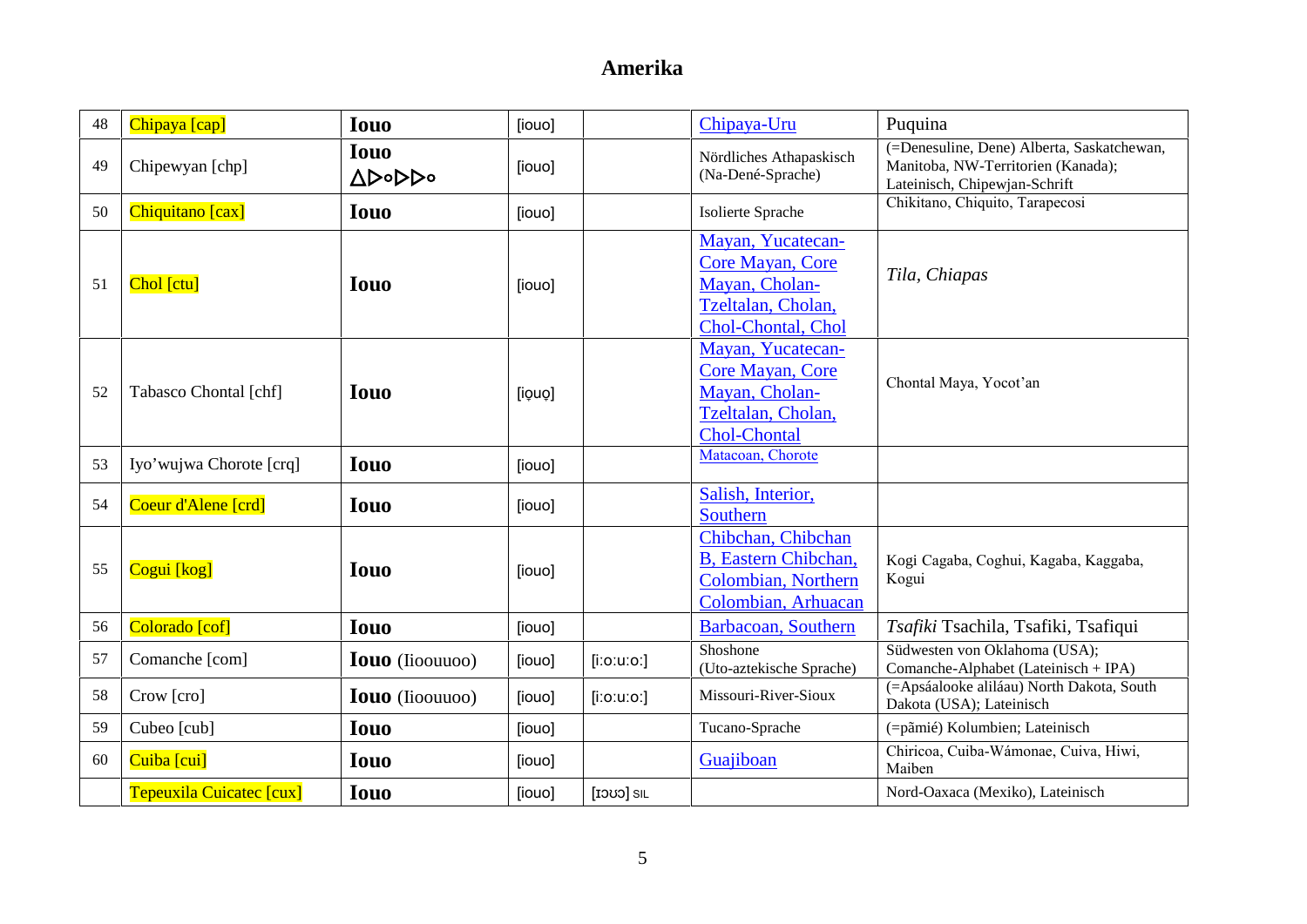|    |                                |                     | SIL                     |                  |                                                              |                                                                                                                                |
|----|--------------------------------|---------------------|-------------------------|------------------|--------------------------------------------------------------|--------------------------------------------------------------------------------------------------------------------------------|
|    | Teutila Cuicatec [cut]         | <b>Iouo</b>         | [iouo]<br>SIL           |                  |                                                              | Nord-Oaxaca (Mexiko), Lateinisch                                                                                               |
| 61 | Cupeño [cup]                   | <b>Iouo</b>         | [iouo]                  |                  | Uto-Aztecan, Northern<br>Uto-Aztecan, Takic,<br>Cahuilla     |                                                                                                                                |
| 62 | Dakelh [crx]                   | <b>Iouo</b><br>DΔVΔ | [iouo]                  |                  | Nördliches Athapaskisch                                      | (=Carrier) British Columbia (Kanada);<br>Lateinisch, (Carrier-Silbenschrift)                                                   |
| 63 | Daw [kwa]                      | <b>Iouo</b>         | [iouo]                  |                  | Puinavean                                                    | Dâw Dow                                                                                                                        |
|    | Delaware [del]<br>Makrosprache | <b>Iouo</b>         | [iouo]                  |                  | Östliche Algonkin-Sprache<br>(Algische Sprache)              | (=Lenapi) Ontario (Kanada) und Oklahoma<br>(USA); Unami-Dialekt ausgestorben, Munsee-<br>Dialekt fast ausgestorben; Lateinisch |
| 64 | Unami [unm]                    | <b>Iouo</b>         | $[$ iouo]<br><b>SPA</b> | $[i:0:U:0:]$ SPA | Algic, Algonquian,<br>Eastern Algonquian,<br><b>Delaware</b> | Delaware Delaware, Lenape, Lenni-<br>Lenape                                                                                    |
| 65 | Munsee [umu]                   | <b>Iouo</b>         | [iouo]?                 |                  |                                                              |                                                                                                                                |
| 66 | Desano [des]                   | <b>Iouo</b>         | [iouo]                  |                  | Tucanoan, Eastern<br>Tucanoan, Desano-<br><b>Siriano</b>     | Boleka, Desâna, Desana-Siriana, Dessano,<br>Kusibi, Oregu, Uina, Wina, Wirã                                                    |
| 67 | Djeoromitxi [jbt]              | <b>Iouo</b>         | [iouo]                  |                  | Jabutian                                                     | Djeoromitxi, Jabotí, Jeoromitxi, Yabutí                                                                                        |
| 68 | Embera-Baudo [bdc]             | <b>Iouo</b>         | [iouo]                  |                  | Chocoan, Emberá,<br>Southern Emberá                          | Baudó, Catrú                                                                                                                   |
| 69 | Embera-Catio [cto]             | <b>Iouo</b>         | [iouo]                  |                  | Chocoan, Emberá,<br>Northern Emberá                          | Catio, Embena, Eyabida, Katio                                                                                                  |
| 70 | Embera-Chami [cmi]             | <b>Iouo</b>         | [iouo]                  |                  | Chocoan, Emberá,<br>Southern Emberá                          | Chami                                                                                                                          |
| 71 | Northern Embera [emp]          | <b>Iouo</b>         | [iouo]                  |                  | Chocoan, Emberá,<br>Northern Emberá                          | Atrato, Chocó, Cholo, Darien, Darien Emberá,<br>Ebera Bedea, Empera, Panama Embera                                             |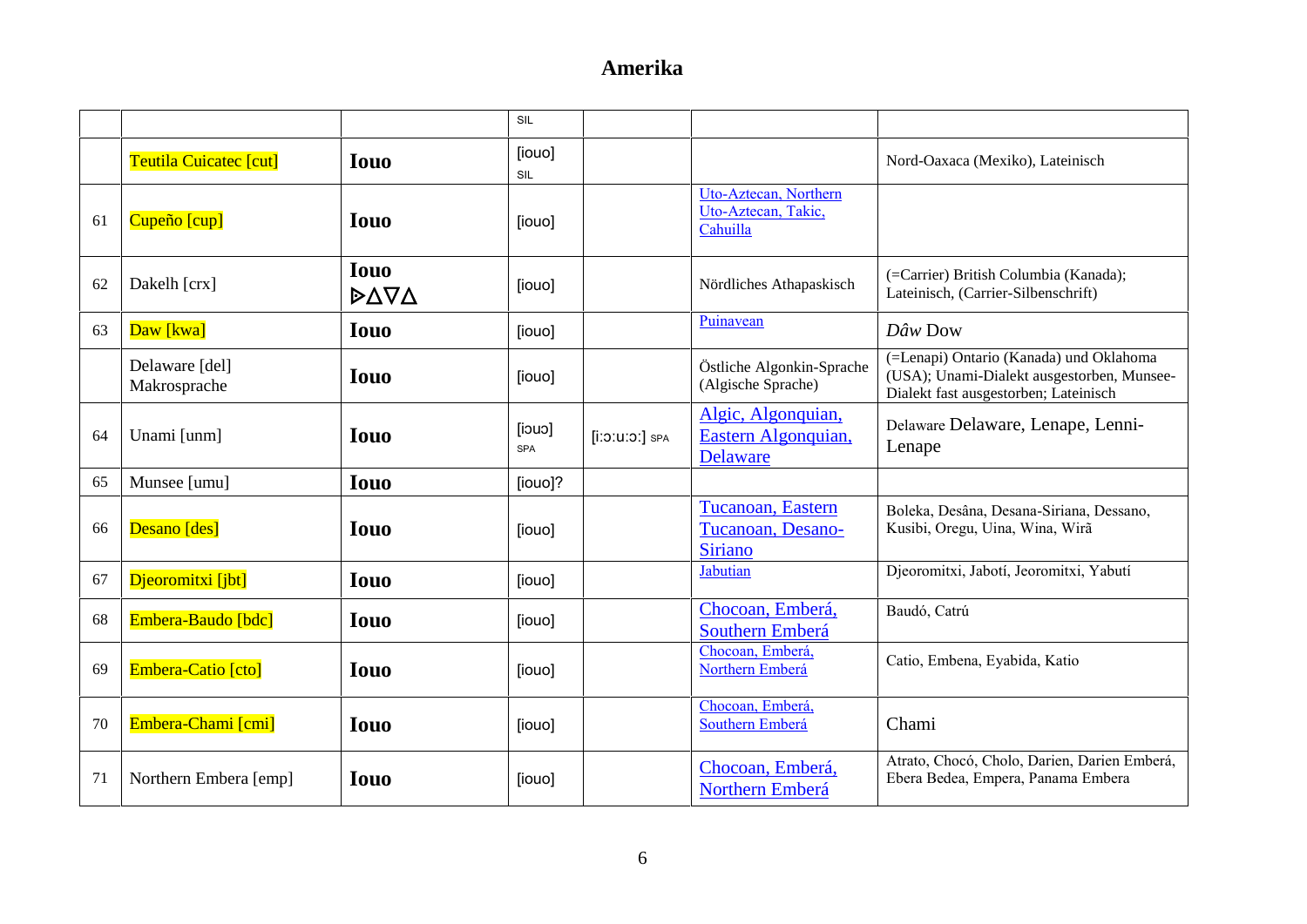| 72 | Emerillon [emi]                           | <b>Iouo</b>            | [iouo]           |                                                            | Tupian, Tupí-Guaraní,<br>Wayampi, Wayampi        | Emereñon, Emerilon, Melejo, Mereo, Mereyo,<br>Teco, Teko                                               |
|----|-------------------------------------------|------------------------|------------------|------------------------------------------------------------|--------------------------------------------------|--------------------------------------------------------------------------------------------------------|
| 73 | E'ñapa Woromaipu [pbh]                    | <b>Iouo</b>            | [iouo]<br>SAPHON | [iouo]<br><b>UPSID</b>                                     | Cariban, South Amazonian                         | Abira, Eñapa, Eñepa, Eye, Panare,<br>Panari                                                            |
| 74 | Epena [sja]                               | <b>Iouo</b> ijoouuoo?  | [iouo]           | [iːoː <mark>u</mark> ːoː]<br><b>SAPHON</b>                 | Chocoan, Emberá,<br>Southern Emberá              | Cholo, Embera, Emberá-Saija, Epená Saija,<br>Saija, Southern Empera                                    |
| 75 | Französisch-Guianesisch<br>[ <i>gcr</i> ] | <b>Iouo</b>            | [iouo]           |                                                            | Kreol französischbasiert                         | (=Guyanais, Patwa) Französisch-Guyana,<br>Suriname, Guyana; Lateinisch, "Lit: I-o-ou-o"                |
| 76 | <b>Fulnio</b> [fun]                       | <b>Iouo</b>            | [iouo]           |                                                            | isolierte Sprache                                | Iatê, Yate Yaathe Carnijó, Fornió,<br>Fulniô, Furniô, Yatê                                             |
| 77 | Grönländisch [kal]                        | <b>Iouo</b> (Iioouuoo) | [iouo]           | $[$ i:o:u:o:]                                              | Inuktitut<br>(Eskimo-Aleutisch)                  | (=Kalaallisut, Grönländisches Inuktitut)<br>Grönland; Lateinisch                                       |
| 78 | Guanano [gvc]                             | <b>Iouo</b>            | [iouo]           |                                                            | Tucano-Sprache                                   | (=Wananano, Piratapuyo, Kotiriya)<br>Nordwestliches Amazonas-Gebiet<br>Brazilien/Kolumbien; Lateinisch |
| 79 | Guahibo [guh]                             | <b>Iouo</b> Iioouuoo   | [iouo]<br>SAPHON | [iQUQ] UPSID<br>[iːoː <mark>u</mark> ːoː]<br><b>SAPHON</b> | Guajiboan, Guajibo                               | Goahibo, Goahiva, Guaigua, Guajibo, Guayba,<br>Wahibo                                                  |
| 80 | Guajá [gvj]                               | <b>Iouo</b>            | [iouo]           |                                                            | Tupian, Tupí-Guaraní,<br>Wayampí, Amanayé        | Awá, Awá Guajá, Ayaya, Guaxare, Wazaizara                                                              |
| 81 | Guajajara [gub]                           | <b>Iouo</b>            | [iouo]           |                                                            | Tupian, Tupí-Guaraní,<br>Tenetehara, Tenetehara  | Guazazzara, Tenetehar, Tenetehára                                                                      |
| 82 | Guana Brazil [gqn]                        | <b>Iouo</b>            | [iouo]           |                                                            | Maipurean, Southern,<br>Southern Outlier, Terena | Kinikinao Chana, Chuala, East Paraná,<br>Equinao, Kinihinao, Kinikinao                                 |
|    | Guaraní [grn]<br>Makrosprache             | <b>Iouo</b>            | [iouo]OG         | <b>Tiouol</b> WP                                           | Tupí-Sprache                                     | Paraguay, Argentinien, Bolivien, Brasilien;<br>Guaraní-Alphabet (lateinisch); 5 Sprachen               |
| 83 | Chiripa [nhd]                             | <b>Iouo</b>            | $[$ iouo]        |                                                            | Tupi-Guarani                                     | Nhandeva, Ava-Guarani<br>Apytare, Ava, Chiripá, Tsiripá, Txiripá                                       |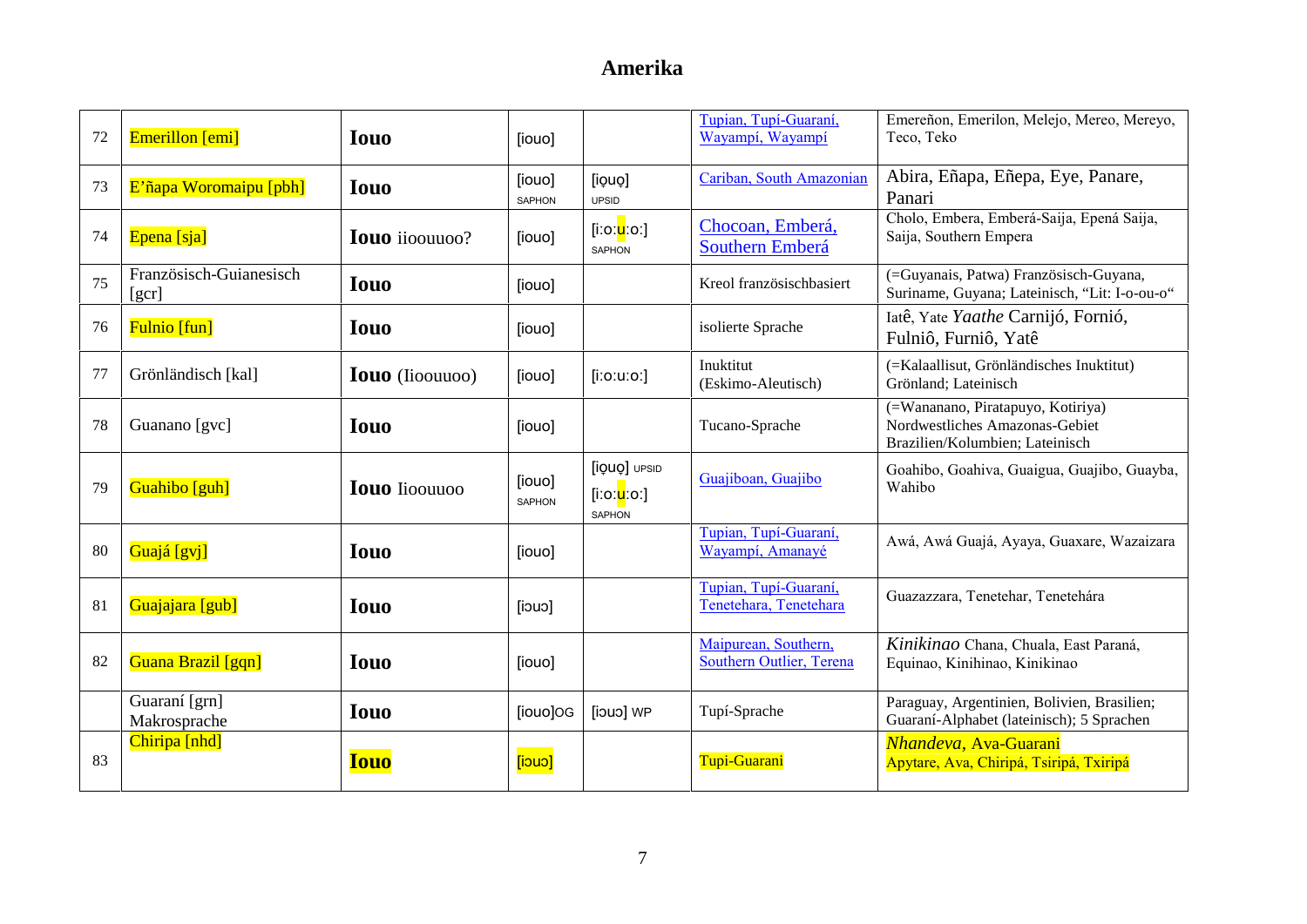| 84 | <b>Ostbolivisches Guarani</b> [gui] | <b>Iouo</b>          | [iouo]     |                      | Tupian, Tupí-Guaraní,<br>Guaraní, Guaraní, Bolivian<br>Guaraní    | chiriguano Western Argentine Guaraní                                                                                                       |
|----|-------------------------------------|----------------------|------------|----------------------|-------------------------------------------------------------------|--------------------------------------------------------------------------------------------------------------------------------------------|
| 85 | Mbya Guarani [gun]                  | <b>Iouo</b>          | [iouo]     |                      | Tupian, Tupí-Guaraní,<br>Guaraní, Guaraní                         | Bugre, Mbiá, Mbua, Mbyá                                                                                                                    |
| 86 | Paraguayan Guarani [gug]            | <b>Iouo</b>          | [iouo]     |                      | Tupian, Tupí-Guaraní,<br>Guaraní, Guaraní                         | Avañe'e                                                                                                                                    |
|    | Westbolivisches Guarani<br>[gnw]    | <b>Iouo</b> Iioouuoo | [iouo] SIL | $[$ i:0:u:0: $]$ sil |                                                                   | (=Simba, Simba Guaraní) Bolivien; Lateinisch                                                                                               |
| 87 | Guarayu [gyr]                       | <b>Iouo</b>          | [iouo]     |                      | Tupian, Tupí-Guaraní,<br>Guarayú                                  |                                                                                                                                            |
| 88 | Guató [gta]                         | <b>Iouo</b>          | [iouo]     | [iouo]               | isolierte Sprache                                                 |                                                                                                                                            |
| 89 | Guayabero [guo]                     | <b>Iouo</b>          | [iouo]     |                      | Guajiboan                                                         | Cunimía, Jiw, Mítua, Mítus                                                                                                                 |
| 90 | Günün Yajich [teh]                  | <b>Iouo</b>          | [iouo]     |                      | Chon                                                              | Aoniken, Gunua-Kena, Gününa Küne, Gününa<br>Yajich, Gununa-Kena, Inaquen                                                                   |
| 91 | Gwich'in [gwi]                      | <b>Iouo</b>          | [iouo]     |                      | Nördliches Athapaskisch                                           | (=Kutchin) Alaska (USA), Yukon, Northwest-<br>Territories (Kanada); Lateinisch                                                             |
| 92 | Halkomelem [hur]                    | <b>Iouo</b>          | [iouo]     | $[$ i:o:u:o:]        | Salish, Central Salish                                            | Chilliwak Halkomelem<br>Halq'eméylem, Holkomelem, Hul'q'umi'num'                                                                           |
| 93 | Haitianisch [hat]                   | <b>Iouo</b>          | [iouo]     |                      | Kreol französischbasiert                                          | (Kreyol) Haiti; Lateinisch;<br>"Lit: i-o-ou-o"                                                                                             |
| 94 | Hän [haa]                           | <b>Iouo</b>          | [iouo]     |                      | Nördliches Athapaskisch                                           | (=Han, Dawson, Han-Kutchin, Moosehide)<br>Yukon (Kanada), Alaska (USA);<br>Lateinisch                                                      |
| 95 | Ho-Chunk [win]                      | <b>Iouo</b><br>iσσσσ | [iouo]     |                      | Westliche Sioux-Sprache                                           | (=Hocák, Hocak Wazijaci, Hocank, Hochank,<br>Winnebago) Nebraska, Iowa (USA);<br>Winnebago-Alphabet (Lateinisch + IPA),<br>Hotcak-Alphabet |
| 96 | Huarijio [var]                      | <b>Iouo</b>          | [iouo]     |                      | Uto-Aztecan, Southern<br>Uto-Aztecan, Taracahitic,<br>Tarahumaran | Warihio Guarijío, Maculái, Macurái,<br>Macurawe, Varihio, Varijio, Varohio, Vorijio                                                        |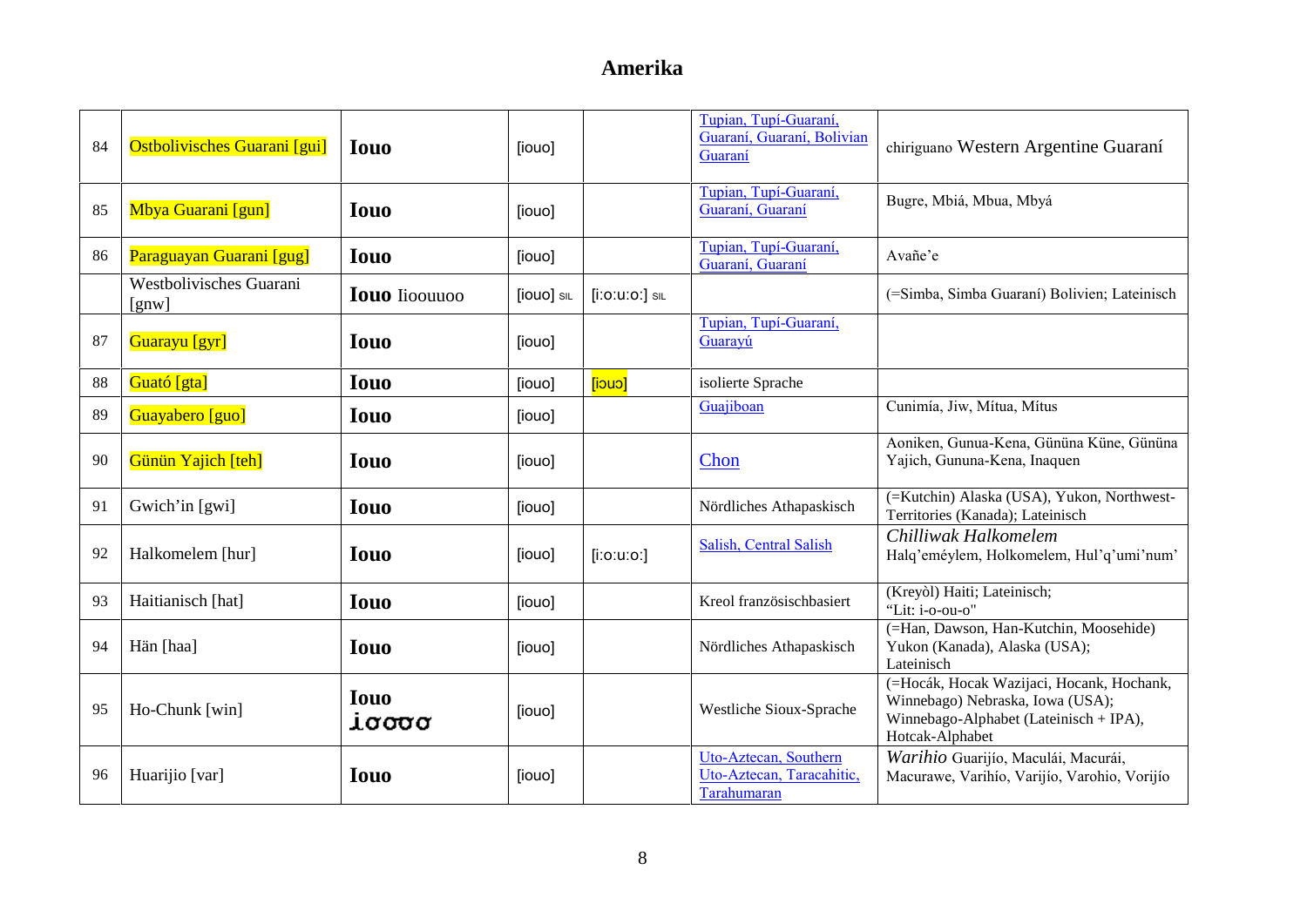| 97  | Hupde [jup]                           | <b>Iouo</b> | [iouo]                   | $[$ cuci $]$  |                                                                                                                           | Hup, Hupda, Jupde, Ubdé                                                                                  |
|-----|---------------------------------------|-------------|--------------------------|---------------|---------------------------------------------------------------------------------------------------------------------------|----------------------------------------------------------------------------------------------------------|
| 98  | Ikpeng [txi]                          | <b>Iouo</b> | [iouo]                   |               | Cariban, South<br>Amazonian, Arara                                                                                        | Chicao, Tonore, Tunuli, Txikân, Txikão                                                                   |
| 99  | Iñapari [inp]                         | <b>Iouo</b> | [iouo]                   | $[$ i:o:u:o:] | Maipurean, Southern,<br>Southern Outlier, Piro                                                                            | Inamari                                                                                                  |
| 100 | Itonama [ito]                         | <b>Iouo</b> | [iouo]<br>SAPHON.<br>SPA | [iQUQ] UPSID  | Isolierte Sprache                                                                                                         | Machoto, Saramo                                                                                          |
| 101 | <b>Ixil</b> [ixl]                     | <b>Iouo</b> | [iouo]                   | $[$ i:ouo]    | Mayan, Yucatecan-Core<br>Mayan, K'ichean-<br>Mamean, Mamean,<br>Awakateko-Ixil                                            | El Quiché (Guatemala)<br>Lateinisch                                                                      |
| 102 | Jakalteco [jac]                       | <b>Iouo</b> | [iouo]                   |               | Mayan, Yucatecan-<br>Core Mayan,<br>Q'anjob'alan-<br>Chujean,<br>Q'anjob'alan,<br>Q'anjob'al-Akateko-<br><b>Jakalteko</b> | $(=Popti')$                                                                                              |
| 103 | Jamaika-Kreolisch <sup>*†</sup> [jam] | <b>Iouo</b> | [iouo]                   | $[$ iouo      | Kreol englischbasiert                                                                                                     | (=Patois) Jamaica, Costa Rica, Panama;<br>Lateinisch                                                     |
| 104 | Japreria [jru]                        | <b>Iouo</b> | iouo<br>SAPHON,          | [iQUQ] UPSID  | Cariban, Yukpa, Yucpa-<br>Yapreria                                                                                        | Yapreria                                                                                                 |
| 105 | Juma [jua]                            | <b>Iouo</b> | [iouo]                   |               | Tupian, Tupí-Guaraní,<br>Kawahib, Parintintin                                                                             | Arara, Kagwahibm, Kagwahiph, Kagwahiv,<br>Kavahiva, Kawahip, Kawaib, Yumá                                |
| 106 | Kaingang [kgp]                        | <b>Iouo</b> | [iouo]                   |               | Südliche Gê-Sprache<br>(Macro-Gê-Sprache)                                                                                 | (=Bugre, Caingang, Coroado, Coroados) Sao<br>Paolo, Paraná, Río Grande do Sul (Brasilien);<br>Lateinisch |
| 107 | Kaiwa [kgk]                           | <b>Iouo</b> | [iouo]                   |               | Tupian, Tupí-Guaraní,<br>Guaraní, Guaraní                                                                                 | Caingua, Caiua, Caiwa, Cayua, Kaingwá,<br>Kaiova, Kaiowá, Kayova                                         |
| 108 | Kamayura [kay]                        | <b>Iouo</b> | [iouo]                   |               | Tupian                                                                                                                    | Camaiura, Kamaiurá, Kamayirá                                                                             |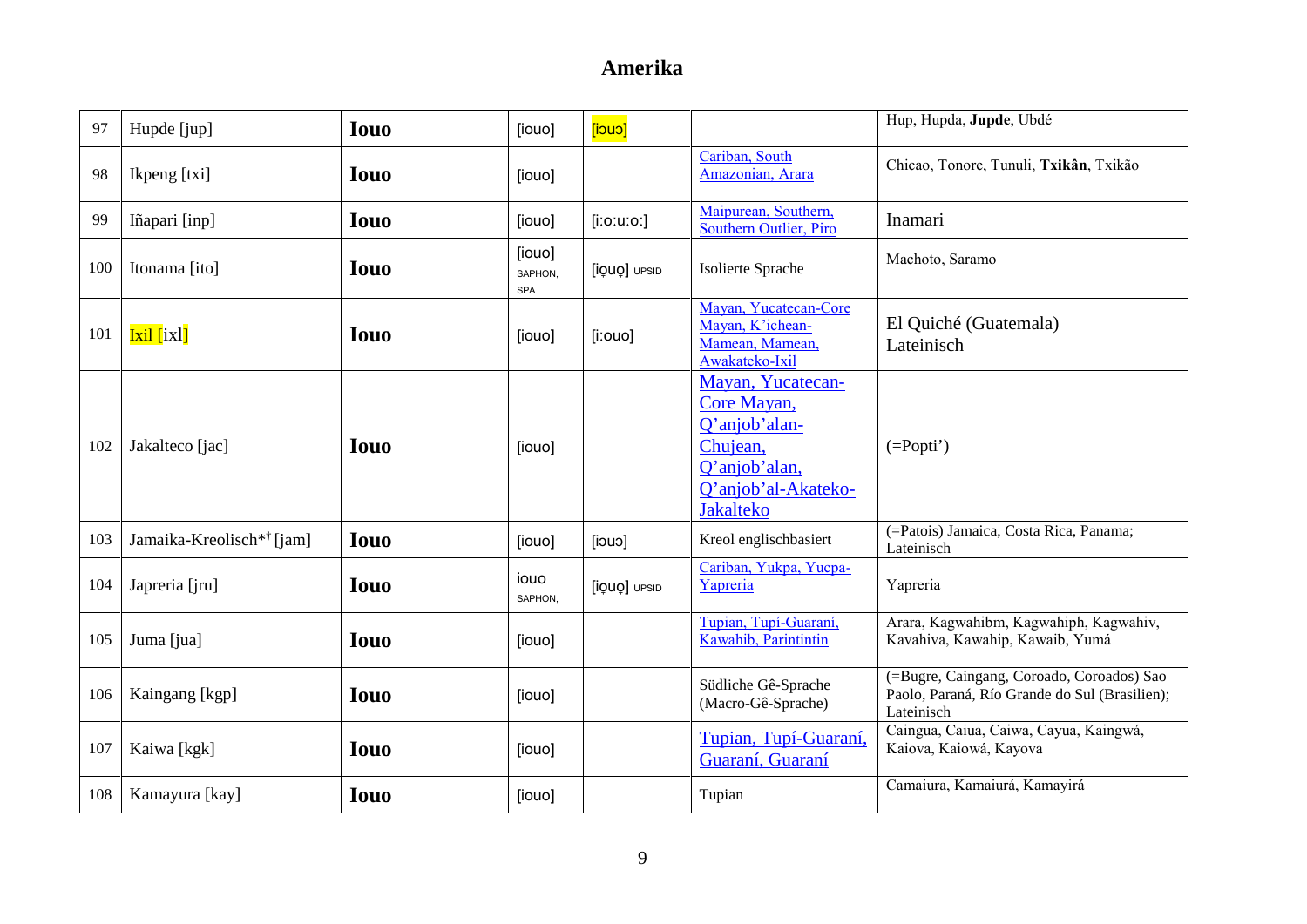| 109 | Kanoe [kxo]                     | <b>Iouo</b> | [iouo]   |               | isoliert                                                     | Amniapé, Canoé, Canoê, Guarategaja,<br>Guaratégaya, Guaratira, Kapishanã, Kapixana,<br>Kapixaná, Koaratira                               |
|-----|---------------------------------|-------------|----------|---------------|--------------------------------------------------------------|------------------------------------------------------------------------------------------------------------------------------------------|
| 110 | Kaqchikel [cak]                 | <b>Iouo</b> | [iouo]   |               | Quiché-Mam-Sprache                                           | (=Cakchiquel) Chimaltenago (Guatemala);<br>Lateinisch                                                                                    |
| 111 | Karaja [kpj]                    | <b>Iouo</b> | [iouo]   | $[$ iouo      | Karajá                                                       | Caraiauna, Chambioa, Iraru Mahadu, Ixbyowa,<br>Karaja do Norte, Ynã                                                                      |
| 112 | Karipuna Creole French<br>[kmv] | <b>Iouo</b> | [iouo]   | [iouo]        | Kreol französischbasiert                                     | Crioulo                                                                                                                                  |
| 113 | Kariri-Xoco [kzw]               | <b>Iouo</b> | [iouo]   |               | isoliert                                                     | Cariri, Karirí, Kariri Xucó, Kipeá, Xocó,<br>Xokó, Xokó-Karirí, Xukurú, Xukuru Kariri                                                    |
| 114 | Karo (Brazil) [arr]             | <b>Iouo</b> | [iouo]   |               | Tupian, Ramarama                                             | Arára, Arára de Rondonia, Arára do<br>Jiparaná, Arara-Karo, Itanga, Itogapuc,<br>Itogapúk, Ntogapid, Ntogapig,<br>Ramarama, Uruku, Urukú |
| 115 | Karok [kyh]                     | <b>Iouo</b> | [io:uo.] | $[$ i:o:u:o:] | Hokan-Sprache                                                | (=Karuk) Nordwesten von Kalifornien (USA);<br>Lateinisch                                                                                 |
| 116 | Kawaiisu [xaw]                  | <b>Iouo</b> | [iouo]   |               | Uto-Aztecan,<br>Northern Uto-<br>Aztecan, Numic,<br>Southern |                                                                                                                                          |
| 117 | Kaxarari [ktx]                  | <b>Iouo</b> | [iouo]   |               | Panoan                                                       | Kaxariri                                                                                                                                 |
| 118 | Kaxuiana [kbb]                  | <b>Iouo</b> | [iouo]   |               | Cariban, Central,<br>Wayana                                  | Kachuana, Kashujana, Kashuyana, Kaxúyana,<br>Warikiana, Warikyana                                                                        |
| 119 | Kayabi [kyz]                    | <b>Iouo</b> | [iouo]   |               | Tupian, Tupí-Guaraní.<br>Kayabí                              | Caiabi, Kajabí, Maquiri, Parua                                                                                                           |
| 120 | Kayapo [txu]                    | <b>Iouo</b> | [iouo]   | [iouo]        | Jean, Northern                                               | Cayapo, Kokraimoro                                                                                                                       |
| 121 | Kekchí [kek]                    | <b>Iouo</b> | [iouo]   |               | Quiché-Mam-Sprache                                           | (=Q'eqchi) Alta Verapaz, Petén (Guatemala),<br>Toledo (Belize), El Salvador;<br>Lateinisch                                               |
| 122 | Kiowa [kio]                     | <b>Iouo</b> | [iouo]   |               | Kiowa-Tano-Sprache                                           | Vom Aussterben bedrohte Sprache der Kiowa                                                                                                |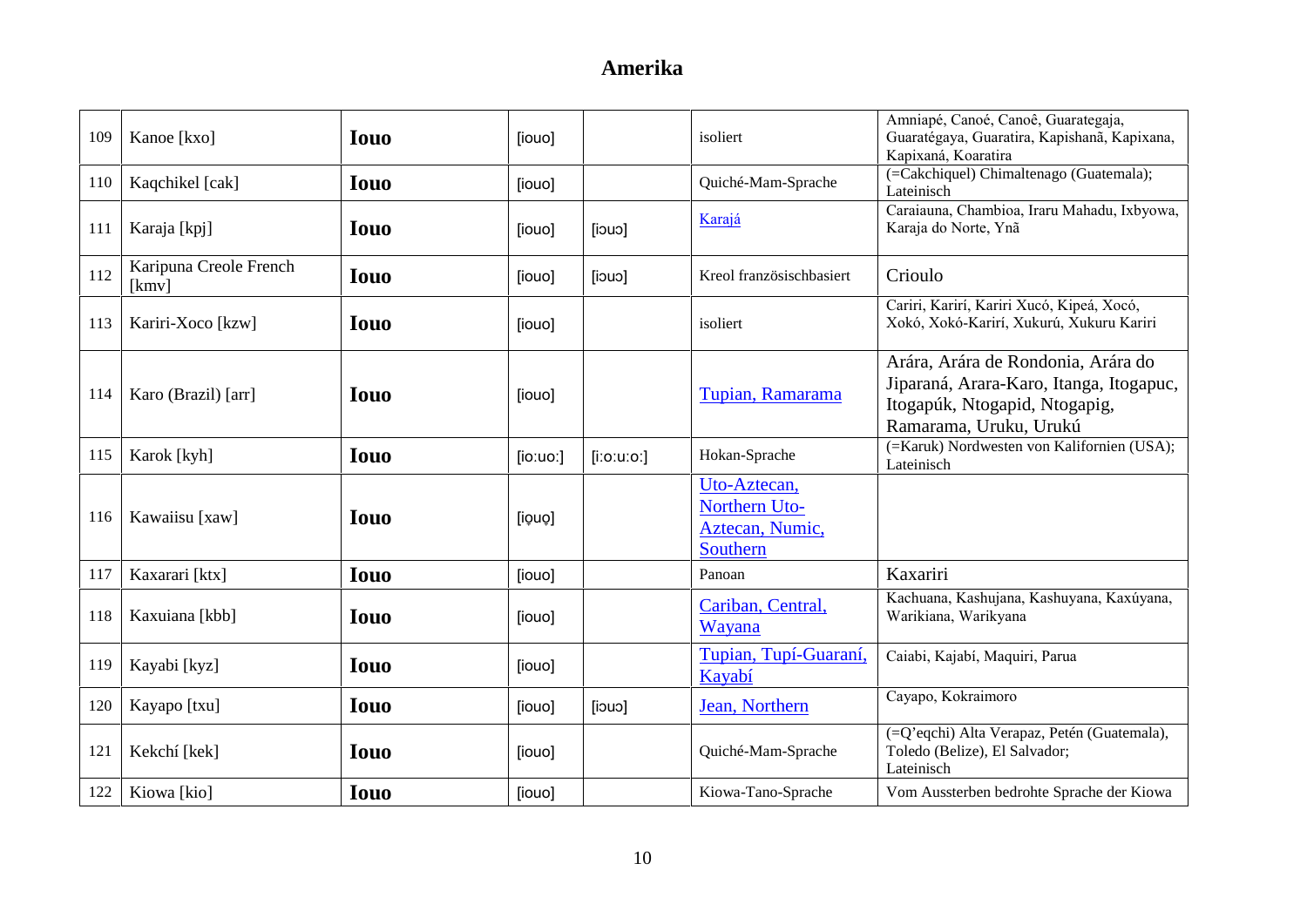|     |                        |             |                         |                         |                                                 | im Westen Oklahomas (USA);<br>Lateinisch                                                                                                                                          |
|-----|------------------------|-------------|-------------------------|-------------------------|-------------------------------------------------|-----------------------------------------------------------------------------------------------------------------------------------------------------------------------------------|
| 123 | Koreguaje [coe]        | <b>Iouo</b> | [iouo]                  |                         | Tucanoan, Western<br>Tucanoan                   | Caquetá, Chaocha Pai, Coreguaja, Coreguaje,<br>Correguaje, Ko'reuaju, Korewahe                                                                                                    |
| 124 | Korubo [xor]           | <b>Iouo</b> | [iouo]                  |                         | nicht klassifiziert                             | Caceteiros                                                                                                                                                                        |
| 125 | Kraho [xra]            | <b>Iouo</b> | [iouo]                  | [iouo]<br>$[$ i:o:u:o:] |                                                 | Craho, Craô, Kraô                                                                                                                                                                 |
|     |                        |             |                         | $[$ ic:u:o:]            |                                                 |                                                                                                                                                                                   |
| 126 | Krenak [kqq]           | <b>Iouo</b> | [iouo]                  | [iouo]                  | <b>Botocudoan</b>                               | <b>Botocudo</b>                                                                                                                                                                   |
| 127 | Krikati-Timbira [xri]  | <b>Iouo</b> | [iouo]                  | [iouo]                  | Jean, Northern,<br>Timbira                      | Krikati-Gaviao, Krinkati-Gaviao, Krinkati-<br>Timbira                                                                                                                             |
| 128 | Kriol [bzj]            | <b>Iouo</b> | [iouo]                  |                         | Kreol englischbasiert                           | (=Belize-Kreolisch) Belize, Nicaragua;<br>Lateinisch                                                                                                                              |
| 129 | Kuikuro-Kalapalo [kui] | <b>Iouo</b> | [iouo]                  |                         | Cariban, South<br>Amazonian, Bakairí,<br>Amonap | Apalakiri, Apalaquiri, Cuicutl, Guicurú,<br>Kalapalo, Kuikuru, Kurkuro                                                                                                            |
| 130 | Kumiai [dih]           | <b>Iouo</b> | [I <mark>၁ပ၁</mark> ]   | [IO:OO.]                | Cochimí-Yuman,<br>Yuman, Delta-<br>California   | Campo, Cochimí, Comeya, Cuchimí,<br>Diegueño, Kamia, Kamiai, Kamiyahi,<br>Kamiyai, Ki-Miai, Ko'al, Ku'ahl, Kumeyaai,<br>Kumeyaay, Kumia, Kw'aal, Quemayá, Tipai',<br>Tipái, Tipéi |
| 131 | Border Kuna [kvn]      | <b>Iouo</b> | [iouo]<br><b>SAPHON</b> | [iouo]<br><b>UPSID</b>  | Kuna<br>(Chibcha-Sprache)                       | (=Dulegaya) Nordost-Kolumbien in Nähe des<br>Panama-Isthmus; Lateinisch                                                                                                           |
| 132 | San Blas Kuna [quc]    | <b>Iouo</b> | [iouo]<br>WP, OG        |                         | Kuna<br>(Chibcha-Sprache)                       | (=Dulegaya) San Blas-Inseln (Panama);<br>Lateinisch;                                                                                                                              |
| 133 | Kunza [kuz]            | <b>Iouo</b> | [iouo]                  | $[$ i:o:u:o:]           | isoliert                                        | Atacameño, Likanantaí, Lipe, Ulipe                                                                                                                                                |
| 134 | Kwakiutl [kwk]         | <b>Iouo</b> | [iouo]                  |                         | Nord-Wakashan<br>(Wakashan-Sprache)             | (=Kwak'wala) Kwakwaka'wakw in British<br>Columbia (Kanada); Lateinisch                                                                                                            |
| 135 | Latunde [ltn]          | <b>Iouo</b> | [iouo]                  |                         | Nambiquaran,<br>Kithãulhú                       | Leitodu                                                                                                                                                                           |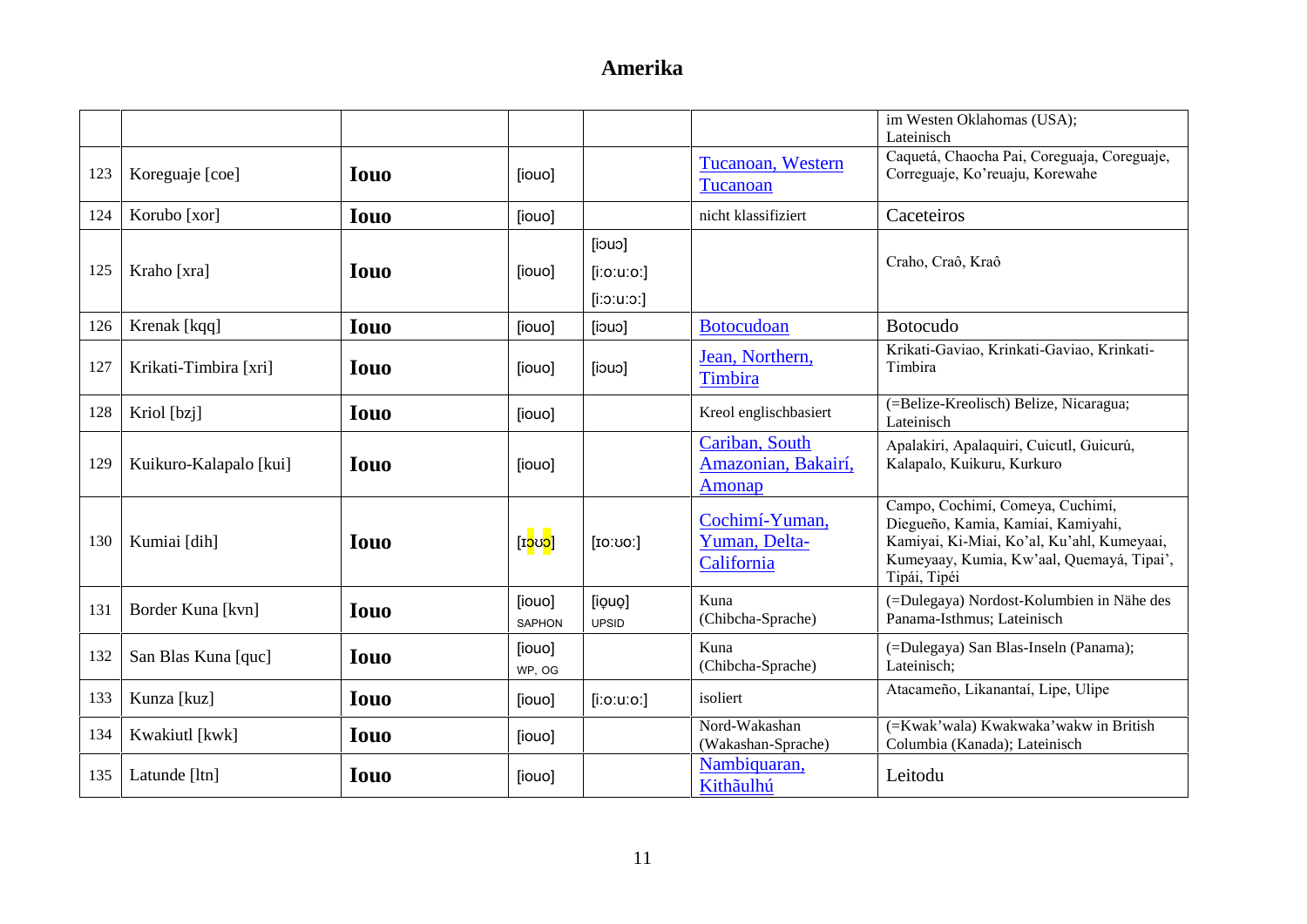| 136 | Leco [lec]        | <b>Iouo</b> | [iouo] |                  | Isolierte Sprache                                                                                                                                         | Leko, Rik'a                                                                                                                            |
|-----|-------------------|-------------|--------|------------------|-----------------------------------------------------------------------------------------------------------------------------------------------------------|----------------------------------------------------------------------------------------------------------------------------------------|
| 137 | Luiseño [lui]     | <b>Iouo</b> | [IOUQ] | [1.0:00]         | Uto-Aztecan,<br>Northern Uto-<br>Aztecan, Takic                                                                                                           |                                                                                                                                        |
| 138 | Maca [mca]        | Iouo,       | [iouo] | $[$ i:o:u:o: $]$ | Matacoan                                                                                                                                                  | Enimaca, Enimaga, Maca, Macá, Maká,<br>Mak'á, Towolhi                                                                                  |
| 139 | Macaguan [mbn]    | <b>Iouo</b> | [iouo] |                  | Guajiboan, Guajibo                                                                                                                                        | Agualinda Guahibo, Hitnü, Macaguane,<br>Macaguane-Hitnu                                                                                |
| 140 | Macuna [myy]      | <b>Iouo</b> | [iouo] |                  | Tucanoan, Eastern<br>Tucanoan                                                                                                                             | Buhagana, Emoa, Ide, Jepa-Matsi, Makuna,<br>Makuna-Erulia, Paneroa, Roea, Suroa,<br>Tabotiro Jejea, Umua, Wuhána, Yeba, Yepá-<br>Mahsá |
| 141 | Macushi [mbc]     | Iouo,       | [iouo] | $[$ i:o:u:o:]    | Cariban, North<br>Amazonian, Pemón,<br>Pemón proper                                                                                                       | Macusi, Macuxi, Makuchi, Makushi, Makusi,<br>Makuxi, Teueia, Teweya                                                                    |
| 142 | Malayo [mbp]      | <b>Iouo</b> | [iouo] |                  | Chibchan, Chibchan B,<br>Eastern Chibchan,<br>Colombian, Northern<br>Colombian, Arhuacan,<br><b>Southern and Eastern</b><br>Arhuacan, Guamaca-<br>Atanque | Damana Arosario, Arsario, Damana,<br>Guamaca, Guamaka, Maracasero, Marocasero,<br>Sancá, Sanja, Sanka, Wamaka, Wiwa                    |
| 143 | Mamainde [wmd]    | <b>Iouo</b> | [iouo] |                  | Nambiquaran, Kithãulhú                                                                                                                                    |                                                                                                                                        |
| 144 | Mapoyo [mcg]      | <b>Iouo</b> | [iouo] |                  | Cariban, Central, Mapoyo-<br>Yavarana                                                                                                                     | Mapayo, Mapoye, Mopoi, Nepoye, Wanai                                                                                                   |
| 145 | Mapuche [arn]     | <b>Iouo</b> | [iouo] |                  | Isolierte Sprache                                                                                                                                         | (=Mapudungun, Araucana) Chile, Argentinien;<br>Mapudungun-Alphabet (Lateinisch)                                                        |
| 146 | Maquiritari [mch] | Iouo,       | [iouo] | $[$ i:o:u:o:]    | Cariban, Central,<br><b>Makiritare</b>                                                                                                                    | Yekwana Cunuana, De'cuana, De'kwana<br>Carib, Maiongong, Maquiritai, Maquiritare,<br>Pawana, Soto, Ye'cuana, Yekuana                   |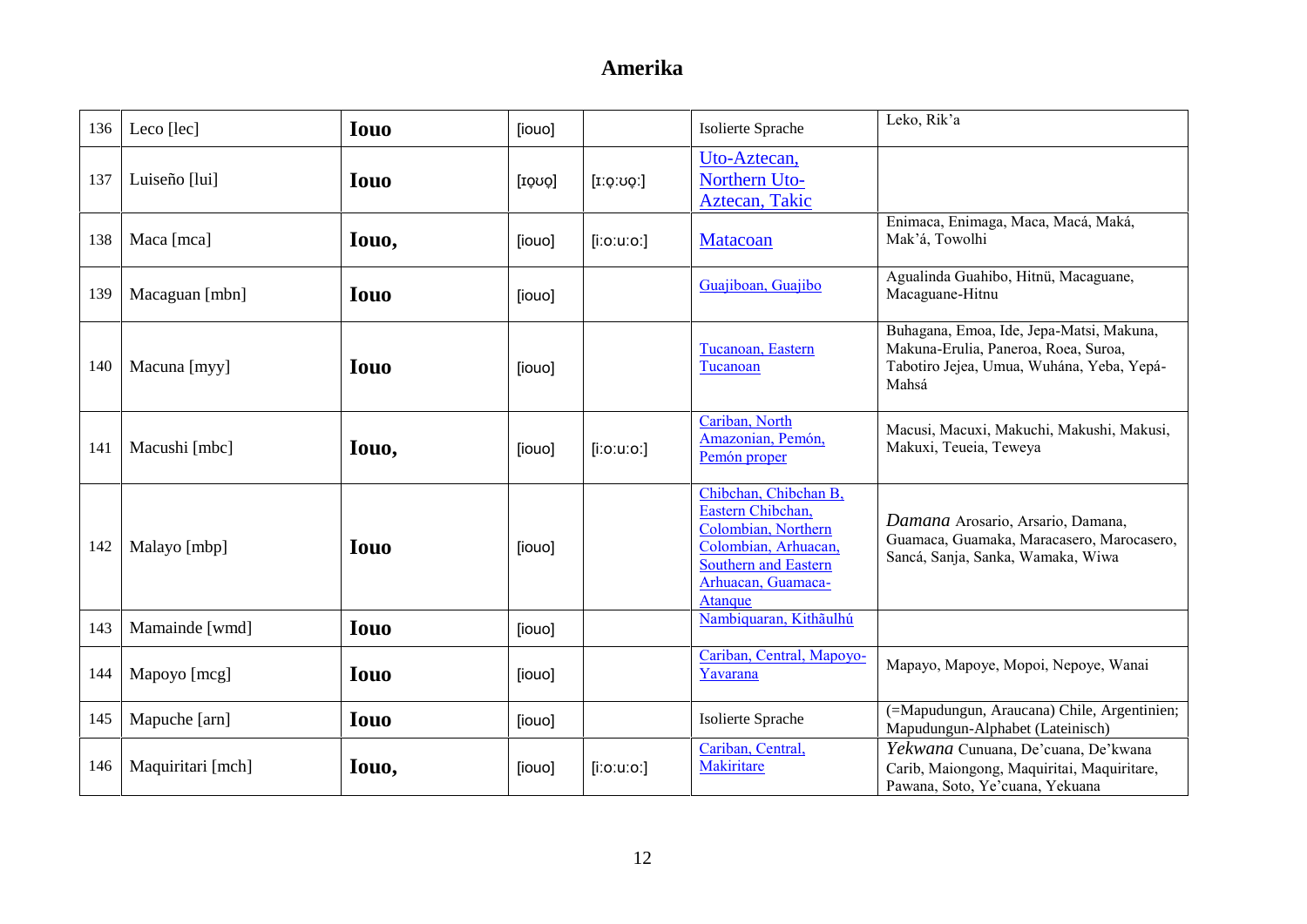| 147 | Matis [mpq]                 | <b>Iouo</b>            | [iouo]                  |               | Panoan, Mayoruna-Matsés                                                        |                                                                                                                                                                                 |
|-----|-----------------------------|------------------------|-------------------------|---------------|--------------------------------------------------------------------------------|---------------------------------------------------------------------------------------------------------------------------------------------------------------------------------|
| 148 | Maxakali [mbl]              | <b>Iouo</b>            | [iowo]<br>SAPHON        | [iQWQ] UPSID  | Maxakalian                                                                     | Caposho, Cumanasho, Macuni, Mashakalí,<br>Monaxo, Monocho                                                                                                                       |
| 149 | Mayathan [yua]              | <b>Iouo</b>            | [iouo]                  | [iQUQ] UPSID  | Yukatekisch-Lakandonisch<br>(Maya-Sprache)                                     | (=Yukatekisches Maya) Yucatán, Qintana<br>Roo, Campeche (Mexiko), Belize;<br>Lateinisch, Maya-Schrift                                                                           |
| 150 | Mazahua                     |                        |                         |               | Otopame-Chinanteco<br>(Otomangue-Sprache)                                      | 2 Sprachen                                                                                                                                                                      |
|     | Masawa [maz]                | <b>Iouo</b>            | [iouo]                  |               |                                                                                | (=(Jñatjo, Mazahua de oriente, Central<br>Mazahua) W/NW-México, NW-Michoacán de<br>Ocampo, Südspitze Queretaro de Arteaga<br>(Mexiko); Lateinisch                               |
|     | Michoacán Mazahua [mmc]     | <b>Iouo</b>            | $\overline{\mathbf{S}}$ |               | <b>International Journal of</b><br><b>American Linguistics 19.</b><br>253-258. | (=Mazahua de occidente) Michoacán de<br>Ocampo (Mexiko); Lateinisch                                                                                                             |
| 151 | Mazatekisch [mau]           | <b>Iouo</b> (Iioouuoo) | [iouo]                  | $[$ i:o:u:o:] | Popolocan<br>(Otomangue-Sprache)                                               | (=En Ngixo, Ha shuta enima) Oaxa, Puebla,<br>Veracruz (Mexiko); Lateinisch<br>8 Sprachen, hier: Huautla                                                                         |
| 152 | Michif [crg]                | <b>Iouo</b>            | [iouo]                  | $[{\rm cov}]$ | Mixed language, French-<br>Cree                                                | French Cree, Mitchif                                                                                                                                                            |
| 153 | Mi'kmaq [mic]               | <b>Iouo</b>            | [iouo]                  |               | Östliche Algonkin-Sprache                                                      | (=Míkmaq, Micmac) New England, New<br>Brunswick, Prince-Edward-I., Nova Scotia,<br>Neufundland, Labrador, Quebec (Kanada),<br>Maine (USA);<br>Lateinisch; (Míkmaq-Hieroglyphen) |
| 154 | Minica Huitoto [hto]        | <b>Iouo</b>            | [iouo]                  |               | Witotoan, Proto-Huitoto-<br>Ocaina, Early Huitoto,<br>Proto-Minica-Murai       | Meneca, Minica                                                                                                                                                                  |
| 155 | Lake Miwok [lmw]            | Iouo,                  | [iouo]                  | $[$ i:o:u:o:] | Miwok-Costanoan,<br>Miwokan, Western<br>Miwokan                                |                                                                                                                                                                                 |
| 156 | Southern Sierra Miwok [skd] | <b>Iouo</b>            | [iouo]                  |               | Miwok-Costanoan,                                                               | Meewoc, Mewoc, Me-Wuk, Miwoc,                                                                                                                                                   |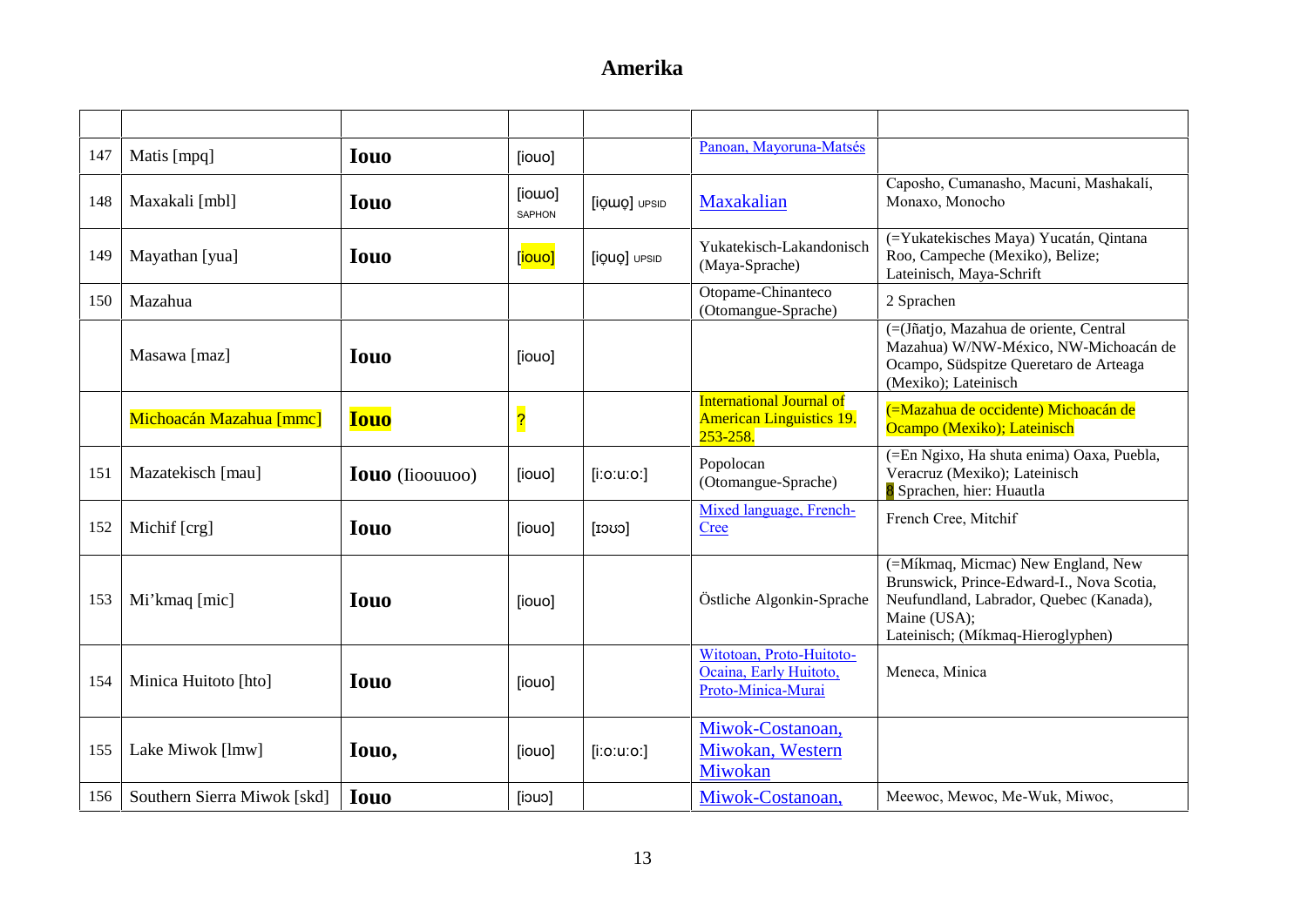|     |                                          |             |                       |                                               | Miwokan, Eastern<br>Miwokan, Sierra<br><b>Miwok</b>                     | Miwokan, Mokélumne, Moquelumnan, San<br>Raphael, Talatui, Talutui, Yosemite                                                                                    |
|-----|------------------------------------------|-------------|-----------------------|-----------------------------------------------|-------------------------------------------------------------------------|----------------------------------------------------------------------------------------------------------------------------------------------------------------|
| 157 | Ishtmus Mixe [mir]                       | <b>Iouo</b> | [iouo]<br>SIL         |                                               | Oaxaca-Mixe<br>(Mixe-Zoque-Sprache)                                     | (=Östliches Mixe, Guichicovi-Mixe)<br>Nordöstliches Oaxaca (Mexiko); Lateinisch                                                                                |
| 158 | Totontepec Mixe [mto]                    | <b>Iouo</b> | [iouo]<br>UPSID, SIL  | [jouo] UPSID                                  | Oaxaca-Mixe<br>(Mixe-Zoque-Sprache)                                     | (=Ayuk) Nordosten von Oaxaca (Mexiko);<br>Lateinisch; 10 Mixe-Sprachen                                                                                         |
| 159 | Mixtekisch [mxv]                         | <b>Iouo</b> | [iouo]                |                                               | Mixtecan<br>(Otomangue-Sprache)                                         | (=Tuùn Sávi, Dà'àn Dávi) Oaxaca, Puebla,<br>Guerrero (Mexiko), Kalifornien (USA);<br>Lateinisch; 52 Sprachen, hier: Metlatónoc                                 |
| 160 | San Miguel el Grande<br>Mixtekisch [mig] | <b>Iouo</b> | [iouo]<br><b>SPA</b>  | [iouo]<br><b>UPSID</b>                        | Mixtecan<br>(Otomangue-Sprache)                                         | (=Chalcatongo Mixtec, Mixteco de San Pedro<br>Molinos, Mixteco del Sur Bajo)<br>Oaxaca (Mexiko), Lateinisch                                                    |
| 161 | Movima [mzp]                             | <b>Iouo</b> | iouo<br>SAPHON        | [iQUQ] UPSID<br>$i$ :o:u:o:]<br><b>SAPHON</b> | isolierte Sprache                                                       |                                                                                                                                                                |
| 162 | Muinane [bmr]                            | <b>Iouo</b> | iouo<br><b>SAPHON</b> | [iQUQ] UPSID                                  | Witotoan, Proto-Bora-<br>Muinane                                        | Muename, Muinana, Muinani                                                                                                                                      |
| 163 | Murui Huitoto [huu]                      | <b>Iouo</b> | [ipup]                |                                               | Witoto-Sprache<br>(Bora-Witoto-Sprache)                                 | (=Bue) Entlang den Flüssen Ampiyacu,<br>Putumayo und Napo in Kolumbien, Peru;<br>Lateinisch                                                                    |
| 164 | Nadëb [mbj]                              | <b>Iouo</b> | [iouo]                | [iouo]                                        | Puinavean, Kaburi<br>Nadahup                                            | Nadëb Nadöbö, Xiriwai, Hahöb,<br>Guariba/Wariwa, Kaborí, Anodöu<br>Anodöub, Kabari, Kabori, Makú<br>Nadëb, Makunadöbö, Nadeb Macu,<br>Nadöbö, Xiriwai, Xuriwai |
| 165 | Nakoda [sto]                             | <b>Iouo</b> | [iouo]                |                                               | Dakotan<br>(Sioux-Sprache)                                              | (=Nakhóda, Stoney) Alberta (Kanada);<br>Lateinisch                                                                                                             |
| 166 | Nahuatl [nhe]                            | <b>Iouo</b> | [iouo]                |                                               | <b>General Aztec</b><br>(Uto-Aztekische Sprache)                        | (=Aztekisch) Nahua in Pueblo, Veracruz,<br>Hidalgo, Guerrero (Mexiko); Lateinisch;<br>28 Sprachen, hier: Ost-Huasteca-Aztekisch                                |
| 167 | Michoacan Nahuatl [ncl]                  | <b>Iouo</b> | [iouo]                |                                               | Uto-Aztecan, Southern<br>Uto-Aztecan, Corachol-<br>Aztecan, Core Nahua, | Mexicano, Michoacan Aztec, Nahual de<br>Michoacán                                                                                                              |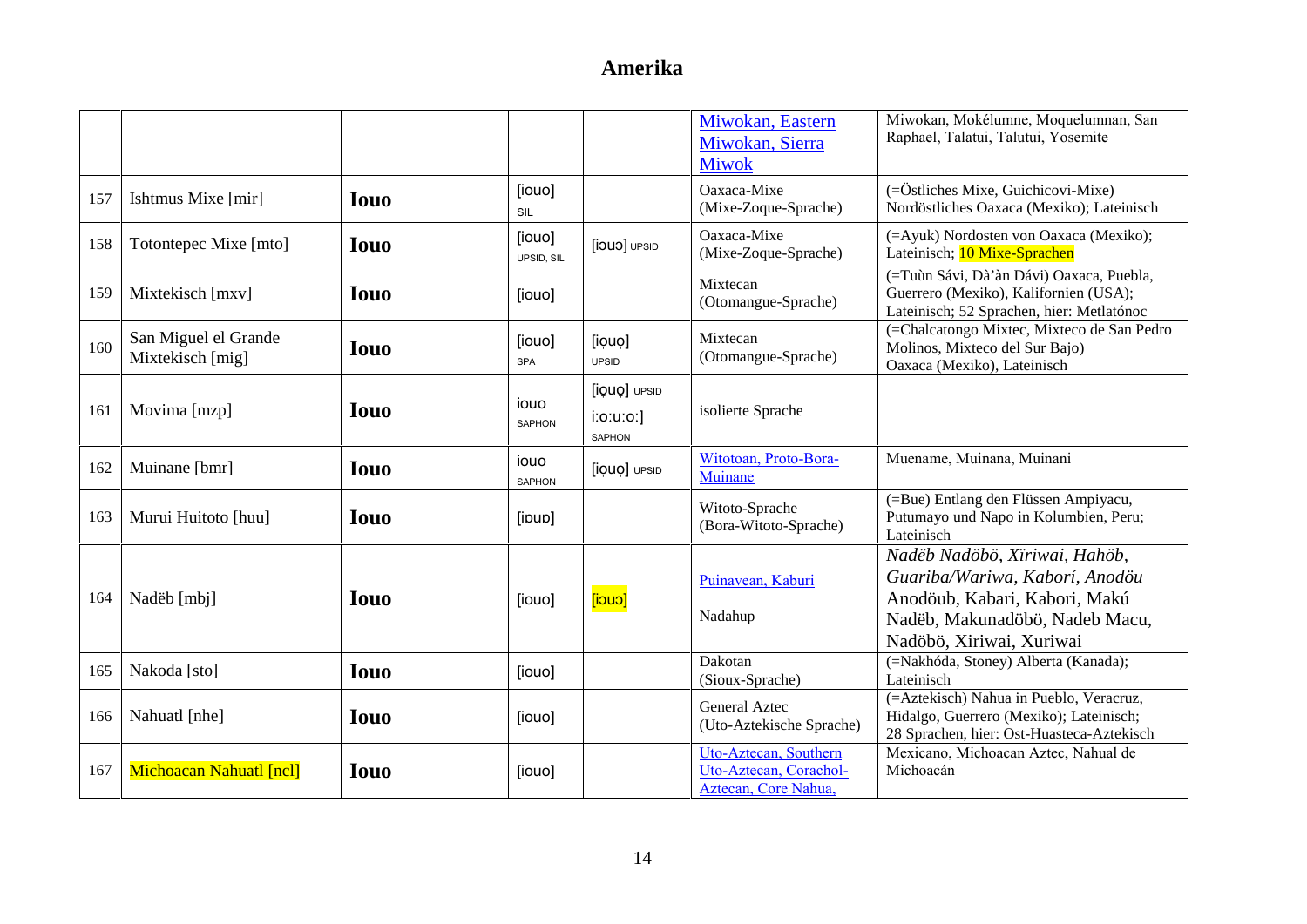|     |                       |                     |                         |                        | Nahuatl                                                     |                                                                                                    |
|-----|-----------------------|---------------------|-------------------------|------------------------|-------------------------------------------------------------|----------------------------------------------------------------------------------------------------|
| 168 | Ndyuka [djk]          | <b>Iouo</b><br>POIO | [iouo]                  |                        | Kreol englischbasiert                                       | (=Aukaans) Ndyuka, Aluku, Paramaccan in<br>Suriname; Lateinisch, Afaka-Silbenschrift               |
| 169 | Ninam [shb]           | <b>Iouo</b>         | [iowo]<br><b>SAPHON</b> | [iQWQ] UPSID           | Yanomaman                                                   | SHIRIANA Xirixana, Yanam                                                                           |
| 170 | Nisga'a [ncg]         | Iouo,               | $[{\rm cov}]$           | $[$ c:ט:ס:ן $]$        | Tsimshian, Nass-Gitksan                                     | Nishgha<br>Nass, Nisgha, Nishga, Nishka, Nisk'a, Nisqa'a                                           |
| 171 | Nivacle [cag]         | <b>Iouo</b>         | [iouo]<br><b>SAPHON</b> | [iouo]<br><b>UPSID</b> | <b>Matacoan</b>                                             | <b>ASHUSLAY</b><br>Ashlushlay, Axluslay, Axluxlay, Nivaklé                                         |
| 172 | Nonuya [noj]          | <b>Iouo</b>         | [iouo]                  |                        | Witotoan                                                    |                                                                                                    |
| 173 | Northeast Maidu [nmu] | <b>Iouo</b>         | [iouo]                  |                        | Maiduan, Maidu                                              | Maidu, Mountain Maidu                                                                              |
| 174 | Northern Paiute [pao] | Iouo,               | [iouo]                  | $[$ i:o:u:o:]          | Uto-Aztecan, Northern<br>Uto-Aztecan, Numic,<br>Western     | Paviotso                                                                                           |
| 175 | Oluta Popoluca [plo]  | <b>Iouo</b>         | [iouo]<br>SIL, PH       |                        | Golf-Mixe<br>(Mixe-Zoque-Sprache)                           | Südöstliches Veracruz-Llave (Mexiko);<br>nicht verschriftlicht $\Rightarrow$ hier: Lateinisch      |
| 176 | Orejon [ore]          | <b>Iouo</b>         | [iouo]                  |                        | Tucanoan, Western<br>Tucanoan                               | Máíh <del>i</del> ki<br>Coto, Koto, Mai Ja, Orechon, Oregon,<br>Payagua, Tutapi                    |
| 177 | Pai Tavytera [pta]    | <b>Iouo</b>         | [iouo]                  |                        | Tupian, Tupí-Guaraní,<br>Guaraní, Guaraní                   | Ava, Pai, Tavytera                                                                                 |
| 178 | Palikúr [plu]         | <b>Iouo</b>         | [iouo]                  |                        | Maipurean, Northern,<br>Eastern, Palikur                    | Paikwene, Palicur, Palijur, Palikour, Palincur,<br>Paricores, Paricuria, Parikurene, Parinkur-lene |
| 179 | Panamint [par]        | <b>Iouo</b>         | [iouo]                  | [i:o:u:o:]             | Uto-Aztecan,<br>Northern Uto-<br>Aztecan, Numic,<br>Central | Coso, Koso, Koso Shoshone,<br>Panamint, Panamint Shoshone,<br>Tümpisa Shoshoni                     |
| 180 | Panará [kre]          | <b>Iouo</b>         | [iouo]                  |                        | Jean, Northern                                              | Kreen Akarore, Kren Akarore                                                                        |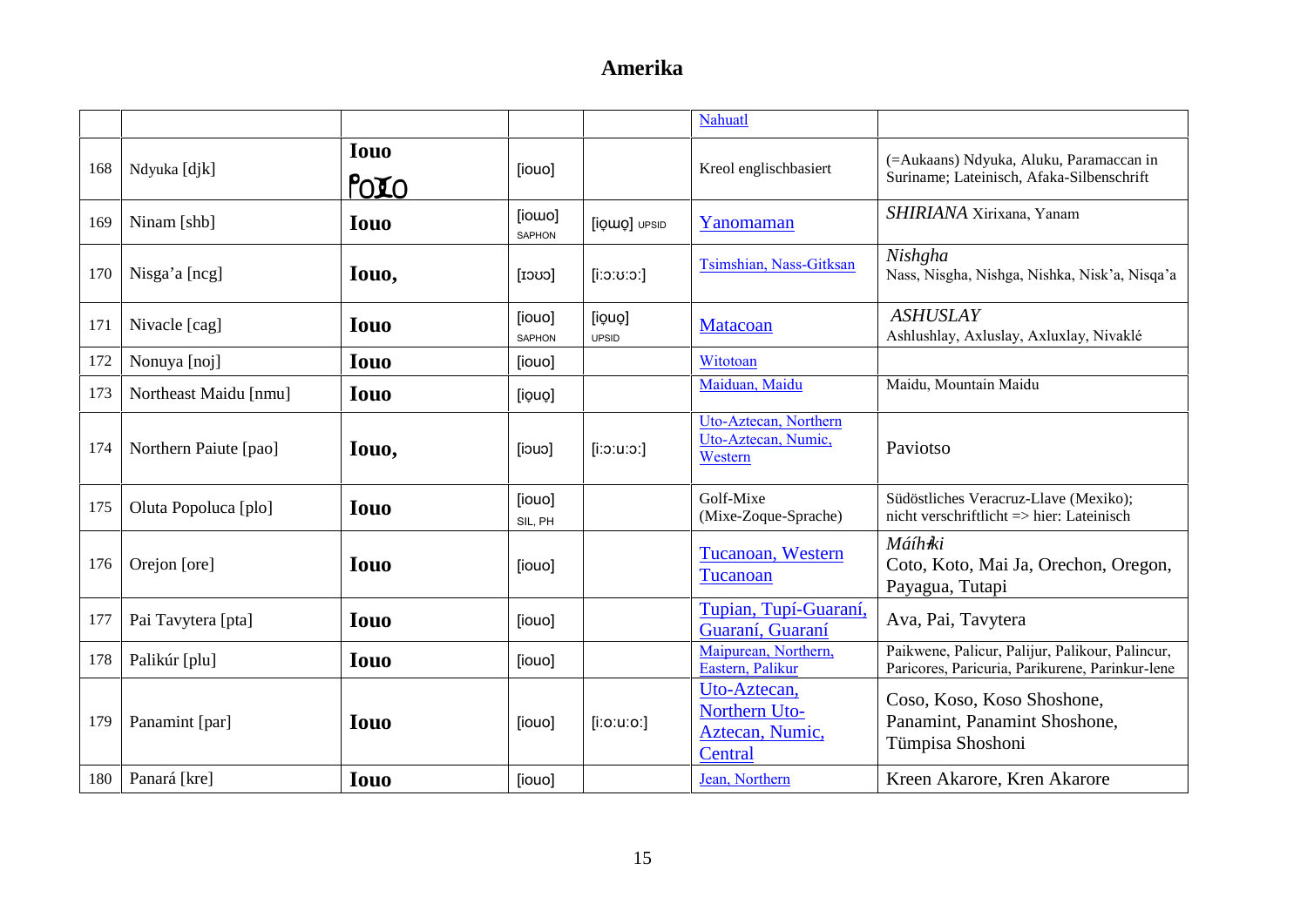| 181 | Papiamentu [pap]         | <b>Iouo</b> | [iouo]            |               | Kreol spanisch-<br>portugiesisch basiert            | (=Papiamento) "ABC-Inseln" Aruba, Bonaire<br>(Niederlande), Curaçao; Lateinisch                                          |
|-----|--------------------------|-------------|-------------------|---------------|-----------------------------------------------------|--------------------------------------------------------------------------------------------------------------------------|
| 182 | Para Arara [aap]         | <b>Iouo</b> | [iouo]            |               | Cariban, South<br>Amazonian, Arara                  | Arára Bravos                                                                                                             |
| 183 | Para Gaviao [gvp]        | <b>Iouo</b> | [iouo]            |               | Jean, Northern,<br>Timbira                          | Gavião do Mãe Maria, Parakatêjê,<br>Perkatêjê, Pukobjê                                                                   |
| 184 | Paraujano [pbg]          | <b>Iouo</b> | [iouo]            | $[$ i:o:u:o:] | Maipurean, Northern,<br>Maritime, Ta-Maipurean      | Añú, Anun, Parahujano<br>nicht verschriftlicht!                                                                          |
| 185 | Pech [pay]               | <b>Iouo</b> | [iouo]            |               | Chibchan, Chibchan B                                | Paya, Seco                                                                                                               |
| 186 | Pemon [aoc]              | <b>Iouo</b> | [iouo]            | $[$ i:o:u:o:] | Cariban, North<br>Amazonian, Pemón,<br>Pemón proper | Pemong                                                                                                                   |
| 187 | Pennsylvania Dutch [pdc] | <b>Iouo</b> | [rou:ol]          | $[{\rm cov}]$ | Westmitteldeutsch                                   | (=Pennsilfaanisch Deitsch, Pennsylvania<br>German) Pennsylvania, Ohio, Indiana (USA),<br>Ontario (Kanada); Lateinisch    |
| 188 | Piratapuyo [pir]         | <b>Iouo</b> | [iouo]            |               | Tucanoan, Eastern<br>Tucanoan                       | Wa'ikhana Pira-Tapuya, Uaiana, Uaicana,<br>Uaikena, Uainana, Waikhara, Waikino, Waina<br>ähnlich Guanano, andere Ethnie! |
|     | Pisamira [tuo]           | <b>Iouo</b> | [iouo]            |               | Tucanoan, Eastern<br>Tucanoan, Tucano               | Pisamira=> Tucano-Dialekt                                                                                                |
| 189 | Northern Pomo [pej]      | Iouo,       | [iouo]            | $[$ i:o:u:o:] | Pomoan, Western                                     |                                                                                                                          |
| 190 | Ost-Pomo [peb]           | <b>Iouo</b> | [iouo]            |               | Pomo-Sprache<br>(Hoka-Sprache?)                     | (=Clear Lake Pomo) (fast) ausgestorbene<br>Sprache in Kalifornien (USA); Lateinisch                                      |
| 191 | Southeastern Pomo [pom]  | <b>Iouo</b> | [1000]            | [1:0:U:0]     | Pomoan                                              | Lower Lake Pomo                                                                                                          |
| 192 | Sayula Popoluca [pos]    | <b>Iouo</b> | [iouo]<br>SIL, PH |               | Golf-Mixe<br>(Mixe-Zoque-Sprache)                   | Veracruz-Llave (Mexiko);<br>Lateinisch                                                                                   |
| 193 | Puinave [pui]            | <b>Iouo</b> | [iouo]            |               | Puinavean                                           | Puinabe                                                                                                                  |
| 194 | Pumé [yae]               | <b>Iouo</b> | [iouo]            | [iouo]        | Nicht klassifiziert                                 | Llaruro, Yaruro, Yaruru, Yuapín                                                                                          |
| 195 | Q'anjob'al [kjb]         | <b>Iouo</b> | [iouo]            |               | Q'anjob'alan-Chujean<br>(Maya-Sprache)              | (=Kanjobal) Guatemala, Chiapas (Mexiko);<br>Lateinisch                                                                   |
| 196 | Quechan [yum]            | <b>Iouo</b> | [IOUO]            | [i:0:u:0:]    | Cochimí-Yuman,<br>Yuman, River,                     | Yuma Kechan, Quecl, Yuma                                                                                                 |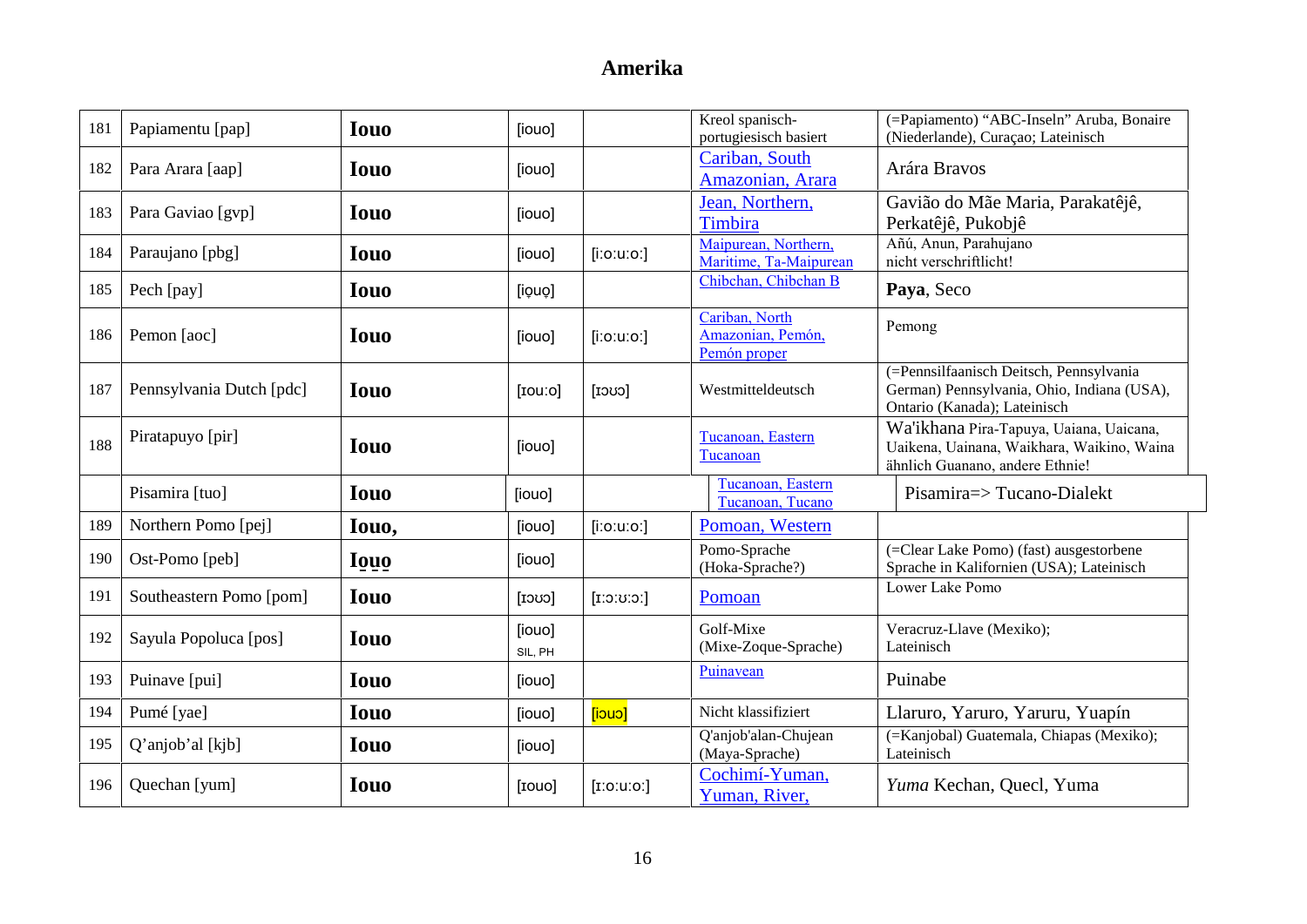|     |                                        |             |                         |                                   | Mojave                                                                        |                                                                                                           |
|-----|----------------------------------------|-------------|-------------------------|-----------------------------------|-------------------------------------------------------------------------------|-----------------------------------------------------------------------------------------------------------|
|     | Quechua Makrosprache                   |             |                         |                                   |                                                                               |                                                                                                           |
| 197 | Chimborazo Quichua [qug]               | <b>Iouo</b> | [iouo]                  |                                   | Quechuan, Peripheral<br>Quechua, Chinchay,<br>Northern Chinchay               |                                                                                                           |
| 198 | Huamalíes-Dos de Mayo<br>Huánuco [qvh] | Iouo,       | [iouo]                  | $[$ i:o:u:o: $]$                  | Quechuan, Central<br>Quechua, Ap-am-ah, Alto<br>Pativilca                     |                                                                                                           |
| 199 | Huaylas Ancash Quechua<br>[qwh]        | Iouo,       | [iouo]                  | $[$ i:o:u:o: $]$                  | Quechuan, Central<br>Quechua, Waylay                                          | Huaraz Quechua                                                                                            |
| 200 | Santiago del Estero Quichua<br>[qus]   | <b>Iouo</b> | [iouo]                  |                                   | Quechuan, Peripheral<br>Quechua, Chinchay,<br><b>Southern Chinchay</b>        | Santiagueño Quichua                                                                                       |
| 201 | <b>South Bolivian Quechua</b><br>[quh] | <b>Iouo</b> | $[{\rm cov}]$           |                                   | <b>Ouechuan, Peripheral</b><br>Quechua, Chinchay,<br><b>Southern Chinchay</b> | Central Bolivian Quechua, Quechua<br>Boliviano                                                            |
| 202 | Cusco Quechua [quz]                    | <b>Iouo</b> | [iouo]                  |                                   | Periphere Quechua<br>Quechua-Sprache                                          | () Peru                                                                                                   |
| 203 | Quiché [quc]                           | <b>Iouo</b> | [iouo]                  |                                   | Quiché-Mam-Sprache                                                            | (=Ki'che', Qatzijob'al) Zentrales Hochland<br>von Guatemala; Lateinisch                                   |
| 204 | Rama [rma]                             | <b>Iouo</b> | [iouo]                  | $[$ i:o:uo:]                      | Chibchan, Chibchan<br>B, Votic                                                |                                                                                                           |
| 205 | Rikbaktsa [rkb]                        | <b>Iouo</b> | [iouo]                  |                                   | Isolierte Sprache                                                             | Aripaktsa, Canoeiro, Erikbatsa,<br>Erikpatsa                                                              |
| 206 | Sabanê [sae]                           | <b>Iouo</b> | [iouo]                  |                                   | Nambiquaran                                                                   | Sabanês Sabones, Sowainte                                                                                 |
| 207 | Sáliba (Colombia) [slc]                | <b>Iouo</b> | [iouo]<br><b>SAPHON</b> | [iQUQ] UPSID                      | Sálivan                                                                       | Sáliva                                                                                                    |
| 208 | San Mateo Del Mar Huave<br>[huv]       | <b>Iouo</b> | [iouo]<br>SAPHON        | [iQUQ] UPSID                      | Huavean                                                                       | Huave Huave del oeste                                                                                     |
| 209 | Sanuma [xsu]                           | <b>Iouo</b> | [iouo]                  | $[$ i:o:u:o: $]$<br><b>SAPHON</b> | Yanomaman                                                                     | Chirichano, Guaika, Samatali, Samatari,<br>Sanema, Sanima, Tsanuma, Xamatari<br>Sanoma of Koulu auch lang |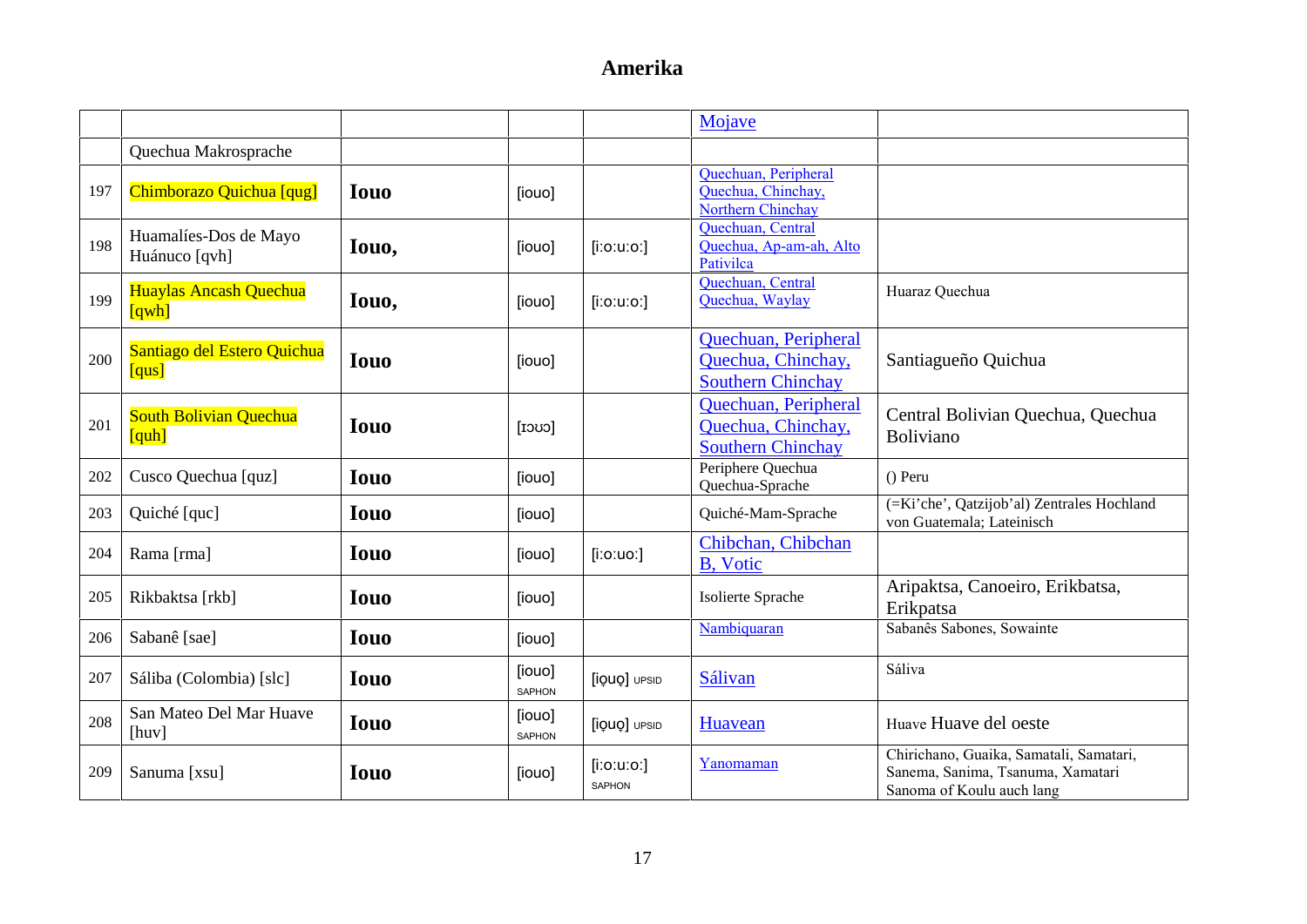| 210 | Saramaccaans [srm]        | <b>Iouo</b>            | [iouo]                  |                | Kreol englischbasiert                                                                              | (=Saamáka) Saramaka in Suriname,<br>Französisch-Guyana; Lateinisch                 |
|-----|---------------------------|------------------------|-------------------------|----------------|----------------------------------------------------------------------------------------------------|------------------------------------------------------------------------------------|
| 211 | Sarnámi Hindustani [hns]  | <b>Iouo</b>            | [iouo]                  |                | Bihari<br>(Indoarische Sprache)                                                                    | (=Caribbean Hindustani) Suriname;<br>Lateinisch                                    |
| 212 | Satere-Mawe [mav]         | <b>Iouo</b>            | [iouo]                  | $[$ i:ou:o $]$ | Tupian                                                                                             | Sateré-Mawé Andira, Arapium,<br>Mabue, Maragua, Maué, Mawé, Sataré                 |
| 213 | Secoya [sey]              | <b>Iouo</b>            | [iouo]                  |                | Tucanoan, Western<br>Tucanoan, Macaguaje                                                           |                                                                                    |
| 214 | Serrano [ser]             | <b>Iouo</b>            | [iouo]                  |                | Uto-Aztecan,<br>Northern Uto-<br>Aztecan, Takic                                                    |                                                                                    |
| 215 | Shoshone [shh]            | <b>Iouo</b> (Iioouuoo) | [iouo]                  | $[$ i:o:u:o:]  | Numic-Sprache<br>(Uto-aztekische Sprache)                                                          | (=Shoshoni, Sosoni' daigwape)<br>Nevada, Utah, Idaho, Wyoming (USA);<br>Lateinisch |
| 216 | Shuswap [shs]             | <b>Iouo</b>            | [100]                   |                | Salish, Interior                                                                                   | Secwepemc, Secwepemctsin                                                           |
| 217 | Siona [snn]               | <b>Iouo</b>            | [iouo]<br>SAPHON        | [iQUO] UPSID   | <b>Tucanoan, Western</b><br>Tucanoan, Macaguaje                                                    | Ceona, Ganteya, Ganteyabain, Kanú,<br>Koka, Pioche-Sioni, Pioje, Sioni,<br>Zeona   |
| 218 | Sipacapense [qum]         | <b>Iouo</b>            | [iouo]                  | $[$ i:o:u:o:]  | Mayan, Yucatecan-Core<br>Mayan, K'ichean-<br>Mamean, K'ichean,<br>Poqom-K'ichean, Core<br>K'ichean | Sipakapense Maya<br>Sipacapa Quiché, Sipacapeño,<br>Sipacapense                    |
| 219 | Siriano [sri]             | <b>Iouo</b>            | [iouo]                  |                | Tucanoan, Eastern<br>Tucanoan, Desano-<br><b>Siriano</b>                                           | Chiranga, Cirnga, Si-Ra, Sura Masa                                                 |
| 220 | Siriono [srq]             | <b>Iouo</b>            | [iouo]                  |                | Tupian, Tupí-Guaraní,<br>Guarayú, Sirionó                                                          | Mbia Chee, Mbya                                                                    |
| 221 | Southern Nambikuara [nab] | <b>Iouo</b>            | [iouo]<br><b>SAPHON</b> | [iQUO] UPSID   | Nambiquaran, Mamaindê                                                                              | Kithaulhu - SOUTHERN<br>NAMBIQUARA Alaketesu,                                      |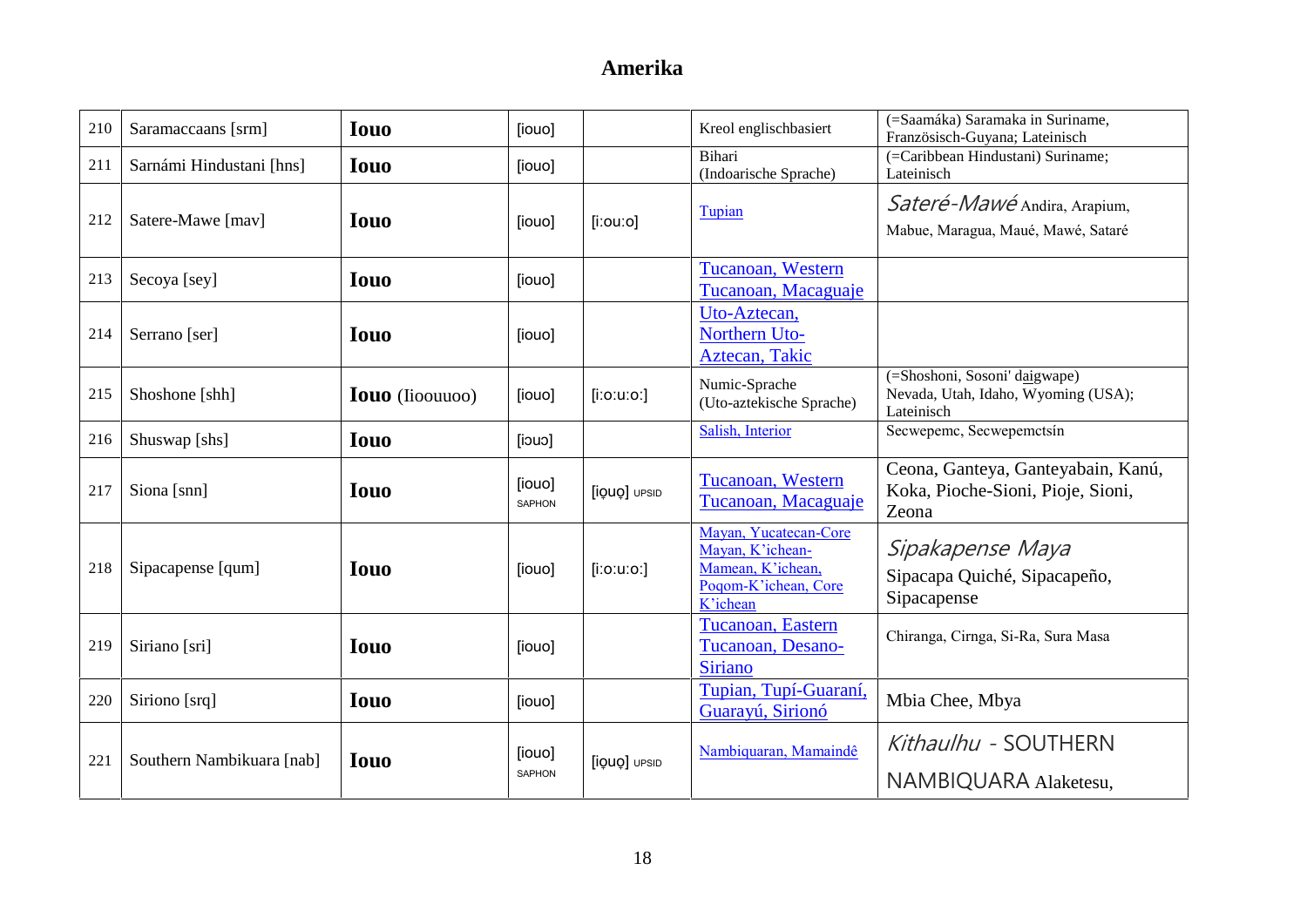|     |                            |                        |        |                  |                                                        | Anunsu, Nambikwara, Nambiquara                                                                          |
|-----|----------------------------|------------------------|--------|------------------|--------------------------------------------------------|---------------------------------------------------------------------------------------------------------|
| 222 | Spokane [spo]              | <b>Iouo</b>            | [iouo] |                  | Salish, Interior,<br>Southern, Kalispel                | Spokan                                                                                                  |
| 223 | Sranantongo [srn]          | <b>Iouo</b>            | [iouo] |                  | Kreol englischbasiert                                  | (=Sranan) Lingua franca in Suriname;<br>Lateinisch                                                      |
| 224 | Suya [suy]                 | <b>Iouo</b>            | [iouo] |                  | Jean, Northern                                         | Kisêdjê                                                                                                 |
| 225 | Tanacross [tcb]            | <b>Iouo</b>            | [iouo] | $[$ i:ou:o]      | Eyak-Athabaskan,<br>Athabaskan, Northern<br>Athabaskan |                                                                                                         |
| 226 | Tanimuca-Retuarã [tnc]     | <b>Iouo</b>            | [iouo] |                  | Tucanoan, Western<br>Tucanoan                          | Letuama, Letuhama, Ohañara, Opaima,<br>Retuama, Retuarã, Tanimboka, Tanimuca-<br>Letuama, Uairã, Ufaina |
| 227 | Tapiete [tpj]              | <b>Iouo</b>            | [iouo] |                  | Tupian, Tupí-Guaraní.<br>Guaraní, Guaraní              | Guasurango, Guasurangue, Ñanagua,<br>Nandeva, Tapiete, Tirumbae, Yanaigua                               |
| 228 | Tariana [tae]              | <b>Iouo</b>            | [iouo] | $[$ iːouːo]      | Taliáseri, Tariano,<br>Tariáno, Tarîna                 | Taliáseri, Tariano, Tariáno, Tarîna                                                                     |
| 229 | Tatuyo [tav]               | <b>Iouo</b>            | [iouo] |                  | Tucanoan, Eastern<br>Tucanoan, Carapano                | Juna, Oa, Pamoa, Sina, Sura, Tatutapuyo                                                                 |
| 230 | Taushiro [trr]             | <b>Iouo</b>            | [iouo] |                  | Isolierte Sprache                                      | Pinche, Pinchi                                                                                          |
| 231 | Tembe [tqb]                | <b>Iouo</b>            | [iouo] |                  | Tupian, Tupí-Guaraní,<br>Tenetehara,<br>Tenetehara     | Tenetehara                                                                                              |
| 232 | Tenharim [pah]             | <b>Iouo</b>            | [iouo] |                  | Tupian, Tupí-Guaraní,<br>Kawahib, Parintintin          | Kagwahiv, Kawaib, Tenharem,<br>Tenharin                                                                 |
| 233 | Tepehua [tee]              | <b>Iouo</b> (Iioouuoo) | [IOUO] | $[$ i:o:u:o: $]$ | Totonac-Tepehua                                        | (=Hamasipini) Hidalgo, Puebla (Mexiko);<br>Lateinisch;<br>3 Sprachen, hier: Huehuetla Tepehua           |
| 234 | Tlachichilco Tepehua [tpt] | <b>Iouo</b>            | [iouo] | $[$ i:o:u:o:]    | Totonac-Tepehua                                        |                                                                                                         |
| 235 | Tepehuán [stp]             | <b>Iouo</b>            | [iouo] |                  | Pima-Sprache<br>(Uto-Aztekisch)                        | (=O'otham) Chihuaha, Durango (Mexiko),<br>Lateinisch;                                                   |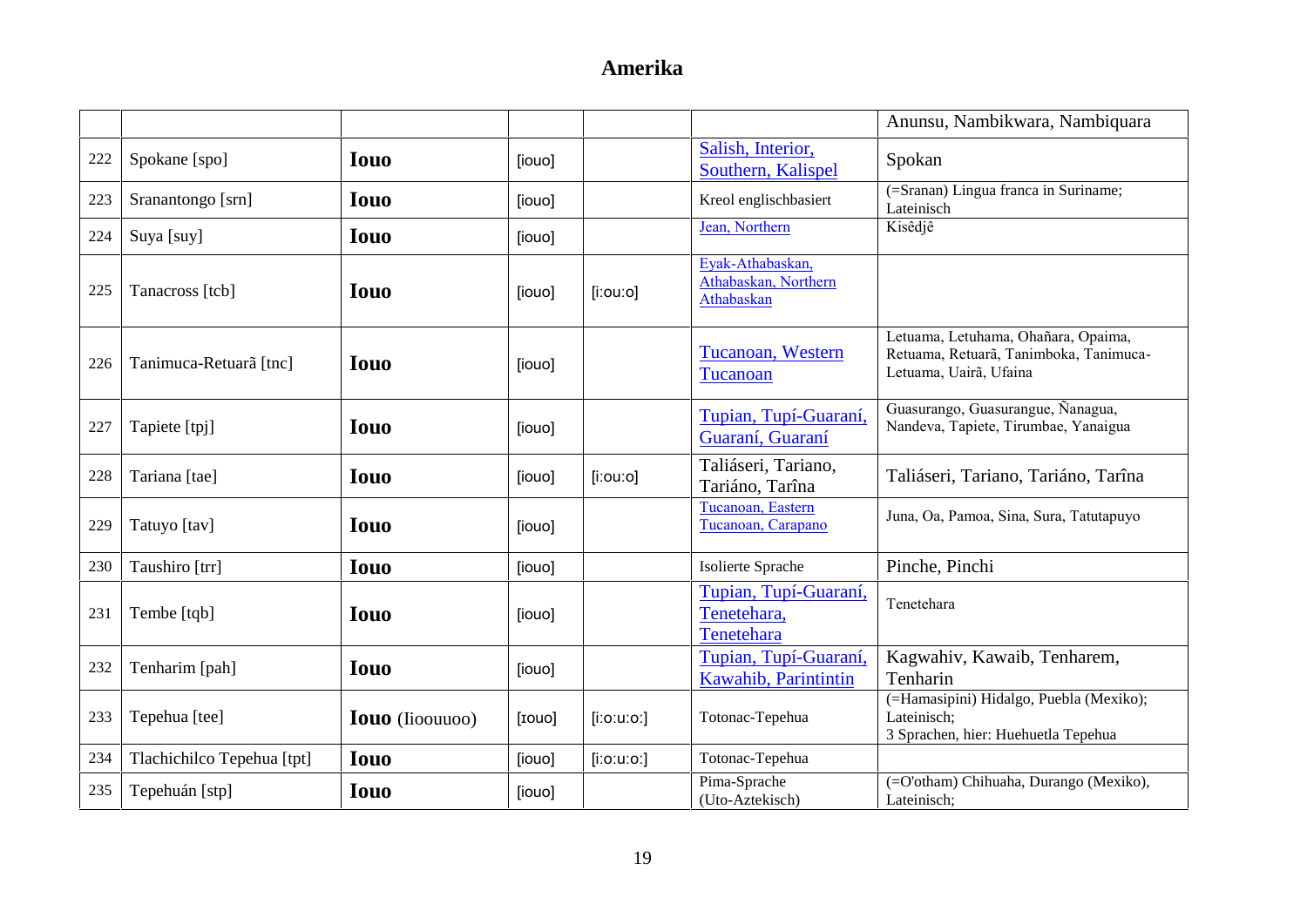|     |                                     |                |                                                 |                                       |                                                                                 | 3 Sprachen, hier: Südöstliches Tepehuan                                             |
|-----|-------------------------------------|----------------|-------------------------------------------------|---------------------------------------|---------------------------------------------------------------------------------|-------------------------------------------------------------------------------------|
| 236 | Tereno [ter]                        | <b>Iouo</b>    | [iouo]                                          | $[$ i:o:u:o:]                         | Maipurean, Southern,<br>Southern Outlier,<br><b>Terena</b>                      | Terêna Etelena, Tereno                                                              |
| 237 | Tewa [tew]                          | <b>Iouo</b>    | [iouo]                                          | $[$ i:o:u:o: $]$                      | Kiowa-Tanoan                                                                    |                                                                                     |
| 238 | Ticuna [tca]                        | <b>Iouo</b>    | [iouo]<br><b>SAPHON</b>                         | [iQUQ] UPSID,<br><b>SPA</b>           | Isolierte Sprache                                                               | Magüta, Tikuna, Tukuna                                                              |
| 239 | Tinigua [tit]                       | <b>Iouo</b>    | [iouo]                                          | $[$ i:o:u:o:]                         | Tiniguan                                                                        |                                                                                     |
| 240 | Tiriyó [tri]                        | <b>Iouo</b>    | [iouo]<br><b>SAPHON</b>                         | $[$ i:o:u:o:]<br><b>SAPHON</b>        | Taranoan<br>(Karibische Sprache)                                                | (=Trio, Tarëno ijomi) Nördliches Amazonas-<br>Gebiet Brasilien/Suriname; Lateinisch |
| 241 | Northern Tiwa [twf]                 | <b>Iouo</b>    | [iouo]                                          |                                       | Kiowa-Tanoan, Tanoan                                                            | <b>PICURIS</b>                                                                      |
| 242 | Southern Tiwa [tix]                 | <b>Iouo</b>    | [iouo]                                          |                                       | Kiowa-Tanoan,<br><b>Tanoan</b>                                                  |                                                                                     |
| 243 | Tol [jic]                           | <b>Iouo</b>    | [iouo]                                          |                                       | Jicaquean                                                                       | Jicaque, Tolpan, Xicaque                                                            |
| 244 | Tonkawa [tqw]                       | <b>Iouo</b>    | [iouo]                                          | $[$ i:o:u:o:]                         | Isolierte Sprache                                                               |                                                                                     |
| 245 | Chicahuaxtla Triqui [trs]           | Io u o         | [io <sup>o</sup> u <sup>o</sup> ]<br><b>SIL</b> |                                       | Mixtecan<br>(Oto-Mangue-Sprache)                                                | (=Triqui Alto) Tlaxiaco, Oaxaca (Mexiko);<br>Lateinisch                             |
| 246 | Copala Triqui [trc]                 | Io u o, Io u o | [io: $2u:2$ o:]<br><b>SIL</b>                   | [ $io^{\circ}u:\overline{O}$ ]<br>SIL | Mixtecan<br>(Oto-Mangue-Sprache)                                                | (=Triqui Bajo) Juxtlahuaca, Oaxaca (Mexiko);<br>Lateinisch                          |
| 247 | San Martín Itunyoso Triqui<br>[trq] | I o u o        | $[$ i o u o $]$                                 |                                       | Mixtecan<br>(Oto-Mangue-Sprache)                                                | (=Triqui Alto) Tlaxiaco, Oaxaca (Mexiko);<br>Lateinisch;                            |
| 248 | Trinitario [trn]                    | <b>Iouo</b>    | [iouo]                                          | $[$ i:o:u:o: $]$                      | Maipurean, Southern,<br>Southern Outlier,<br>Mojo, Mojo                         | Mojos, Moxos                                                                        |
| 249 | Trumai [tpy]                        | <b>Iouo</b>    | [iouo]                                          |                                       | Isolierte Sprache                                                               |                                                                                     |
| 250 | Central Tunebo [tuf]                | <b>Iouo</b>    | [iouo]                                          |                                       | Chibchan, Chibchan<br>B, Eastern Chibchan,<br>Colombian, Southern<br>Colombian, | Cobaría Tunebo, Lache, U'wa, Uwa-<br>Tunebo                                         |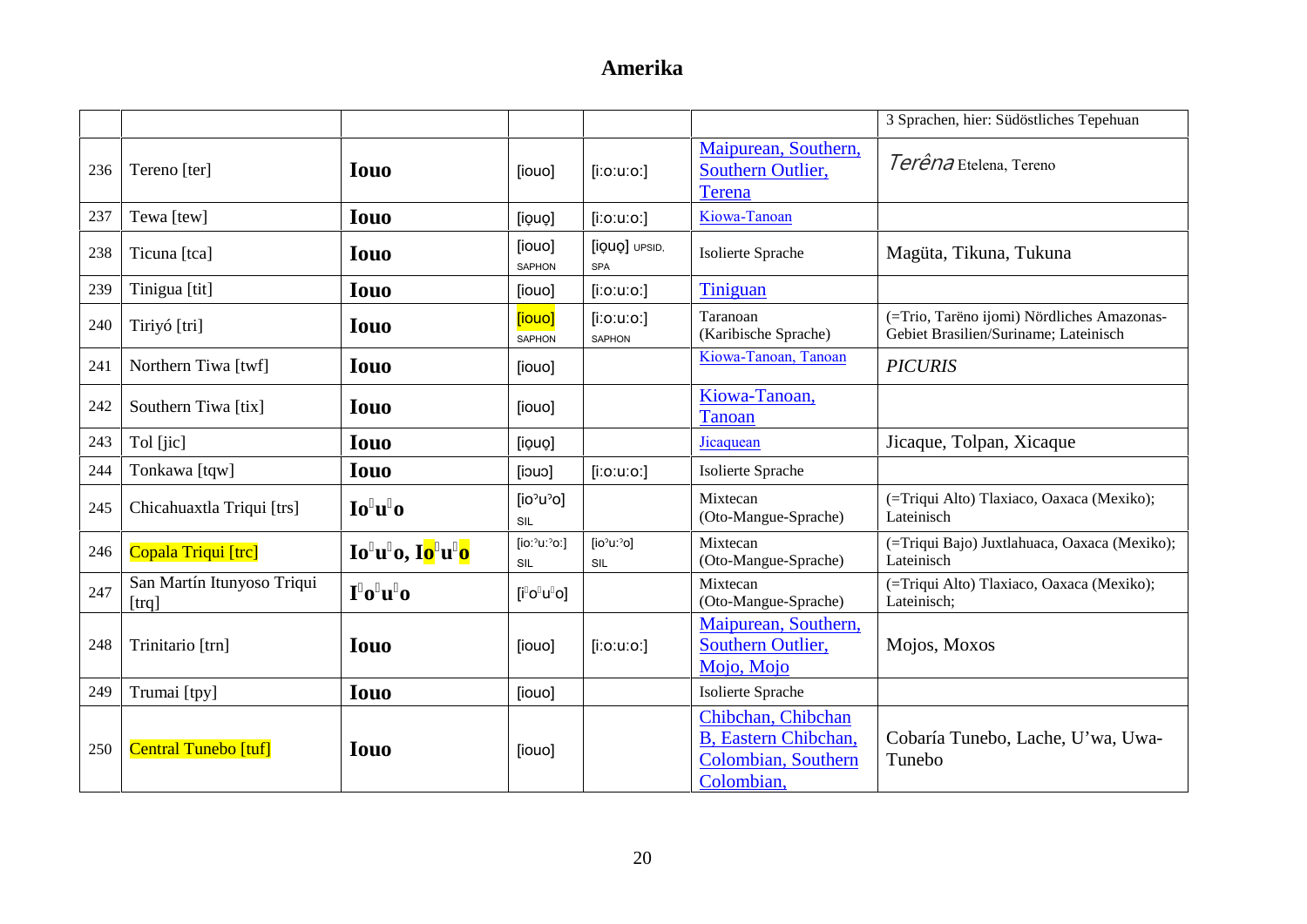|     |                           |             |          |               | Cundicocuyese                                                                                                                   |                                                                             |
|-----|---------------------------|-------------|----------|---------------|---------------------------------------------------------------------------------------------------------------------------------|-----------------------------------------------------------------------------|
| 251 | Tunica [tun]              | <b>Iouo</b> | [iouo]   | [iouo]        | Isolierte Sprache                                                                                                               |                                                                             |
| 252 | Tuyuca [tue]              | <b>Iouo</b> | [iouo]   |               | Tucanoan, Eastern<br>Tucanoan, Bará-Tuyuka                                                                                      | Dochkafuara, Tejuca, Tuyuka                                                 |
|     | Tutchone, Northern [tcm]  | <b>Iouo</b> | [iouo]og |               | Athabaskisch                                                                                                                    | (=Dän k'í, Tutchonekutchin) Yukon, Kanada;<br>Lateinisch                    |
|     | Tutchone, Southern [tce]  | <b>Iouo</b> | [iouo]og |               | Athabaskisch                                                                                                                    | (=Dän k'è, Tutchonekutchin)) Yukon, Kanada;<br>Lateinisch                   |
| 253 | Tz'utujil [tzj]           | <b>Iouo</b> | [iouo]   | $[$ i:o:u:o:] | Mayan, Yucatecan-<br>Core Mayan,<br>K'ichean-Mamean,<br>K'ichean, Poqom-<br>K'ichean, Core<br>K'ichean, Kaqchikel-<br>Tz'utujil | Eastern Tzutujil, Santiago Atitlán<br>Tzutujil, Tzutuhil, Tzutujil Oriental |
| 254 | Umotina [umo]             | <b>Iouo</b> | [iouo]   | [iouo]        | <b>Bororoan</b>                                                                                                                 | Barbados, Umutina                                                           |
| 255 | Uru [ure]                 | <b>Iouo</b> | [iouo]   | $[$ i:o:u:o:] | Chipaya-Uru                                                                                                                     | Iru-Itu, Morato, Muratu                                                     |
| 256 | Urubú-Kaapor [urb]        | <b>Iouo</b> | [iouo]   |               | Tupian, Tupí-Guaraní,<br>Wayampí, Amanayé                                                                                       | Caapor, Ka'apor, Kaaporté                                                   |
| 257 | Uru-Eu-Wau-Wau [urz]      | <b>Iouo</b> | [iouo]   |               | Tupian, Tupí-Guaraní,<br>Kawahib                                                                                                | Eru-Eu-Wau-Wau, Jupaú, Kagwahiva,<br>Uru-Eu-Uau-Uau, Uruewawau              |
| 258 | Ute-Southern Paiute [ute] | <b>Iouo</b> | [iouo]   | $[$ i:o:u:o:] | Uto-Aztecan,<br>Northern Uto-<br>Aztecan, Numic,<br>Southern                                                                    | Southern Ute; Ute; Ute-Southern Paiute<br>Ute-Chemehuevi                    |
| 259 | Waimaha [bao]             | <b>Iouo</b> | [iouo]   |               | Tucanoan, Eastern<br>Tucanoan, Bará-<br>Tuyuka                                                                                  | <b>BARASANO</b><br>Bará-Tuyuka, Northern Barasano                           |
| 260 | Waimiri-Atroarí [atr]     | <b>Iouo</b> | [iouo]   | [io:uo.]      | Cariban, North<br>Amazonian, Yawaperí                                                                                           | Atroahy, Atroaí, Atroarí, Atrowari, Atruahí,<br>Ki'nya                      |
| 261 | Waiwai [waw]              | <b>Iouo</b> | [iouo]   |               | Cariban, Waiwai                                                                                                                 | Ouayeone, Uaieue, Uaiuai                                                    |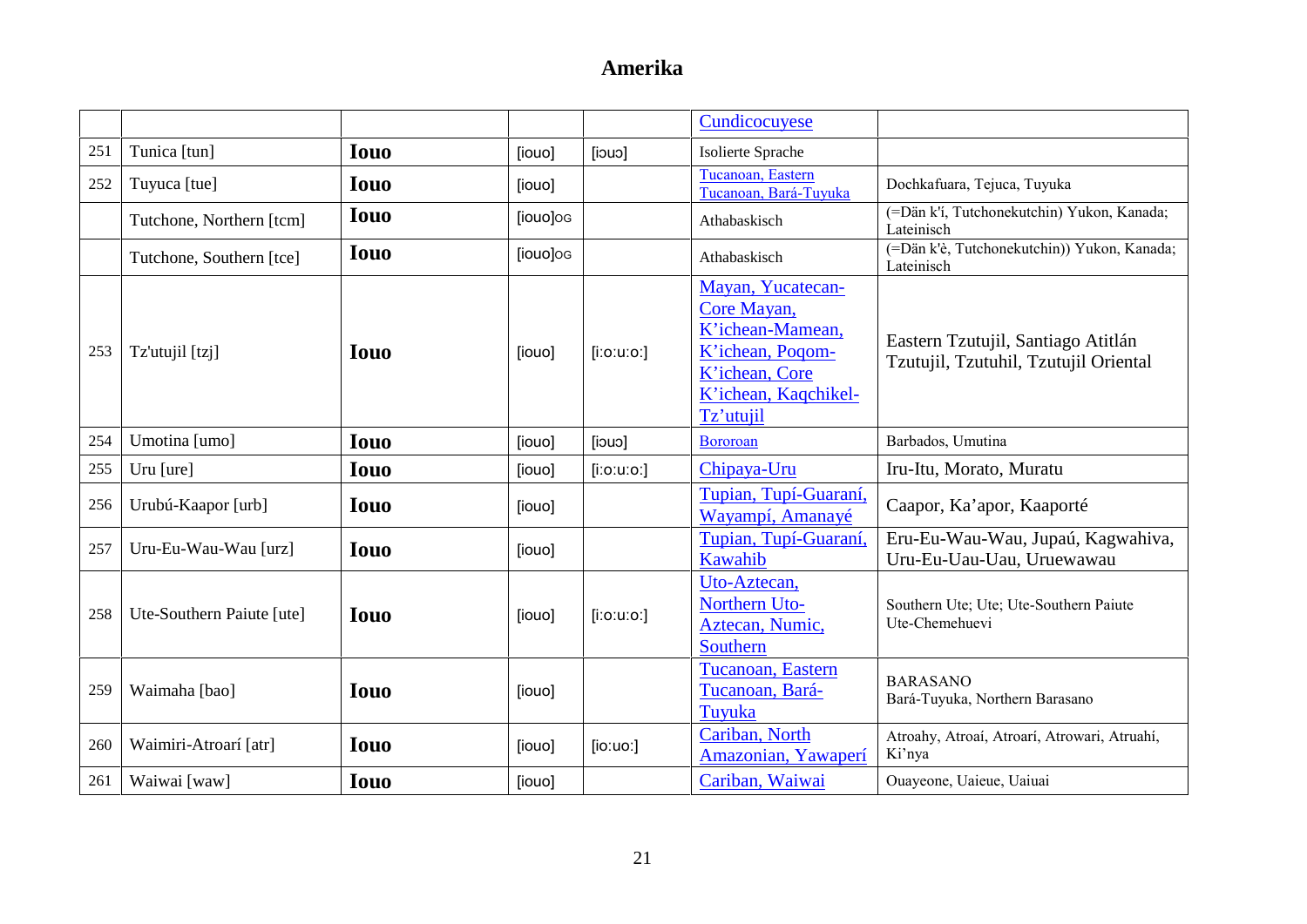| 262 | Wappo [wao]                       | <b>Iouo</b> | [iouo] |          | Yukian                                                                              |                                                                                                                                                               |
|-----|-----------------------------------|-------------|--------|----------|-------------------------------------------------------------------------------------|---------------------------------------------------------------------------------------------------------------------------------------------------------------|
| 263 | Warao [wba]                       | <b>Iouo</b> | [iouo] |          | Isolierte Sprache                                                                   | Guarao, Guarauno, Warrau                                                                                                                                      |
| 264 | Washo [was]                       | <b>Iouo</b> | [iouo] |          | Isolierte Sprache                                                                   | Washoe                                                                                                                                                        |
| 265 | Wayampi [oym]                     | <b>Iouo</b> | [iouo] |          | Tupian, Tupí-Guaraní,<br>Wayampi, Wayampi                                           | Guaiapi, Guayapi, Oiampí,<br>"Oiampipucu" (pej.), Oyampí,<br>Oyampík, "Oyampipuku" (pej.),<br>Oyanpík, Waiampi, Waiãpi, Wajapae,<br>Wajapuku, Wayapae, Wayãpi |
| 266 | Western Highland Chatino<br>[ctp] | <b>Iouo</b> | [iouo] |          | Otomanguean, Eastern<br>Otomanguean, Popolocan-<br>Zapotecan, Zapotecan,<br>Chatino | Cha't-An, Chatino Central, Chatino de<br>la Zona Alta Occidental, Sierra<br>Occidental Chatino                                                                |
| 267 | Wichí Lhamtés Nocten [mtp]        | <b>Iouo</b> | [iouo] |          | Matacoan, Mataco                                                                    | Bolivian, "Mataco" (pej.), Noctén,<br>Noctenes, Oktenai, Weenhayek                                                                                            |
| 268 | Wichita [wic]                     | <b>Iouo</b> | [ipup] | [io:uo:] | Caddoan, Northern<br>Caddoan                                                        |                                                                                                                                                               |
| 269 | Wintu [wnw]                       | <b>Iouo</b> | [iouo] |          | Wintuan                                                                             | Northern Wintun, Wintun                                                                                                                                       |
| 270 | Wiyot [wiy]                       | <b>Iouo</b> | [iouo] |          | Algic, Ritwan                                                                       |                                                                                                                                                               |
| 271 | Woun Meu [noa]                    | <b>Iouo</b> | [iouo] |          | Chocoan                                                                             | Waumeo, Waun Meo, Waunana                                                                                                                                     |
| 272 | Xerente [xer]                     | <b>Iouo</b> | [iouo] | [iouo]   | Jean, Central                                                                       | Sherenté                                                                                                                                                      |
| 273 | Xeta [xet]                        | <b>Iouo</b> | [iouo] |          | Tupian, Tupí-Guaraní,<br>Guaraní                                                    | Aré, Cheta, Seta, Sheta                                                                                                                                       |
| 274 | Xingu Asurini [asn]               | <b>Iouo</b> | [iouo] |          | Tupian, Tupí-Guaraní,<br>Kayabí                                                     | Asuriní de Koatinema, Asurini do<br>Xingú, Awaeté, Awaté                                                                                                      |
| 275 | Xokleng [xok]                     | <b>Iouo</b> | [iouo] | [iouo]   | Jean, Southern                                                                      | Aweikoma, Botocudos, Bugre                                                                                                                                    |
| 276 | Yabarana [yar]                    | <b>Iouo</b> | [iouo] |          | Cariban, Central, Mapoyo-<br>Yavarana                                               | Yauarana, Yawarana                                                                                                                                            |
| 277 | Yámana [yag]                      | <b>Iouo</b> | [iouo] |          | Isolierte Sprache                                                                   | Tequenica, Yagán, Yaghan, Yahgan                                                                                                                              |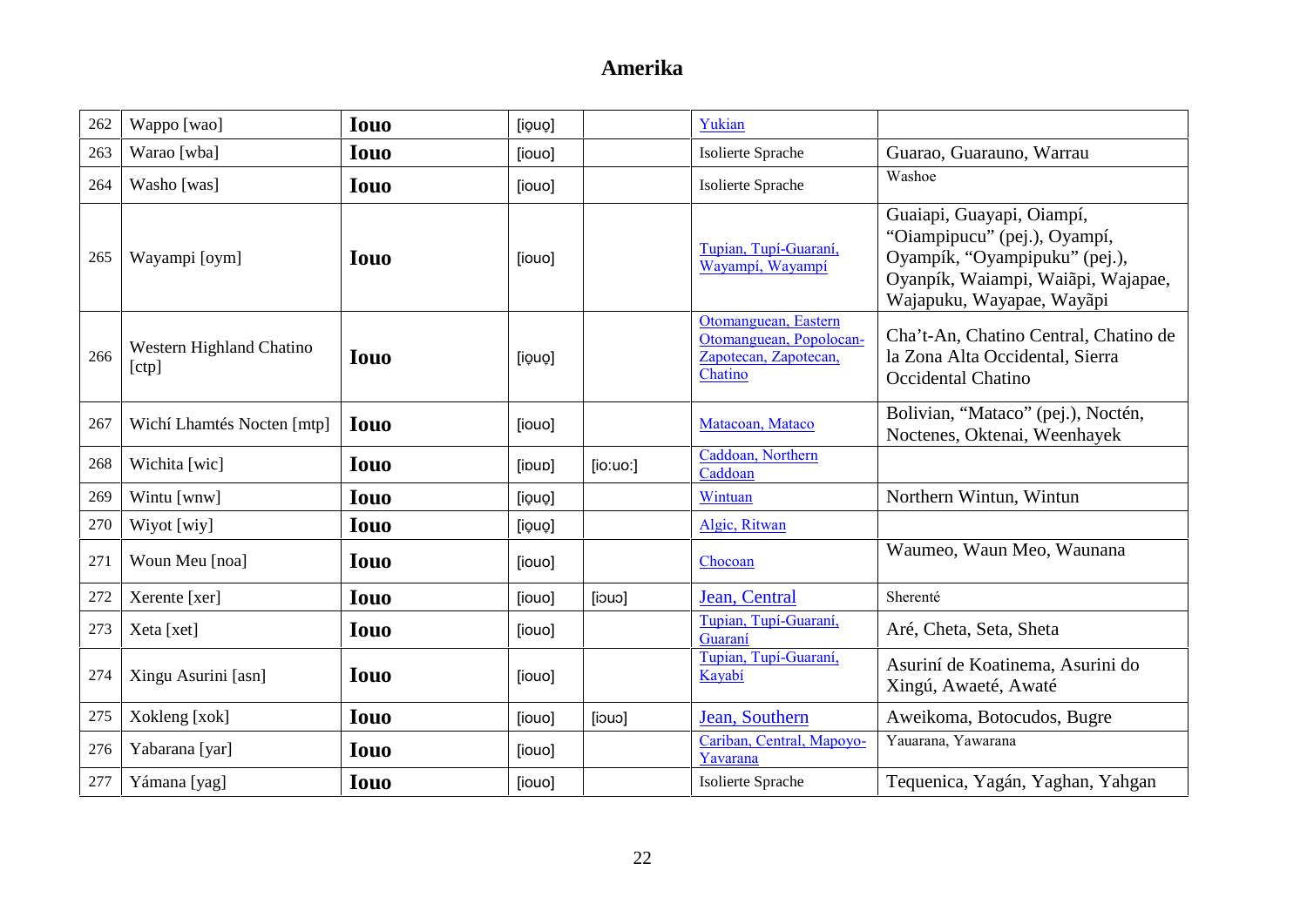| 278 | Yaminahua [yaa]                   | <b>Iouo</b> | [IOWO]                      |                                   | Panoan, Mainline, Tri-<br><b>State</b>                                 | Jaminawá, Yamanawa, Yaminawa, Yuminahu                                                                                                                                       |
|-----|-----------------------------------|-------------|-----------------------------|-----------------------------------|------------------------------------------------------------------------|------------------------------------------------------------------------------------------------------------------------------------------------------------------------------|
| 279 | Yanomami [wca]                    | <b>Iouo</b> | [iouo]                      | $[$ i:o:u:o:]                     | Yanomaman                                                              | Parahuri, Surara, Waicá, Waiká, Xurima,<br>Yanoam, Yanomam, Yanomamé                                                                                                         |
| 280 | Yanomamo [guu]                    | <b>Iouo</b> | [iouo]                      | $[$ i:o:u:o: $]$                  | Yanomaman                                                              | Cobari Kobali, Cobariwa, Guaharibo, Guaica,<br>Guajaribo, Shamatari, Yanomame, Yanomami                                                                                      |
| 281 | Yaqui [yaq]                       | <b>Iouo</b> | <b>[iouo]</b>               | [iQUQ] UPSID                      | Cáhita<br>(Uto-aztekische Sprache)                                     | (=Hiaki) Sonora (Mexiko), Arizona (USA);<br>Lateinisch                                                                                                                       |
| 282 | Yine [pib]                        | <b>Iouo</b> | [iowo]                      | $[$ i:o: $u$ :o: $]$              | Maipurean, Southern,<br>Southern Outlier, Piro,<br>Piro                | Chontaquiro, Contaquiro, Pira, Pirro,<br>Simiranch                                                                                                                           |
| 283 | Yuchi [yuc]                       | <b>Iouo</b> | [iouo]<br>UPSID, PH,<br>SPA | $[$ i $:$ O $:$ U $:$ O $:$ ] SPA | Isolierte Sprache                                                      | (=Euchee, yUdjEha, Tsoyaha)<br>Oklahoma (USA); Lateinisch                                                                                                                    |
| 284 | Yucuna [ycn]                      | <b>Iouo</b> | [iouo]<br>SAPHON            | [iQUO] UPSID                      | Maipurean, Northern,<br><b>Upper Amazon</b> ,<br><b>Western Nawiki</b> | Matapi, Yucuna-Matapi, Yukuna                                                                                                                                                |
| 285 | Yuhup [yab]                       | <b>Iouo</b> | [iouo]                      |                                   | Puinavean, Hupda                                                       | Makú-Yahup, Yahup, Yahup Makú, Yëhup                                                                                                                                         |
| 286 | Yuki [yuk]                        | <b>Iouo</b> | [iouo]                      |                                   | <b>Yukian, Core Yukian</b>                                             |                                                                                                                                                                              |
| 287 | Yuqui [yuq]                       | <b>Iouo</b> | [iouo]                      | $[$ i:o:u:o:]                     |                                                                        | Bia, Yuki                                                                                                                                                                    |
| 288 | Yuracare [yuz]                    | <b>Iouo</b> | [iouo]                      |                                   | Isolierte Sprache                                                      | Yuracure, Yura                                                                                                                                                               |
| 289 | Yurok [yur]                       | <b>Iouo</b> | [iouo]<br>PH                | $[$ i:0:u:0:] $_{PH}$             | Ritwan<br>(Algische Sprache)                                           | (=Weitspekan, saa'agoch) Fast ausgestorbene<br>Sprache an Nordküste von Kalifornien (USA);<br>Lateinisch                                                                     |
| 290 | Yuruti [yui] Wajiara              | <b>Iouo</b> | [iouo]                      |                                   | Tucanoan, Eastern<br>Tucanoan, Tucano                                  | Juriti, Juriti-Tapuia, Juruti, Luruty-Tapuya,<br>Patsoka, Totsoca, Wadzana, Waijiara masa-<br>wadyana, Waikana, Waimasá, Wayhara,<br>Yuriti, Yuruti, Yuruti-Tapuya, Yurutiye |
| 291 | Yuwana [yau]                      | <b>Iouo</b> | [iouo]                      |                                   | <b>Isolierte Sprache</b>                                               | Hoti<br>Chicano, Chikano, Hoti, Jodi, Joti, Waruwaru,<br>Yoana, Yuana                                                                                                        |
| 292 | Zapotekisch [zap]<br>Makrosprache | <b>Iouo</b> | [iouo]                      |                                   | Zapotecan<br>(Otomangue-Sprache)                                       | (=Benezaa, díidxa záa, tiits së) Sprachgruppe<br>der Zapoteken in Oaxaca, Puebla, Guerrero                                                                                   |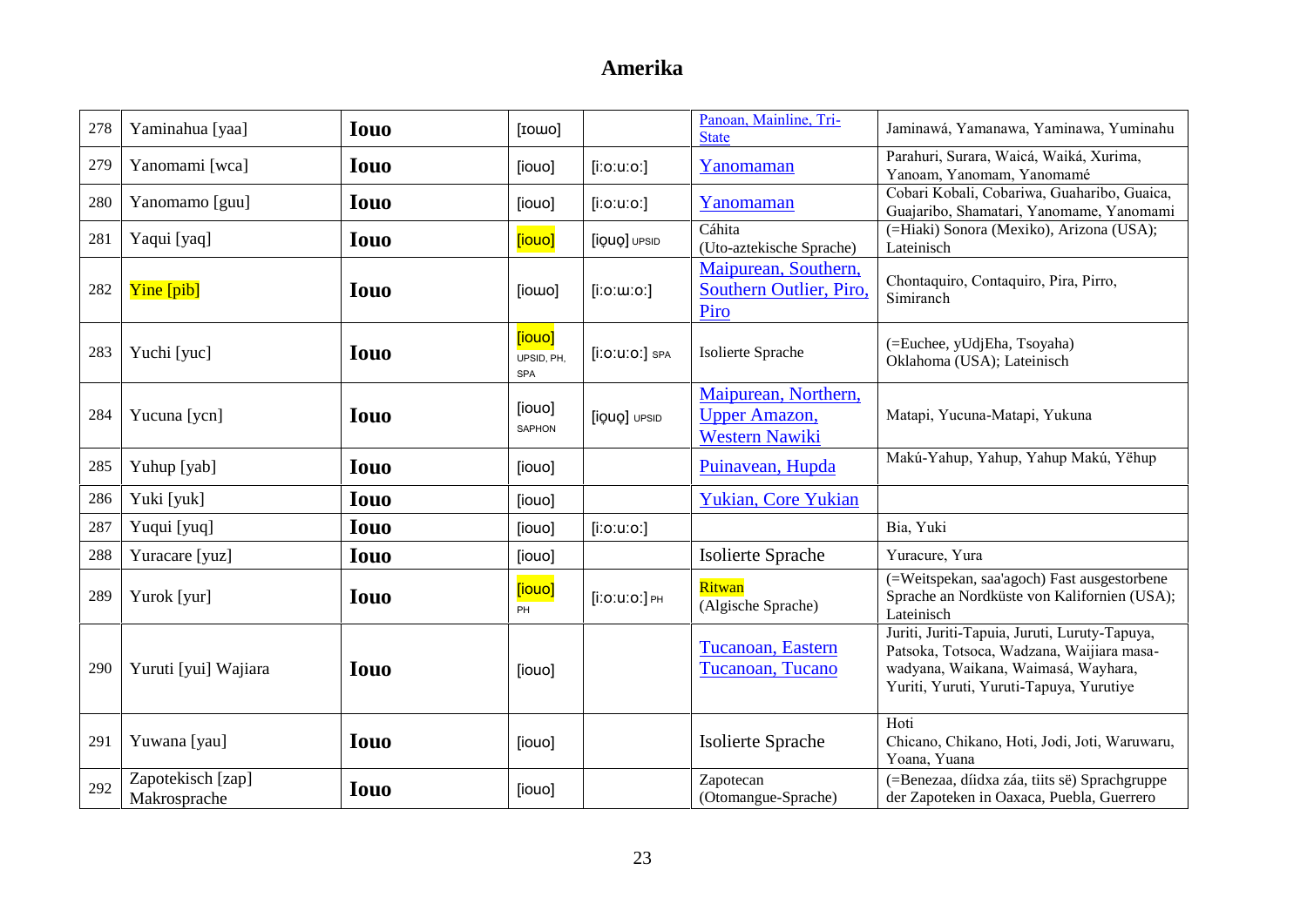|     |                                    |             |              |                      |                                                                                            | (Mexiko), USA; Lateinisch;<br>57 Sprachen, hier: Isthmus-Zapotec                                                                                   |
|-----|------------------------------------|-------------|--------------|----------------------|--------------------------------------------------------------------------------------------|----------------------------------------------------------------------------------------------------------------------------------------------------|
| 293 | Loxicha Zapotec [ztp]              | <b>Iouo</b> | [iouo]       |                      | Otomanguean, Eastern<br>Otomanguean, Popolocan-<br>Zapotecan, Zapotecan,<br><b>Zapotec</b> | Diste, Western Pochutla Zapotec, Zapoteco de<br>Loxicha                                                                                            |
| 294 | San Juan Guelavía Zapotec<br>[zab] | <b>Iouo</b> | [iouo]       |                      | Otomanguean, Eastern<br>Otomanguean, Popolocan-<br>Zapotecan, Zapotecan,<br><b>Zapotec</b> | Tlacolula Valley Zapotec; Western Tlacolula<br>Zapotec; Zapotec, San Juan Guelavía<br>Guelavía, Western Tlacolula Zapotec,<br>Zapoteco de San Juan |
| 295 | Zoogocho Zapotec [zpq]             | Iouo        | [iouo]       |                      | Otomanguean, Eastern<br>Otomanguean,<br>Popolocan-Zapotecan,<br>Zapotecan, Zapotec         | Zapoteco de San Bartolomé Zoogocho                                                                                                                 |
| 296 | Tilquiapan Zapotec [zts]           | Iouo        | [iouo]       |                      | Otomanguean, Eastern<br>Otomanguean, Popolocan-<br>Zapotecan, Zapotecan,<br>Zapotec        | Zapoteco de San Miguel Tilquiapan                                                                                                                  |
| 297 | Zo'e $[pto]$                       | <b>Iouo</b> | $[$ iouo $]$ |                      | Tupian                                                                                     | Buré, Poturu, Poturujara, Puturú, Tupí of<br>Cuminapanema                                                                                          |
| 298 | Copainala Zoque [zoc]              | <b>Iouo</b> | [iouo]<br>PH | [iouo]<br>UPSID, SPA | Mixe-Zoquean, Zoquean,<br><b>Chiapas Zoquean</b>                                           | San Miguel Chimalapa Zoque (PH)                                                                                                                    |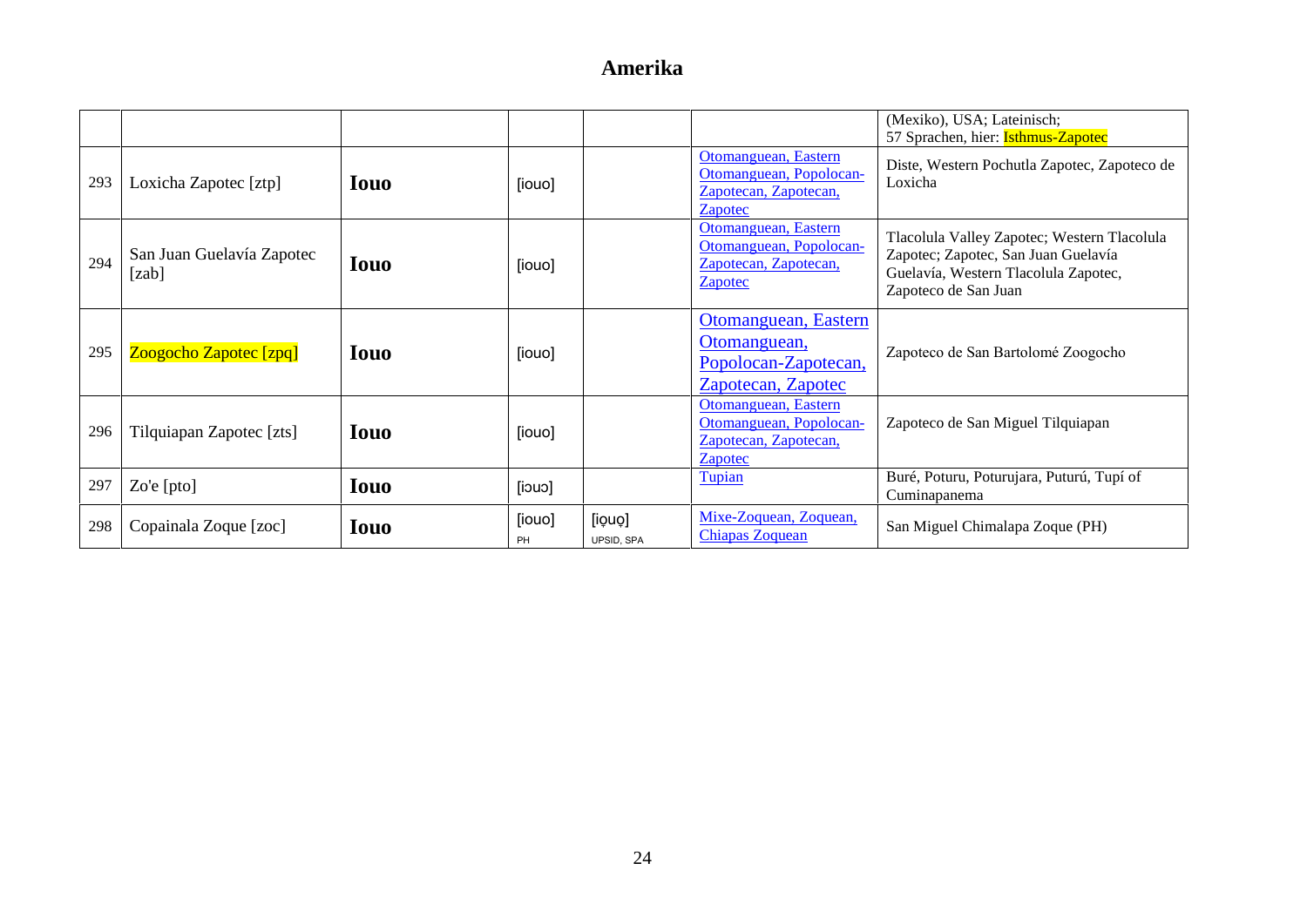### **Sprachen mit Klärungsbedarf (Aussprache bzw. Transliteration)**

|             | Sprache (ISO 639-3 Code)           | <b>Transliteration</b>                                   | <b>IPA</b>                                                        | <b>Alternative</b>                                                                     | Sprachfamilie                                   | <b>Bemerkung</b>                                                                                                                                                          |
|-------------|------------------------------------|----------------------------------------------------------|-------------------------------------------------------------------|----------------------------------------------------------------------------------------|-------------------------------------------------|---------------------------------------------------------------------------------------------------------------------------------------------------------------------------|
| 299         | Abenaki <b>[abe]</b>               | <b>Iooo</b> Iiooooo $(?)$<br>I?o?                        | [io <mark>u</mark> o]OG<br>[ɪ <mark>?</mark> ʊ <mark>?</mark> ]WP | [iːoː <mark>u</mark> oː]OG<br>o [o <mark>~u</mark> ]OG<br><mark>o [ɔ̃] nasal WP</mark> | Östliche Algonkin-Sprache<br>(Algische Sprache) | Abnaki in Quebec (Kanada), Penobscot in<br>Maine (USA); verschiedene Orthographien;<br>Lateinisch;<br>2 Sprachen, hier: Westliches Abenaki                                |
| 300         | Amahuaca [amc]                     | <b>Iouo</b>                                              | [rowo]                                                            | [IQWO]                                                                                 | Amawak-Jaminawa<br>(Páno-Takána-Sprache)        | (=Ipitineri, Sayaco) Amazonas-Basin in Perú,<br>Brasilien; Lateinisch;<br>u fehlt (SAPHON) $\Rightarrow$ w?                                                               |
| 301         | <b>Blackfoot</b> [bla]             | Iouo, Io?o<br>$d\mathbf{b}$ $\mathbf{B}$ $(d\mathbf{b})$ | [iouo]PH                                                          | u fehlt OG<br>o [v] vor langen<br>Konsonanten<br><b>WP</b>                             | Algonkin-Sprache                                | (=Siksika, Ni'tsiitapipo'ahsin, Nitsipussin)<br>Alberta (Kanada), Montana (USA);<br>Lateinisch, Blackfoot<br>kein u $(OG) \Rightarrow w?$<br>u in englischen Lehnwörtern? |
| $\mathbf X$ | Siksika [bla]                      | <b>Iouo</b>                                              | [iouo] PH                                                         | PH [CUCI]                                                                              |                                                 | Siksika-Dialekt                                                                                                                                                           |
| 302         | Arapaho [arp]                      | <b>Iouo</b> (Iioouuoo)                                   | $[{\rm cov}]$                                                     | [iouo] OG<br>[i:o:u:o:] WP                                                             | Arapho-Sprache<br>(Algische Sprache)            | Wyoming, Oklahoma (USA); Lateinisch                                                                                                                                       |
| 303         | Galibi Carib [car]                 | <b>Iouo</b>                                              | [iouo]<br>SAPHON                                                  | UDUO] UPSID<br>[iQUQ] SPA                                                              | Cariban                                         | Caribe, Cariña, Galibi, Kalihna, Kalinya,<br>Kariña, Kari'nya                                                                                                             |
| 304         | Chickasaw* [cic]                   | <b>Iouo</b>                                              | [iovo]OG                                                          | [1000] OG<br>u [υ, λ] OG                                                               | Westliche Muskogee-Spr.                         | (=Chikasha) Südost-Oklahoma (USA);<br>Lateinisch<br>kein u (WP, PH) $\Rightarrow$ w?<br>u in englischen Lehnwörtern?                                                      |
| 305         | Chiquihuitlan Mazatekisch<br>[maq] | Iouo, Io?o                                               | [iouo]<br>SIL                                                     | [io?o]<br>UPSID, SPA                                                                   | Popolocan<br>(Otomangue-Sprache)                | kein u, kein w (UPSID, SPA) $\Rightarrow$ ?<br>u in spanischen Lehnwörtern?                                                                                               |
| 306         | Choctaw [cho]                      | $I$ ?u?<br><b>Iouo</b>                                   | [i <mark>?</mark> ʊ <mark>?</mark> ]<br>[ioʊo]                    | [ɪ <mark>?ʊ?</mark> ]<br>0 [ခပ] OG<br>[1000]                                           | Westliche Muskogee-Spr.                         | (=Chahta) Oklahoma, Mississippi (USA);<br>Lateinisch<br>Allophon [v] von o [o] manchmal als u WP                                                                          |
| 307         | Cofán [con]                        | <b>Iouo</b>                                              | [iouo]<br><b>WP</b>                                               | $[io?o]$ og, upsid                                                                     | Isolierte Sprache                               | (=Kofan, A'ingae) Napo (Ecuador),<br>Süd-Kolumbien; Lateinisch;<br>kein u (OG, UPSID) $\Rightarrow$ w?                                                                    |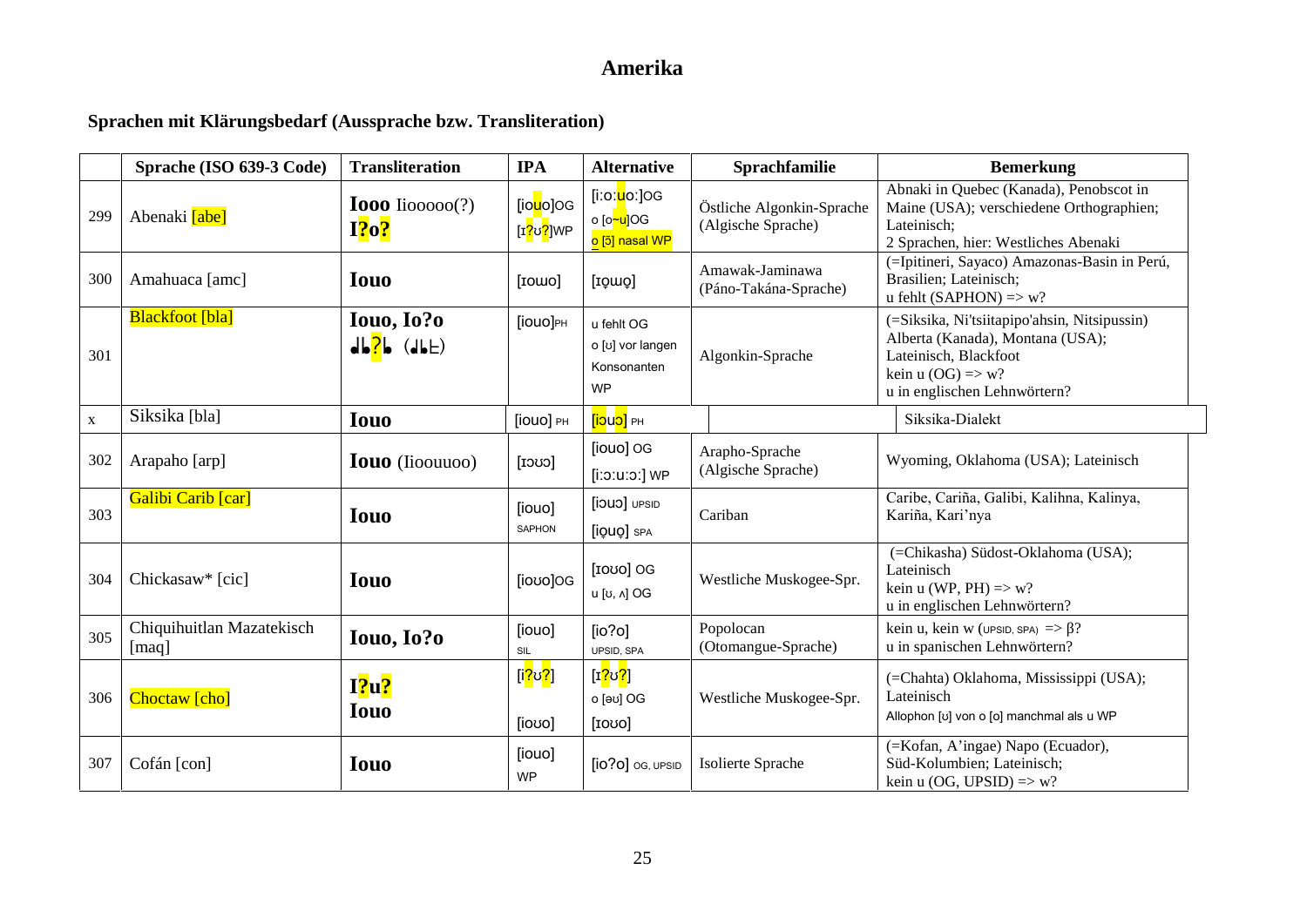| 308 | Creek [mus] Makrosprache | Eouo, Eouo                                                     | [1000]                                                  | $[$ iːoʊo]<br>o [o:~ʊ ~o]<br>น [ʊ ~o]                          | Östliche Muskogee-Spr.                                                                | $(=\text{Mvskoke})$ Muscogee $(=\text{Creek})$ und<br>Seminolen in Oklahoma, Florida (USA);<br>Muscogee-Alphabet (lateinisch)                               |
|-----|--------------------------|----------------------------------------------------------------|---------------------------------------------------------|----------------------------------------------------------------|---------------------------------------------------------------------------------------|-------------------------------------------------------------------------------------------------------------------------------------------------------------|
| 309 | Dakota [dak]             | <b>Iouo</b>                                                    | [iouo] wp                                               | [io?o]<br>u nur nasal<br>un [ũ] og                             | Westliche Sioux-Sprache                                                               | (=Dakhota) North Dakota, South Dakota,<br>Nebraska, Minnesota (USA), Kanada;<br>Lateinisch                                                                  |
| 310 | Garifuna [cab]           | Iouo, I?u?                                                     | [iouo]                                                  | [jouo] SPA<br>$[i?u?]$ UPSID                                   | Karibisch<br>(Arawak-Sprache)                                                         | (=Garífuna, Caribe, Black Caribe, Island<br>Carib) Honduras, Belize, Guatemala,<br>Nicaragua; Lateinisch;<br>kein o (UPSID)<br>o in spanischen Lehnwörtern? |
| 311 | Guambiano [gum]          | <b>Iouo</b><br>1?u?                                            | [ <mark>iọuọ</mark> ]<br><b>UPSID</b>                   | nur ø [ø] og                                                   | Coconuco<br>(Barbacoan-Sprache)                                                       | (=Guambia, Moguex) Cauca (Kolumbien);<br>Lateinisch<br>kein o (OG, SAPHON)<br>o in spanischen Lehnwörtern?                                                  |
|     | Haida [hai] Makrosprache | $\mathbf{I2}^{\prime}u$ ?, Iouo $\left( ? \right)$<br>(Iuuuuu) | [i <mark>?ʊ?</mark> ]<br><b>OG</b>                      | [io:vo:]<br>[o:] und [o:] in<br>Ausrufen und<br>Lehnwörtern WP | Isolierte Sprache                                                                     | Haida-Gwaii-Inseln, British Columbia, Süd-<br>Alaska (Kanada); Lateinisch;<br>2 Sprachen, hier: Nördliches Haida                                            |
| 312 | Northern Haida [hdn]     | I?u?                                                           | [i <mark>?</mark> ປ?]                                   |                                                                |                                                                                       |                                                                                                                                                             |
| 313 | Southern Haida [hdx]     |                                                                |                                                         |                                                                |                                                                                       |                                                                                                                                                             |
| 314 | Huastekisch [hus]        | Iouo,                                                          | [iouo]<br>OG?<br>[ <mark>iɔ</mark> ʊ <mark>ɔ]</mark> PH | [iQUO] UPSID<br>$[$ i:0:u:0:] PH                               | Huastecan<br>(Maya-Sprache)                                                           | (=Téenek, Tenek, Tének) Huaxteken in San<br>Luis Potosí, Veracruz, Tamaulipas (Mexiko);<br>Lateinisch                                                       |
|     | Hupa [hup]               | <b>Iouo</b><br>$I0$ ?0                                         | [IOUO] OG                                               | [io?o]<br>10?0                                                 | Eyak-Athabaskan,<br>Athabaskan, Pacific<br>Coast Athabaskan,<br>California Athabaskan | (=Hoopa) Kalifornien, USA; Lateinisch<br>kein $u > w$ ?                                                                                                     |
| 315 | Irántxe [irn]            | <b>Iouo</b>                                                    | [iouo]<br><b>SAPHON</b>                                 | [jouo] UPSID<br>$[$ i:o:u:o:]<br><b>SAPHON</b>                 | Isolierte Sprache                                                                     | myky-Dialekt Iranche, Iranshe, Iranxe                                                                                                                       |
| 316 | Koasati [cku]            | <b>Iouo</b>                                                    | [iouo]og                                                | /o/ hat manchmal                                               | Östliche Muskogee-Spr.                                                                | (=Couchatta) Louisiana, Texas (USA);                                                                                                                        |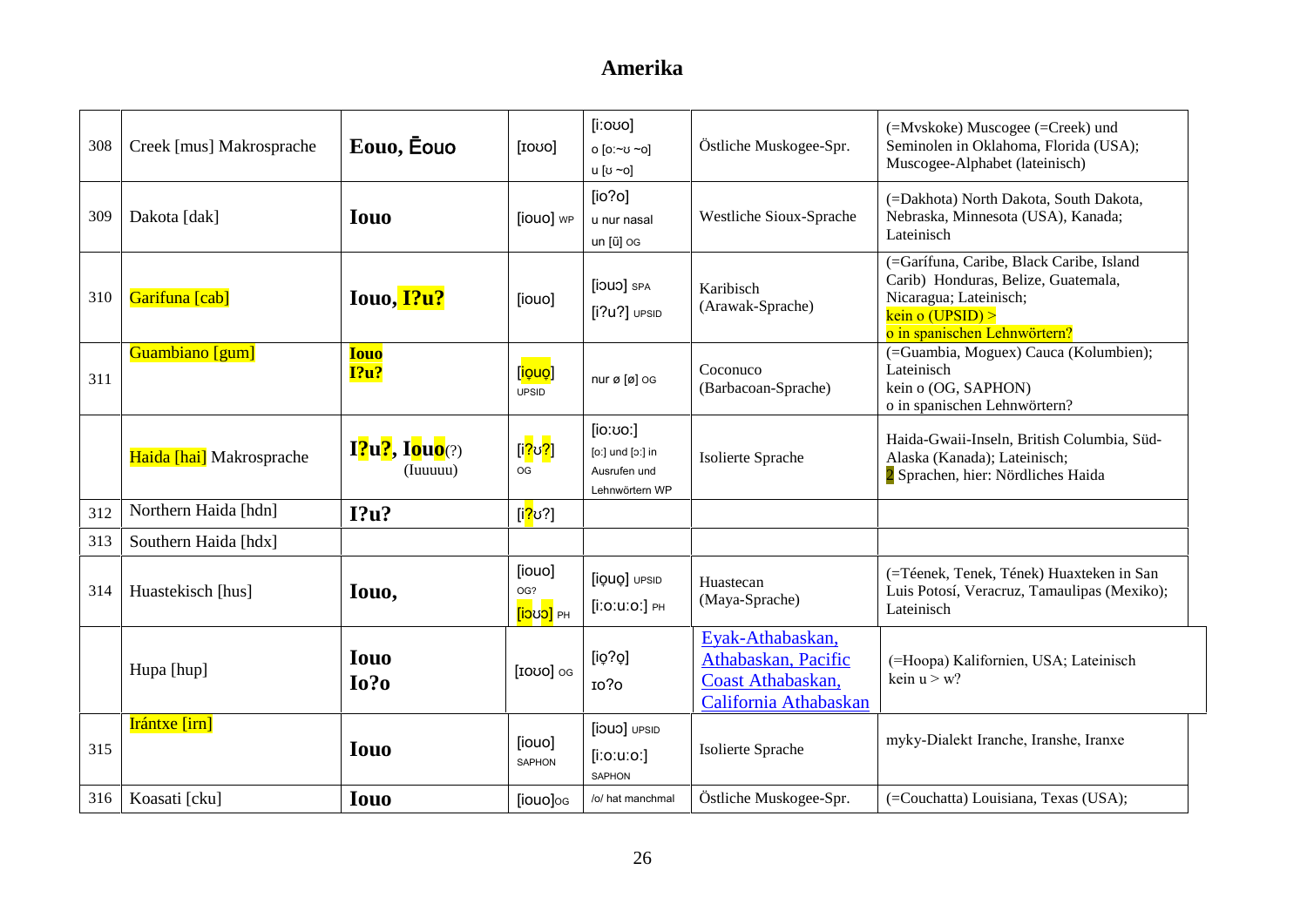|     |                            |                                                        |                                                                          | Allophon [v] WP                                                                                   | (Muskogee-Sprachen)                              | Lateinisch;<br>kein o (PH)                                                                                                               |
|-----|----------------------------|--------------------------------------------------------|--------------------------------------------------------------------------|---------------------------------------------------------------------------------------------------|--------------------------------------------------|------------------------------------------------------------------------------------------------------------------------------------------|
| 317 | Kwaza [xwa]                | <b>Iouo</b>                                            | [iouo]<br>SAPHON                                                         | [i <mark>ɔuɔ</mark> ] Pн                                                                          | isoliert                                         | Coaia, Koaiá, Koaya, Quaiá                                                                                                               |
| 318 | Lakota [lkt]               | <b>Iouo</b>                                            | [iouo]og                                                                 | [IOUO] WP<br>[CUCI]                                                                               | Westliche Sioux-Sprache                          | (=Teton Sioux) North-/South Dakota,<br>Nebraska, Minnesota (USA), Manitoba,<br>Saskatchewan (Kanada);<br>Lakota-Alphabet (lateinisch)    |
| 319 | Mam [mam]                  | <b>Iouo</b> (Iioouuoo)                                 | [iouo]og                                                                 | $[$ i:0:u:0: $]$ og<br>$i$ [I] ii [i:] $WP$<br>ο [ұ̯] οο [ϱː]wP<br>u [w] uu [uː]wP                | Quiché-Mam-Sprache<br>(Maya-Sprache)             | Huehuetenango, Quetzaltenango, San Marcos<br>(Guatemala), Chiapas (Mexiko), Kalifornien<br>(USA); Lateinisch                             |
| 320 | Mescalero-Chiricahua [apm] | <b>Iouo</b>                                            | [iòùò]oc                                                                 | u fehlt                                                                                           | Südwestliches Apache<br>(Südliches Athapaskisch) | (=Ndéé) Arizona, New Mexiko (USA);<br>verschiedene Dialekte und Orthographien<br>(lateinisch)                                            |
| 321 | Miami-Illinois [mia]       | $Io?$ <sub>0</sub> , $Io0$ <sup>0</sup>                | [i <mark>?</mark> u <mark>?</mark> ]<br>o fehlt OG                       | [io <mark>u</mark> o]<br>[10 <mark>U</mark> O]<br>ο [ο~υ~u] WP                                    | Algonkin-Sprache<br>(Algische Sprache)           | (=Myaamia) llinois, Indiana, Kansas,<br>Michigan, Ohio, Oklahoma (USA); Lateinisch                                                       |
| 322 | Mikasuki [mik]             | <b>Iouo</b>                                            | [iouo]OG                                                                 | [IOUO] WP                                                                                         | Östliche Muskogee-Spr.                           | (=Hitchi-Mikasuki) Süd-Florida (USA);<br>Lateinisch                                                                                      |
|     | Mohegan [xpq]              | Iôoô                                                   | [i <mark>ɔ̃uɔ̃]</mark> oɕ                                                |                                                                                                   | Algonkin-Sprache<br>(Algische Sprache)           | (=Mohegan-Pequot, Mohegan-Pequot-<br>Montauk, Secatogue, Stockbridge and<br>Shinnecock-Poosepatuck) Süd-Connecticut<br>(USA); Lateinisch |
| 323 | Montagnais [moe]           | <mark>I</mark> û <mark>u</mark> û, Îû <mark>u</mark> û | [ <mark>ɪ</mark> ouo]<br>[io <mark>u</mark> o]                           | î [i] i [1~1] OG<br>u [ <mark>o ʏ</mark> u] OG<br>î [i] i [ɪ∼ə] WP<br>น [ <mark>o∼</mark> ʊ∼u] WP | Cree-Sprache<br>(Algische Sprache)               | (=Innu-Aimun) Innu in Labrador, Quebec<br>(Kanada); Lateinisch                                                                           |
| 324 | Naskapi [nsk]              | Ioo <sub>0</sub> , <sup>1???</sup><br><b>APPP</b>      | [io <mark>u</mark> o]<br>[10 <mark>U</mark> O]<br>o [o~v~u]<br><b>WP</b> | [i <mark>???</mark> ]<br>i [i] o [ʌ]<br>kein u OG                                                 | Cree-Sprache<br>(Algische Sprache)               | Quebec, Labrador (Kanada);<br>Lateinisch, Ost-Cree-Silbenschrift                                                                         |
| 325 | Nez Perce [nez]            | Iouo,                                                  | [iouo]                                                                   | SPA [CUUCI                                                                                        | Sahaptian                                        | Nuumiipuutimt, Nuumiipuutimt                                                                                                             |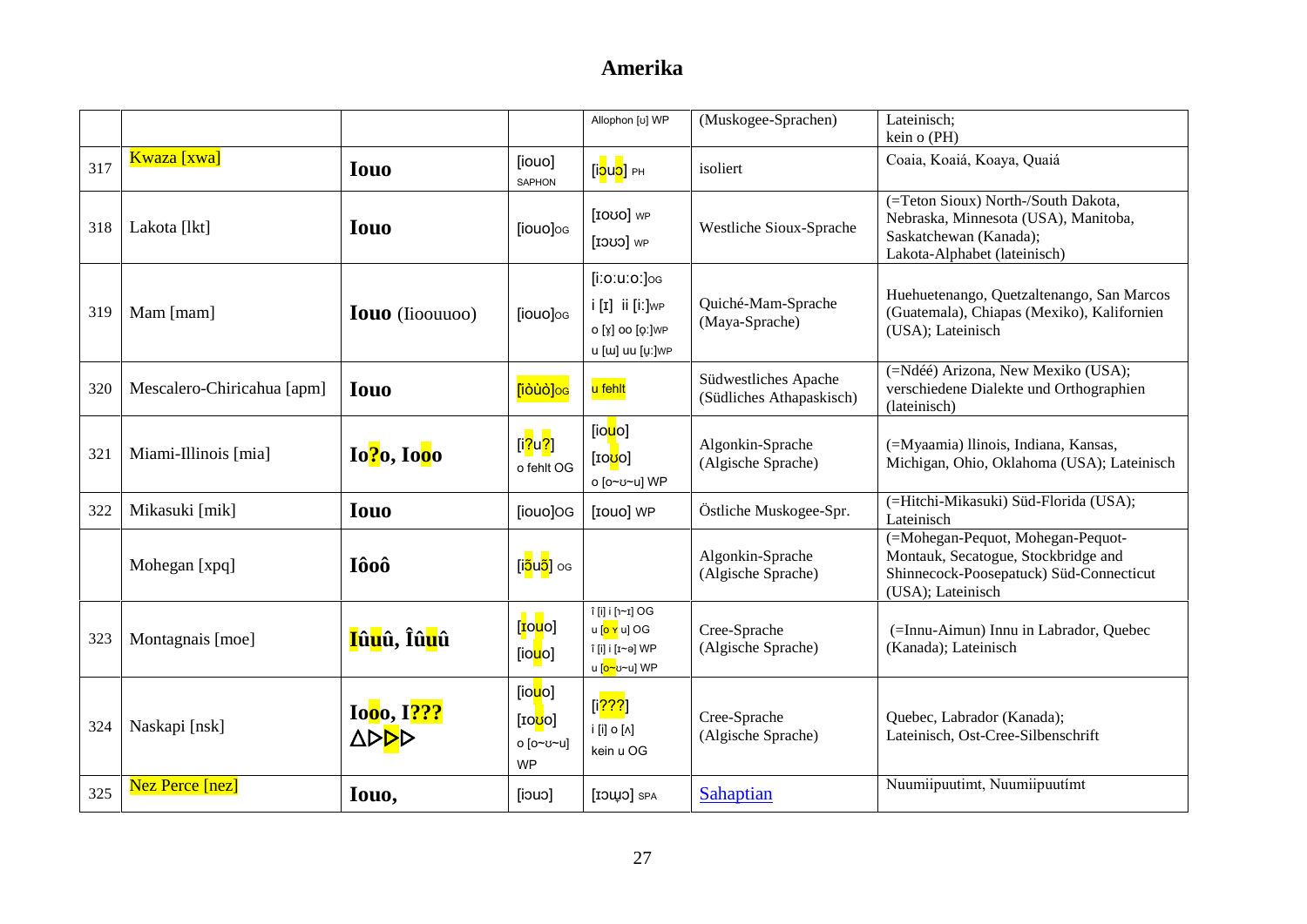|           |                      |              | <b>UPSID</b>                    | $[$ i: $5:$ $III:5$ : $]$ SPA                               |                                        |                                                                                                                                                                                 |
|-----------|----------------------|--------------|---------------------------------|-------------------------------------------------------------|----------------------------------------|---------------------------------------------------------------------------------------------------------------------------------------------------------------------------------|
| 326       | Nheengatú [yrl]      | <b>I</b> ouo | [iouo]oc                        | [i?u?]<br>SAPHON, da Cruz                                   | Tupí-Guaraní-Sprache<br>(Tupí-Sprache) | (=Nhengatu) Oberlauf Río Negro, Amazonien<br>(Brasilien), Kolumbien, Venezuela; Lateinisch                                                                                      |
| 327       | Nuu-Chah-Nulth [nuk] | <b>Iouo</b>  | [iouo]OG                        | [p:] Allophon<br>von [uː] in best.<br><b>Situationen WP</b> | Süd-Wakashan<br>(Wakashan-Sprache)     | Nootka Aht, Nootka, Nutka, Nuucaan'ul,<br>Quuquu'aca, T'aat'aaqsapa, Westcoast<br>Nordwestküste von British Columbia<br>(Kanada);<br>Nuu-Chah-Nulth-Alphabet (lateinisch + IPA) |
| $\Lambda$ | Nootka nuk           | <b>Iouo</b>  | FH [CUCI]<br>$[$ ic:u:o:]<br>PH | $[io?o]$ UPSID<br>$[io?o]$ SPA<br>$[i:0:?0.]$ SPA           |                                        | <b>TSESHAHT</b><br>kein $u \Rightarrow w$ (UPSID), w (SPA)                                                                                                                      |

| 328 | Ocaina [oca]              | Iouo, Io?o                                                                                                                                                  | [iowo]<br><b>UPSID</b><br>[io̯wo]<br><b>SPA</b> | [10?0] SAPHON                                                                                                            | Witotoan, Proto-<br>Huitoto-Ocaina           | Okaina<br>kein $[u]$ => beta (saphon)?                                                                                                                                                                                                                            |
|-----|---------------------------|-------------------------------------------------------------------------------------------------------------------------------------------------------------|-------------------------------------------------|--------------------------------------------------------------------------------------------------------------------------|----------------------------------------------|-------------------------------------------------------------------------------------------------------------------------------------------------------------------------------------------------------------------------------------------------------------------|
|     | Ojibwe [oji] Makrosprache |                                                                                                                                                             |                                                 |                                                                                                                          | Ojibwe-Potawatomi-Spr.<br>(Algische Sprache) | (=Anishinaabemowin) Quebec, Ontario,<br>Manitoba, Saskatchewan, Alberta, British<br>Columbia (Kanada), Michigan, Wisconsin,<br>Minnesota, North Dakota, Montanta, Kansas,<br>Oklahoma (USA); Verschiedene lateinische<br>Orthographien, Ojibwe-Silbenschrift etc. |
| 329 | Ojibwe                    | $Io?$ <sub>0</sub> ,<br>Iooo, Ioooo,<br><b>APPP</b><br><b>AD-DD</b><br>$\Delta \triangleright \overset{\cdot \cdot }{\triangleright} \mathsf{P}(?)$<br>AD-D | [io <mark>?</mark> o]<br>u fehlt OG             | [10 <mark>00</mark> ] [10 <mark>00</mark> ]<br>ი [ი~ <mark>ʊ</mark> ]<br>oo [ <mark>uː</mark> ] für viele<br>Sprecher WP |                                              |                                                                                                                                                                                                                                                                   |
| 330 | Chippewa [ciw]            | Io?o                                                                                                                                                        | [io?o]                                          |                                                                                                                          | Südliches Ojibwe<br>(Algische Sprache)       | () Michigan bis North Dakota (USA);<br>Lateinisch<br>kein u (WP) $\Rightarrow$ w?<br>u in englischen Lehnwörtern?                                                                                                                                                 |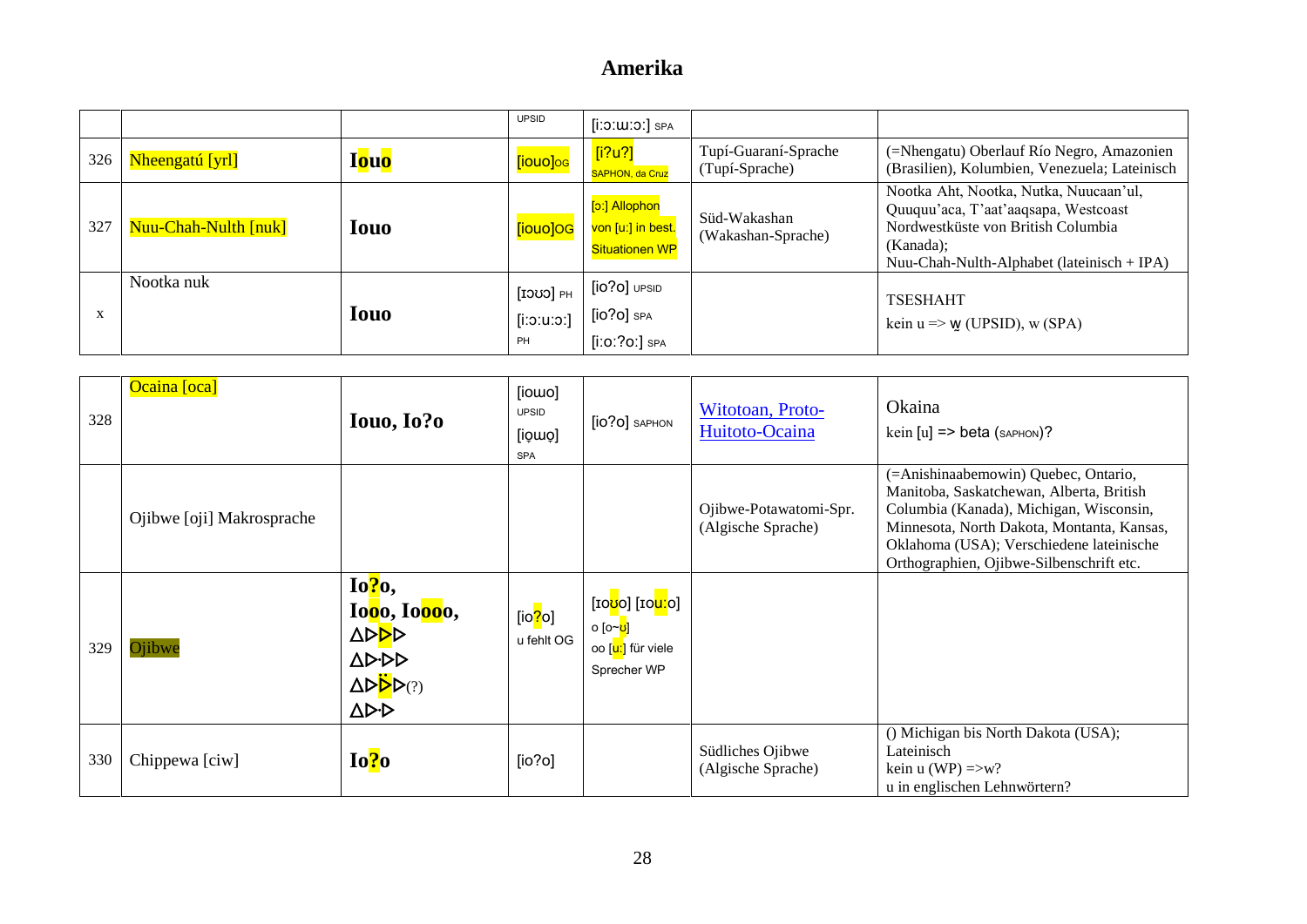| 331          | Östliches Ojibwe [ojg]                 | <b>Iouo</b>                      | [ΙΟ: ΟΟ:<br>UPSID, SPA                             | [i:0:00:] UPSID,<br><b>SPA</b>                                                                                                |                                             |                                                                                                                                                  |
|--------------|----------------------------------------|----------------------------------|----------------------------------------------------|-------------------------------------------------------------------------------------------------------------------------------|---------------------------------------------|--------------------------------------------------------------------------------------------------------------------------------------------------|
| 332          | <b>Oji-Cree</b> [ojs] Severn<br>Ojibwe | <b>Io?o in Oji-Cree</b>          |                                                    |                                                                                                                               | Algic, Algonquian,<br>Ojibwa-Potawatomi     | Cree, Northern Ojibwa, Ojibway,<br>Ojibwe, Ojicree, Oji-Cree                                                                                     |
| 333          | Ottawa [otw]                           | <b>Iouo Aussprache</b><br>klären | [10 <mark>U</mark> O]<br>li.                       | oo oo/uu OG<br>o v/ eauf Kopf OG                                                                                              | Ojibwe-Potawatomi<br>(Algische Sprache)     | (=Odawa, Nishnaabemwin, Daawaamwin)<br>Ontario (Kanada), Michigan (USA);                                                                         |
| 334          | O'odham [ood]                          | <b>Iouo</b>                      | <mark>[i၁ဎ၁]</mark>                                | [iouo]<br>UPSID, SPA<br>$[i:0:U:0.]$ UPSID                                                                                    | Tepiman-Sprache<br>(Uto-aztekische Sprache) | (=Tohono O'odham) Tohono O'odham und<br>Pima in Arizona (USA), Sonora (Mexiko);<br>Lateinisch + IPA                                              |
| 335          | Osage [osa]                            | Iouo,<br>VOUO                    | [iouo]OG                                           | [io <sub>uo</sub> ]<br>u [y~u] WP                                                                                             | Dhegiha-Sioux                               | (=Wazhazhe ie) Oklahoma (USA);<br>Lateinisch,<br>Osage                                                                                           |
| X            | Otomí [ote]                            | Iouo, Iaua                       | [iouo]OG                                           | [iouo] WP                                                                                                                     | Oto-Pame-Sprache<br>(Otomangue-Sprache)     | (=Hñähñü) Otomi-Stämme in Hidalgo,<br>Veracruz, Puebla (Mexiko);<br>verschiedene lateinische Orthographien;<br>9 Sprachen, hier: Mezquital Otomí |
| 336          | Mezquital Otomi []                     | <b>Iouo</b>                      | [iouo]                                             | [iouo]                                                                                                                        |                                             | Hñahñu, Otomí del Valle del Mezquital                                                                                                            |
| 337          | Potawatomi [pot]                       | Iouo, Iooo                       | [io <mark>ʊ</mark> o]OG<br>[io <mark>u</mark> o]OG | o [o u] OG<br>u fehlt WP                                                                                                      | Ojibwe-Potawatomi<br>(Algische Sprache)     | (=Pottawotomi) Michigan, Wisconsin,<br>Oklahoma (USA), Ontario (Kanada);<br>Lateinisch                                                           |
| 338          | Purepecha [pua]                        | <b>Iouo</b>                      | [iouo]                                             | i [i/j] OG<br>u [u/w] OG                                                                                                      | Isolierte Sprache                           | (=P'urhépecha, Phorhépecha, Tarascan)<br>Michoacán (Mexiko); Lateinisch;<br>2 Sprachen: hier: Westl.-Hochland-Purepecha                          |
| $\mathbf{X}$ | Purepecha <sup>[]</sup>                | <b>Iouo</b>                      | [iouo]                                             |                                                                                                                               |                                             | <b>TARASCAN</b>                                                                                                                                  |
|              | Quechua [que] Makrosprache             | <b>Iouo</b>                      | [I <mark>ວ</mark> ບ <mark>ວ</mark> ]               | [ɪ <mark>ɔ</mark> ʊɔ] [i <mark>ɔ</mark> uɔ]<br>u [v, u] in best.<br>Situationen [o] WP<br>[ɪ <mark>?ʊ?</mark> ]<br>o fehlt OG | Quechua-Sprache                             | (=Runa Simi) 45 Sprachen in Peru, Bolivien,<br>Kolumbien, Ecuador, Chile, Argentinien;<br>Lateinisch;<br>hier: Südbolivianisches Quechua         |
| 339          | Jauja Wanca Quechua [qxw]              | <b>Iouo</b>                      | [iouo] PH                                          | i?u? SAPHON                                                                                                                   | Quechuan, Central<br>Quechua, Wankay        | Huanca Jauja Quechua, Shausha Wanka<br>Quechua                                                                                                   |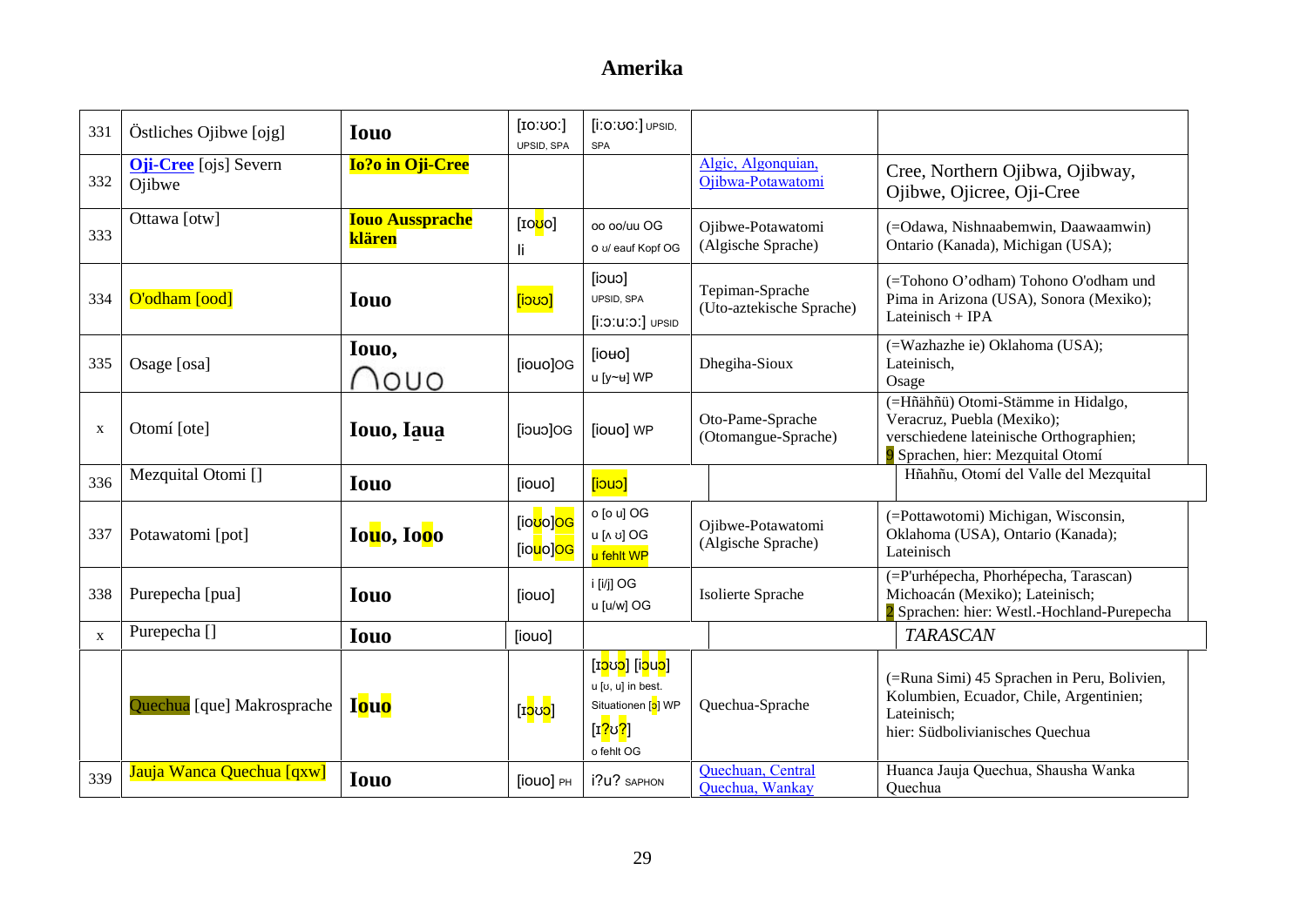|              |                 |                                                                      |                                                                     | i:?u:? SAPHON                                                                                                            |                                                                                                                     | Huanca<br>Jauja-Huanca kein o                                                              |
|--------------|-----------------|----------------------------------------------------------------------|---------------------------------------------------------------------|--------------------------------------------------------------------------------------------------------------------------|---------------------------------------------------------------------------------------------------------------------|--------------------------------------------------------------------------------------------|
| 340          | Resigaro [rgr]  | <b>Iouo</b>                                                          | [iouo]<br>SAPHON                                                    | <b><i>a</i></b> UPSID                                                                                                    | Maipurean, Northern,<br><b>Upper Amazon</b>                                                                         |                                                                                            |
| 341          | Seneca [see]    | Ioo <sub>o</sub><br>louo                                             | [io <mark>ʊ</mark> o]                                               | o [o] hat Allophon<br>[v] in best.<br>Situationen WP                                                                     | Seneca-Cayuga-Sprache<br>(Irokesische Sprache)                                                                      | (=Onödawága) Staat New York (USA),<br>Ontario (Kanada); Lateinisch                         |
| $\mathbf X$  | Seneca [see]    | <b>Iouo</b>                                                          | [iouo]                                                              | $[$ i: $\varphi$ u: $\varphi$ ]                                                                                          | Iroquoian, Northern<br>Iroquoian, Five Nations-<br>Huronian-Susquehannock,<br><b>Five Nations-</b><br>Susquehannock |                                                                                            |
| 342          | Shawnee [sjw]   | Iooo (Iioooooo)                                                      | [io <mark>u</mark> o]<br>[rouo]                                     | [iːoː <mark>u</mark> ːoː]<br>o [o~u] OG<br>oo [o:~u:] OG<br>i [1] ii [i:] WP<br>o [o] oo [o:] WP<br>[u] fehlt            | Zentral-Algonkin-Sprache<br>(Algische Sprache)                                                                      | Nordost-Oklahoma (USA); Lateinisch                                                         |
| $\mathbf{X}$ | Shawnee [sjw]   | $I0$ ?                                                               | [io?o]                                                              |                                                                                                                          |                                                                                                                     | kein $u > w$                                                                               |
| 343          | Tariana [tae]   | <b>Iouo</b>                                                          | [iouo]                                                              | o [e] OG, WP                                                                                                             | Östliche Nawki-Sprache<br>(Arawak-Sprache)                                                                          | (=Taliáseri) Amazonas (Brasilien);<br>Lateinisch                                           |
| 344          | Tehuelche [teh] | Iouo, I?u?                                                           | [iouo]<br><b>UPSID</b>                                              | [i?u?]<br><b>SAPHON</b>                                                                                                  | Chon                                                                                                                | Aoniken, Gunua-Kena, Gününa Küne,<br>Gününa Yajich, Gununa-Kena,<br>Inaquen<br>kein o      |
| 345          | Tlingit* [tli]  | louo UPSID<br>$I$ aua $[n \times n]$ WP<br>Ee [i <mark>ː</mark> ] wp | [i <mark>?u?]</mark><br>[ $r$ ?[ $q$ ]<br>[o] fehlt, o/ù<br>[u:] OG | [I <mark>ɒː</mark> ʊ <mark>ɒː</mark> ]<br>[i <mark>ːɒː</mark> uː <mark>ɒː</mark> ]<br>aa [p:] in best.<br>Situationen WP | Na-Dené-Sprache                                                                                                     | (=Kolosh) Südost-Alaska, Washington (USA),<br>British Columbia, Yukon (Kanada); Lateinisch |
| $\mathbf{x}$ | Tlingit [tli]   | <b>Iouo</b>                                                          | [iouo]                                                              |                                                                                                                          |                                                                                                                     |                                                                                            |
| 346          | Tucano [tuo]    | <b>Iouo</b>                                                          | [iouo]<br><b>SAPHON</b>                                             |                                                                                                                          | Tucano-Sprache                                                                                                      | (=Daseyé) Amazonas (Brasilien), Kolumbien;<br>Lateinisch;<br>o fehlt (OG)                  |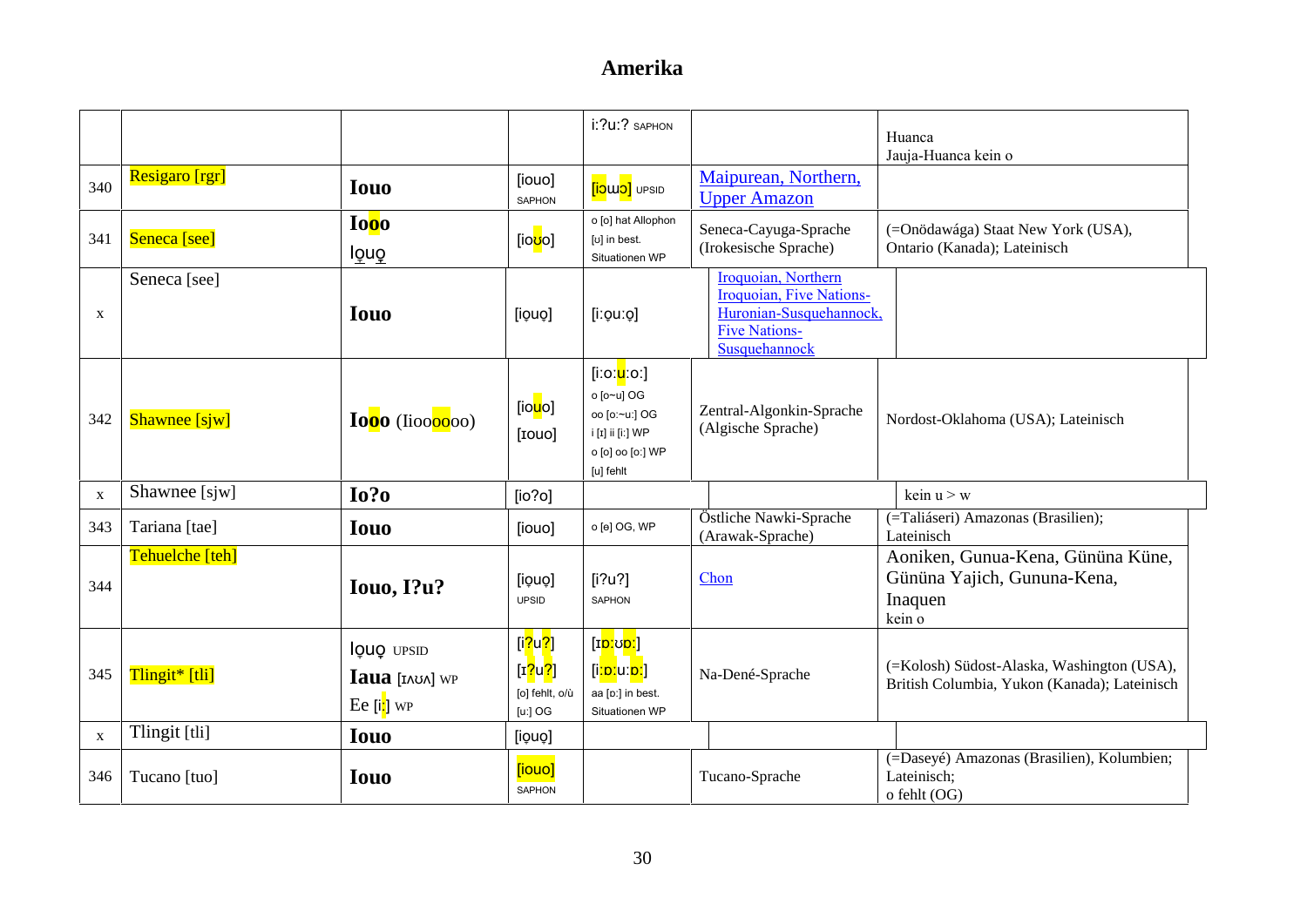| 347 | Tzeltal [tzh]  | <b>Iouo</b> | [iouo]                           | [IQUO] UPSID,<br><b>SPA</b>                                 | Tzeltal-Tzotzil<br>(Maya-Sprache)         | (=Batz'il K'op) Chiapas (Mexiko);<br>Lateinisch                                                                                                    |
|-----|----------------|-------------|----------------------------------|-------------------------------------------------------------|-------------------------------------------|----------------------------------------------------------------------------------------------------------------------------------------------------|
| 348 | Tzotzil* [tzo] | <b>Iouo</b> | [iouo]<br>PH                     | u [ü w] WP<br>ο [ϙ ɤ̞] WP<br>o [o̞] OG                      | Tzeltal-Tzotzil-Sprache<br>(Maya-Sprache) | (=Tsotsil) Tzotzil in Chiapas (Mexiko);<br>Lateinisch                                                                                              |
| 349 | Wayana [way]   | <b>Iouo</b> | [iouo] PH                        | $[i?u2]$ SAPHON                                             | Cariban, Central, Wayana                  | Alukuyana, Oayana, Oiana, Oyana,<br>Roucouyenne, Uaiana, Upurui, Wajana<br>kein o y-rams horn?                                                     |
| 350 | Wayúu [guc]    | <b>Iouo</b> | [iouo]<br><b>SAPHON</b>          | [iouo]<br>UPSID, SPA<br>$[$ i $:$ 0 $:$ u $:$ 0 $:$ $]$ spa | Ta-Arawak-Sprache<br>(Arawak-Sprache)     | (=Goajiro, Guajira, Guajiro, Uáira, Wahiro,<br>Waiu, Wayu, Wayúu, Wayuunaiki) Wayúu in<br>Guajira-Halbinsel in Kolumbien, Venezuela;<br>Lateinisch |
| 351 | Xavante* [xav] | Iôuô        | [iouo]<br><b>SAPHON</b>          | [1000]<br><b>[iOUO]</b> SAPHON                              | Acua-Gruppe<br>(Macro-Gê-Sprache)         | (=Shavante, a'uw) Xavante in Mato Grosso<br>(Brasilien); Lateinisch                                                                                |
| 352 | Yagua [yad]    | <b>Iouo</b> | [iouo]<br><b>SAPHON</b>          | Do [cuci]<br>[iouo]UPSID                                    | Peba-Yagua-Sprache                        | (=Nijyamii Nikyejaada) Nordost-Peru, Süd-<br>Kolumbien;<br>Lateinisch<br>u [u~o] OG                                                                |
| 353 | Yukpa [yup]    | <b>Iouo</b> | [iouo]<br>Irapa<br><b>SAPHON</b> | [iouo]<br>Macoíta<br>SAPHON                                 | Cariban, Yukpa,<br>Yucpa-Yapreria         | Carib Motilón, Macoíta, Northern Motilón,<br>Yuco, Yucpa, Yuko, Yupa                                                                               |
| 354 | Zuni [zun]     | <b>Iouo</b> | [iouo]                           | [iouo] SPA<br>[i:o:u:o] SPA                                 | Isolierte Sprache                         | (=Zuñi, Shiwi'ma) New Mexico, Arizona<br>(USA); Lateinisch                                                                                         |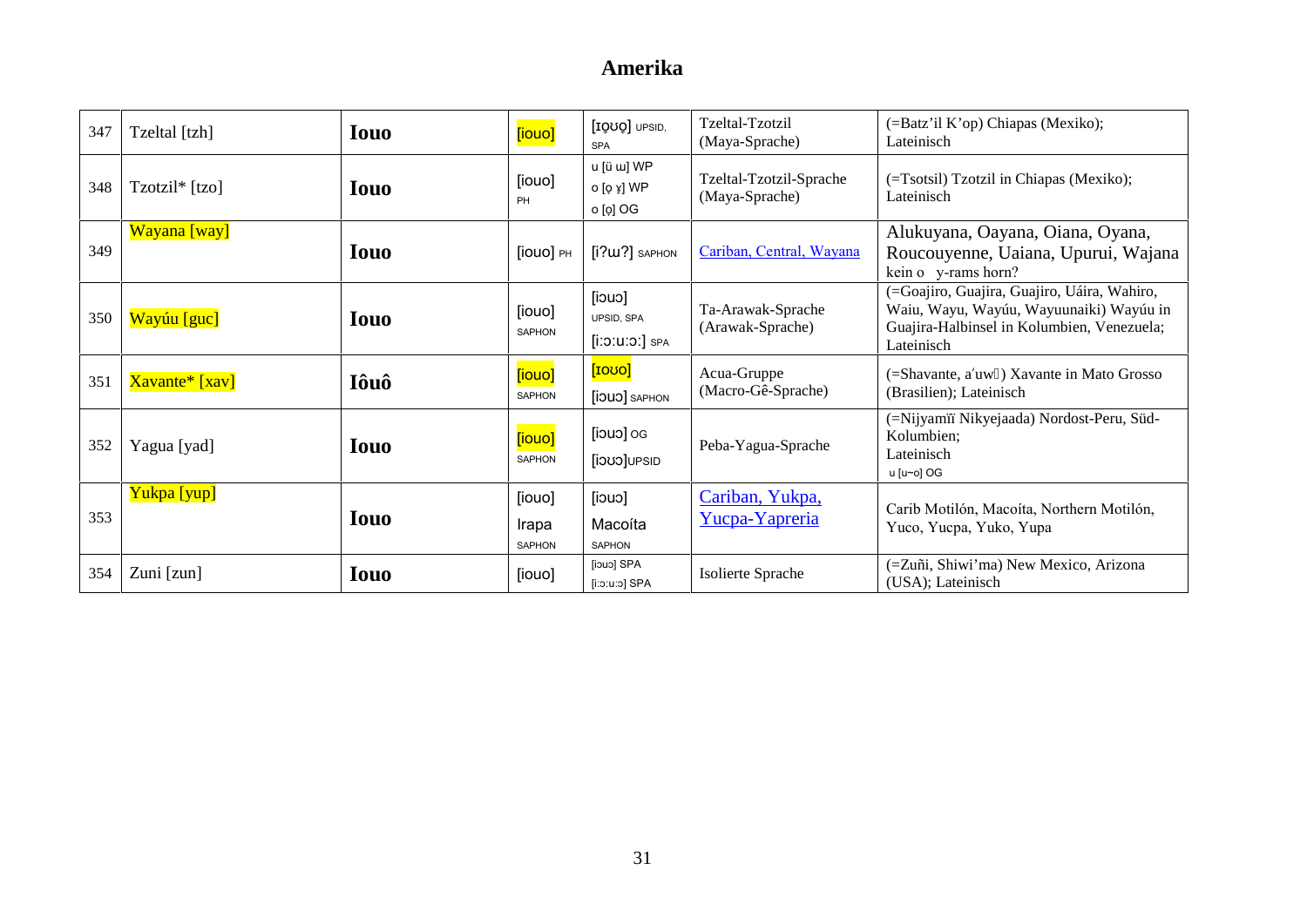### **Sprachen mit fehlenden Vokalen**

|                | Sprache (ISO 639-3 Code)                                   | <b>Transliteration</b>           | <b>IPA</b>                             | <b>Alternative</b>                    | Sprachfamilie                                         | <b>Bemerkung</b>                                                                                                                                                |
|----------------|------------------------------------------------------------|----------------------------------|----------------------------------------|---------------------------------------|-------------------------------------------------------|-----------------------------------------------------------------------------------------------------------------------------------------------------------------|
| -1             | Achuar-Shiwiar [acu]                                       | I?u?                             | [i?u?]                                 |                                       | Jívaro-Sprache                                        | (=Achuár chícham) Peru, Ecuador;<br>Lateinisch<br>o in spanischen Lehnwörtern -> Aussprache?                                                                    |
| $\overline{2}$ | Aguaruna [agr]                                             | I?u?                             | [i <mark>?</mark> u <mark>?</mark> ]og | kein o                                | Jivaroan                                              | Aguajún, Ahuajún, Awajún, Awajunt                                                                                                                               |
| 3              | Ajyíninka Apurucayali [cpc]                                | Io?o                             | [io <mark>?</mark> o]                  | u fehlt                               | Maipurean, Southern,<br>Campa, Ashéninga              | Ajyéninka, Apurucayali Campa, Ashaninca,<br>Ashéninca Apurucayali<br>kein $u \Rightarrow$ Halbyokal 0?                                                          |
| $\overline{2}$ | Alabama [akz]                                              | Iooo (Iioooo)                    | [IOUO]<br>[io $?$ o]                   | ii [iː], ο [o~ʊ] OG<br>oo [o] OG      | Östliche Muskogee-Spr.                                | (=Alibamu) Alabama-Coushatta in Texas<br>(USA); Lateinisch<br>kein u (WP, SPA) $\Rightarrow$ w?<br>u in englischen Lehnwörtern?                                 |
| $\mathbf X$    | Alabama [akz]                                              | ?0?0                             | [IO?0]<br><b>SPA</b>                   | [?o <mark>?</mark> o]<br><b>UPSID</b> |                                                       | kein $i > j$ ?, kein $u > w$ ?                                                                                                                                  |
| $\overline{4}$ | Aleut [ale]                                                | I?u?                             | [i <mark>?</mark> u <mark>?</mark> ]   |                                       | <b>Eskimo-Aleut, Aleut</b>                            | Anangax<br>kein o<br>o in englischen Lehnwörtern?                                                                                                               |
| 5              | Amarakaeri [amr]                                           | Io?o<br><b>Iouo</b>              | [io <mark>?</mark> o]                  | u [ɨ]<br>u [ũ] nasal OG               | Harakmbut-Sprache                                     | (=Mashco) In Gegend der Flüsse Madre de<br>Dios und Colorado (Perú); Lateinisch<br>kein u (SAPHON) $\Rightarrow$ w?<br>u in spanischen Lehnwörtern?             |
| 6              | Apurinã [apu]                                              | Io?o                             | [io $?$ o]                             |                                       | Maipurean, Southern,<br><b>Southern Outlier, Piro</b> | Ipurinãn, Kangite, Popengare<br>kein u,w                                                                                                                        |
| 7              | <b>Arawak</b> [arw]                                        | $I0$ ?0 (Ioo $0$ oo)             | [io <mark>?</mark> o]                  | oo [o:] OG<br>o [o~u] OG              | Tai-Maipurean<br>(Arawak-Sprache)                     | (=Arowak, Aruák, Lokono) Venezuela,<br>Guyana, Suriname, Französisch-Guyana;<br>Lateinisch<br>u fehlt (SAPHON) $\Rightarrow$ w?<br>u in spanischen Lehnwörtern? |
| 8              | Araona [aro]                                               | Io?o                             | [io <mark>?</mark> o]                  |                                       | Tacanan, Tacana                                       | Cavina<br>kein $u > w$ ?                                                                                                                                        |
| 9              | Arara do Acre [aap?] axg?<br>mcd<br>Katukína, Panoan [knt] | <b>Arara</b><br><b>Shawadawa</b> |                                        |                                       | Panoan, Mainline, Tri-<br><b>State</b>                | Sharanahua                                                                                                                                                      |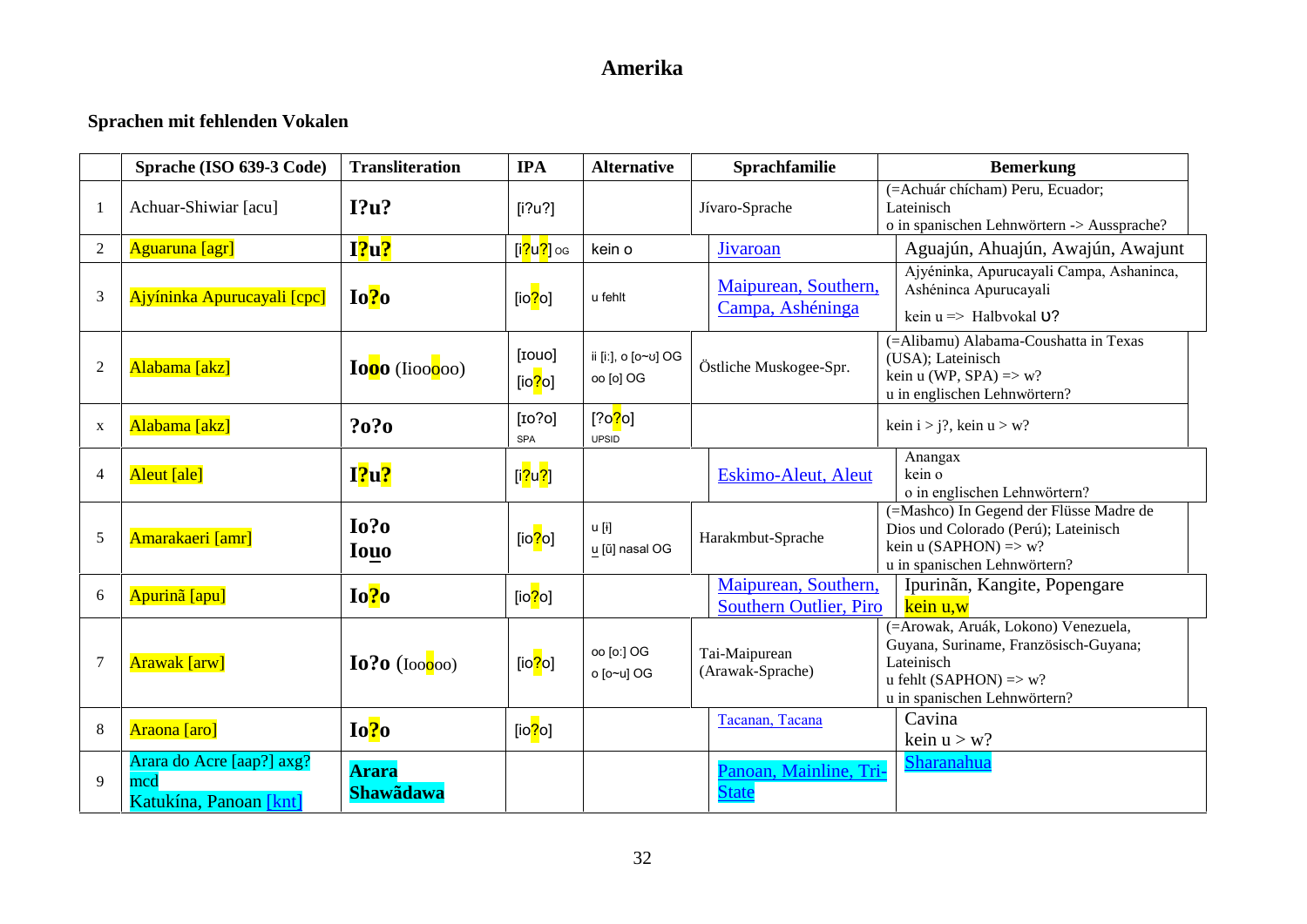|    |                                  | (também referido<br>como Arara do<br>Acre, Shawanaua,<br>Shawanauá,<br>Shaonahua ou<br><b>Shaodawa</b> |                                      |                                                             |                                             |                                                                                                                                                                                    |
|----|----------------------------------|--------------------------------------------------------------------------------------------------------|--------------------------------------|-------------------------------------------------------------|---------------------------------------------|------------------------------------------------------------------------------------------------------------------------------------------------------------------------------------|
| 10 | <b>Arawete</b> [awt]             | Io?o                                                                                                   | [io <mark>?</mark> o]                |                                                             | Tupian, Tupí-Guaraní                        | <b>Bide</b><br>kein $u > w$ ?                                                                                                                                                      |
| 11 | Asháninka [cni]                  | $I0$ ?                                                                                                 | [io?o]                               | u fehlt OG<br>v/w/hu [w~v]OG                                | Campa-Sprache<br>(Arawak-Sprache)           | (="Campa" pej.) Peru; Lateinisch;<br>kein u, aber w (SPA)<br>kein u, kein w (UPSID, SAPHON)<br>$\Rightarrow$ u in spanischen Lehnwörtern?                                          |
| 12 | Ashéninka Perené [prq]           | Io?o                                                                                                   | [ $io$ ? $o$ ]                       |                                                             | Maipurean, Southern,<br>Campa, Ashéninga    | Ashéninca Perené,<br>kein $u > w$ ?                                                                                                                                                |
| 13 | Pichis Asheninka [cpu]           | Io?o                                                                                                   | [io?o]                               |                                                             | Maipurean, Southern,<br>Campa, Ashéninga    | Pichis Ashéninca<br>kein [u] => $w^j$ , w?                                                                                                                                         |
| 14 | Ucayali-Yurua Asheninka<br>[cpb] | Io?o                                                                                                   | [io?o]                               | $[$ i:o:?o:]                                                | Maipurean, Southern,<br>Campa, Ashéninga    | Ucayali Ashéninca<br>kein $u > beta$ ?                                                                                                                                             |
| 15 | <b>Tocantins Asurini</b> [asu]   | $I0$ ?                                                                                                 | [io?o]                               |                                                             | Tupian, Tupí-Guaraní,<br>Tenetehara, Akwawa | Akwaya, Assuriní, Asuriní, Asuriní do<br>Tocantins, Asuriní do Trocará<br>kein $u > w$                                                                                             |
| 16 | Atikamekw [atj]                  | $I0$ ?                                                                                                 | [io?o]                               | u fehlt OG                                                  | Cree-Sprache<br>(Algonquin-Sprache)         | (=Tête de Boule) Südwestliches Quebec<br>(Kanada); Lateinisch<br>kein u (WP) $\Rightarrow$ w<br>/ou/ in französischen Lehnwörtern bzw.<br>u in englischen Lehnwörtern?             |
| 17 | <b>Awa-Cuaiquer</b> [kwi]        | $I$ ?u?                                                                                                | [i <mark>?</mark> u <mark>?</mark> ] |                                                             | Barbacoan, Northern                         | Awa, Awa Pit, Coaiquer, Cuaiquer, Kwaiker,<br>Quaiquer<br>kein o<br>o in spanischen Lehnwörtern?                                                                                   |
| 18 | Aymara [ayr]                     | $I$ ?u?                                                                                                | [i?u?]                               | o fehlt OG<br>vor uvularen<br>Konsonanten<br>/u/ als [o] WP | Aru-Sprachen                                | (=Aimara) Aymara in La Paz, Oruro<br>(Bolivien), Puno, Moquegua, Tacna (Perú),<br>Nord-Chile; Lateinisch<br>2 Sprachen, hier: Central Ayamara<br>kein o (SAPHON, SPA), u [W] (SPA) |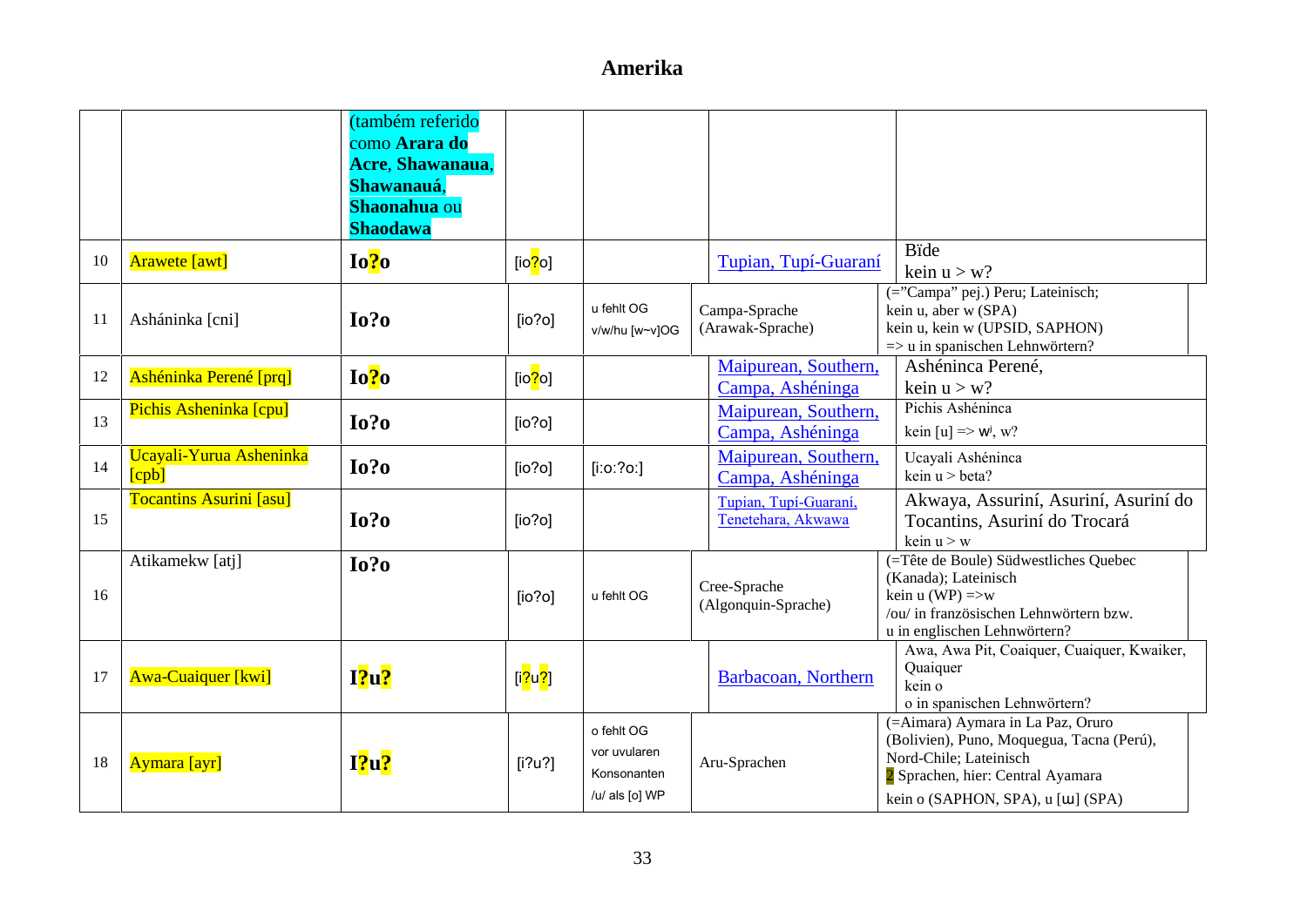|    |                       |         |                                      |            |                                                                                      | o in spanischen Lehnwörtern?                                                                                                   |
|----|-----------------------|---------|--------------------------------------|------------|--------------------------------------------------------------------------------------|--------------------------------------------------------------------------------------------------------------------------------|
| 19 | <b>Bare</b> [bae]     | I2u2    | [i <mark>?</mark> u <mark>?</mark> ] |            | Maipurean, Northern,<br><b>Upper Amazon,</b><br><b>Central Upper</b><br>Amazon, Baré | Arihini, Barauana, Barauna, Barawana,<br>Cunipusana, Ihini, Maldavaca, Mitua, Yavita<br>kein o<br>o in spanischen Lehnwörtern? |
| 20 | <b>Baniwa</b> [bwi]   | $I$ ?u? | [i <mark>?</mark> u <mark>?</mark> ] | o fehlt OG | Karu-Sprache<br>(Arawak-Sprache)                                                     | Amazonas (Brasilien), Venezuela;<br>Lateinisch<br>kein o (SAPHON, PH)<br>o in spanischen Lehnwörtern?                          |
| 21 | <b>Baure</b> [brg]    | Io?o    | [io <mark>?</mark> o]                |            | Maipurean, Southern,<br>Southern Outlier,<br>Mojo                                    | kein $u > w$ ?                                                                                                                 |
| 22 | Bella coola [blc]     | $12u$ ? | [1 <mark>?</mark> ʊ <mark>?</mark> ] |            | <b>Salish</b>                                                                        | Nuxalk<br>kein o<br>o in englischen Lehnwörtern?                                                                               |
| 23 | Cacua [cbv]           | Io?o    | [io <mark>?</mark> o]                |            | Puinavean, Cacua                                                                     | Báda, Cakua, Kakua, Kákwa, Macu de<br>Cubeo, Macu de Desano, Macu de<br>Guanano, Macú-Paraná, Wacara<br>kein $u > w$ ?         |
| 24 | Caddo [cad]           | $I$ ?u? | [1 <mark>?</mark> ʊ <mark>?</mark> ] |            | Caddoan                                                                              | Caddoe, Kado, Kadohadacho<br>kein $u > w$ ?                                                                                    |
| 25 | Candoshi-Shapra [cbu] | Io?o    | [io $?$ o]                           |            | isoliert                                                                             | Candoshi, Candoxi, Kandoshi, Murato<br>kein $u > w$ ?                                                                          |
| 26 | Capanahua [kaq]       | $I$ ?u? | [i <mark>?u?]</mark>                 |            | Panoan, Mainline,<br>Shipibo                                                         | kapanawa<br>kein o<br>o in spanischen Lehnwörtern?                                                                             |
| 27 | Caquinte [cot]        | Io?o    | $[io?o]$ OG                          | u fehlt OG | Ashaninka<br>(Arawak-Sprache)                                                        | (=oyenisati) Cusco, Junin (Peru);Lateinisch;<br>kein u, kein w (SAPHON)<br>u in spanischen Lehnwörtern?                        |
| 28 | Cashinahua [cbs]      | I2u2    | [i <mark>?u?]</mark>                 |            | Panoan, Mainline, Tri-<br><b>State</b>                                               | Cashinahua, Caxinawa, Caxinawá,<br>Kashinahua, Kaxinawá, Kaxynawa<br>kein o<br>o in spanischen Lehnwörtern?                    |
| 29 | Cavinena [cav]        | $12u$ ? | [i <mark>?ʊ?</mark> ]                |            | Tacanan                                                                              | Kavinenya                                                                                                                      |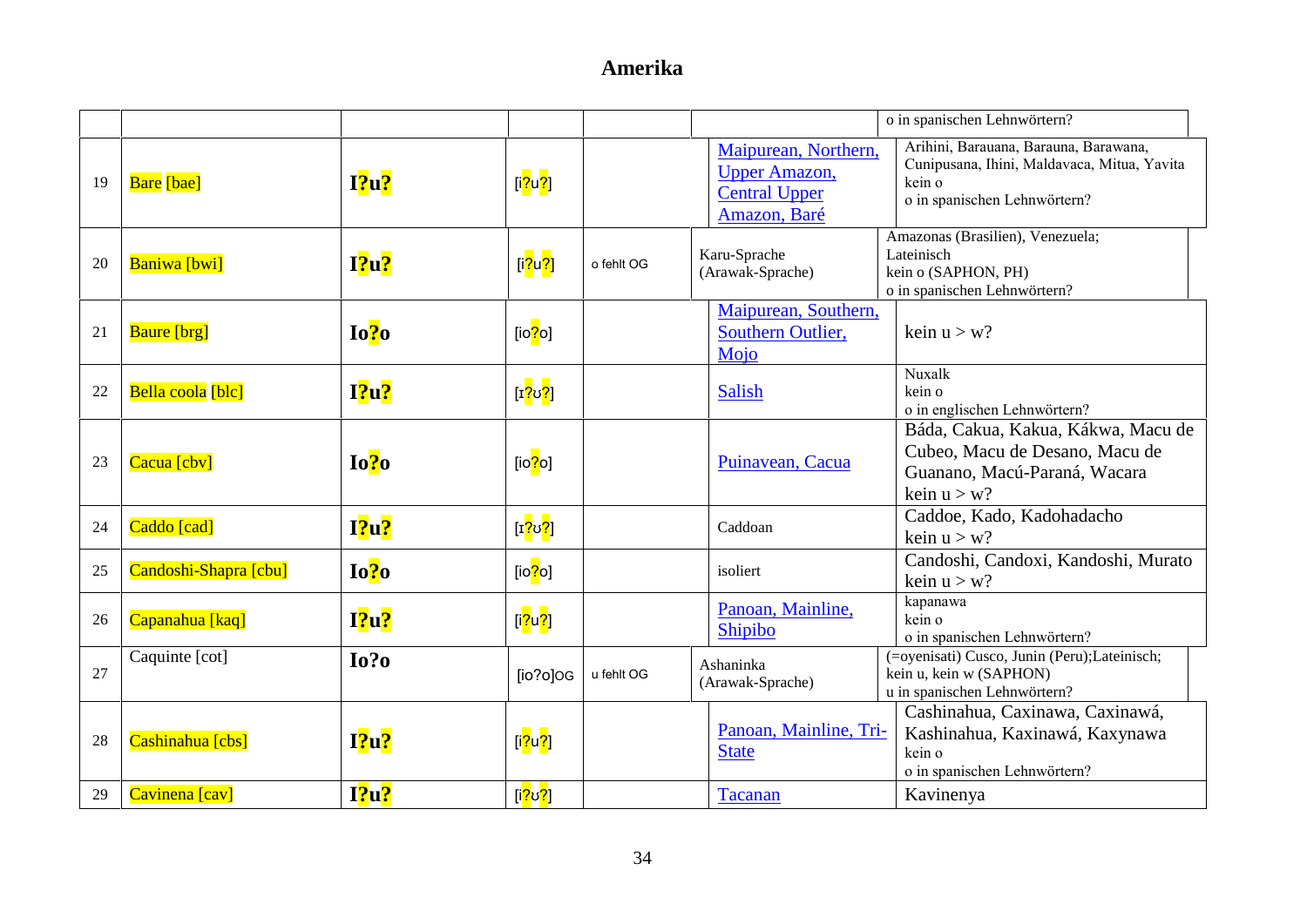|    |                                                |                       |                                               |                                                              |                                                       | kein o<br>o in spanischen Lehnwörtern?                                                                                                  |
|----|------------------------------------------------|-----------------------|-----------------------------------------------|--------------------------------------------------------------|-------------------------------------------------------|-----------------------------------------------------------------------------------------------------------------------------------------|
| 30 | Cha'palaachi [cbi]                             | I?u?                  | [i?u?]<br>OG, WP,<br><b>SAPHON</b>            | $[i?\upsilon$ ?]<br>UPSID, SPA                               | Südliche Barbacoan-Spr.                               | (=Chachi) Esmeraldas (Ecuador);<br>Lateinisch<br>kein o => o in spanischen Lehnwörtern?                                                 |
| 31 | Chayahuita [cbt]                               | I?u?                  | [i?u?]<br>OG, WP,<br><b>SAPHON</b>            |                                                              | Cahuapana-Sprache                                     | (=Paranapura, Shawi) Loreto (Peru);<br>Lateinisch;<br>kein o => o in spanischen Lehnwörtern                                             |
| 32 | <b>Upper Chehalis [cjh]</b>                    | ?0?0                  | [202]                                         |                                                              | Salish, Tsamosan,<br><b>Inland</b>                    | Chehalis, Kwaiailk<br>kein $i > j$ ?, kein $u > w$ ?                                                                                    |
| 33 | Cheyenne [chy]                                 | E???, ?0?0            | [1 <mark>???]</mark><br>0 [່ອບ]<br>u fehlt OG | [ <mark>?</mark> o <mark>?</mark> o]<br>o[o]<br>kein I, u WP | Algonkin-Sprache<br>(Algische Sprache)                | Montana, Oklahoma (USA);<br>Lateinisch                                                                                                  |
| 34 | Quiotepec Chinantek. [chq]                     | I?u?                  | [i <mark>?u?]</mark><br><b>UPSID</b>          |                                                              | Südliches Chinantekisch                               | (=Hochland-Chinantekisch)<br>kein o => o nasal                                                                                          |
| 35 | <b>Chinook Jargon</b><br>[Chinook Jargon [chn] | ?ouo                  |                                               |                                                              |                                                       | (=Chinook Pidgin, Chinook Wawa)                                                                                                         |
| 36 | <b>Cree</b> [cre] Makrosprache                 | <b>Io?o in Cree</b>   |                                               |                                                              |                                                       | Manitoba, Saskatchewan (Kanada)<br>Lateinisch, Cree-Silbenschrift<br>6 Sprachen                                                         |
| 37 | Cocama-Cocamilla [cod]                         | <b>1?u?</b>           | [i <mark>?</mark> u <mark>?</mark> ]          |                                                              | Tupian, Tupí-Guaraní,<br>Tupí, Cocama                 | Cocama, Huallaga, Kokama, Kokama-<br>Kokamilya, Pampadeque, Pandequebo,<br>Ucayali, Xibitaoan<br>kein o<br>o in spanischen Lehnwörtern? |
| 38 | Comox [coo]                                    | Io?o<br><b>Iouo</b> J | [1 <mark>0</mark> ?0]<br>[iouo] og            | <b>DO CUCI</b>                                               | <b>Salish, Central Salish</b>                         | (=Comox-Sliammon)<br>kein $u \Rightarrow w$ oder w<br>u in Lehnwörtern                                                                  |
| 39 | Culina [cul]                                   | Io?o                  | [io?o]                                        |                                                              | <b>Arauan</b>                                         | Corina, Culina, Kulína, Kulyna, Madihá,<br>Madija<br>kein $u \Rightarrow w$ ?<br>u in Lehnwörtern                                       |
| 40 | Curipaco [kpc]                                 | $I$ ?u?               | [i <mark>?</mark> u <mark>?</mark> ]          |                                                              | Maipurean, Northern,<br><b>Upper Amazon</b> , Eastern | Curipaco, Karrupaku, Koripako, Kuripaco,<br>Kurripaco, Waquenia                                                                         |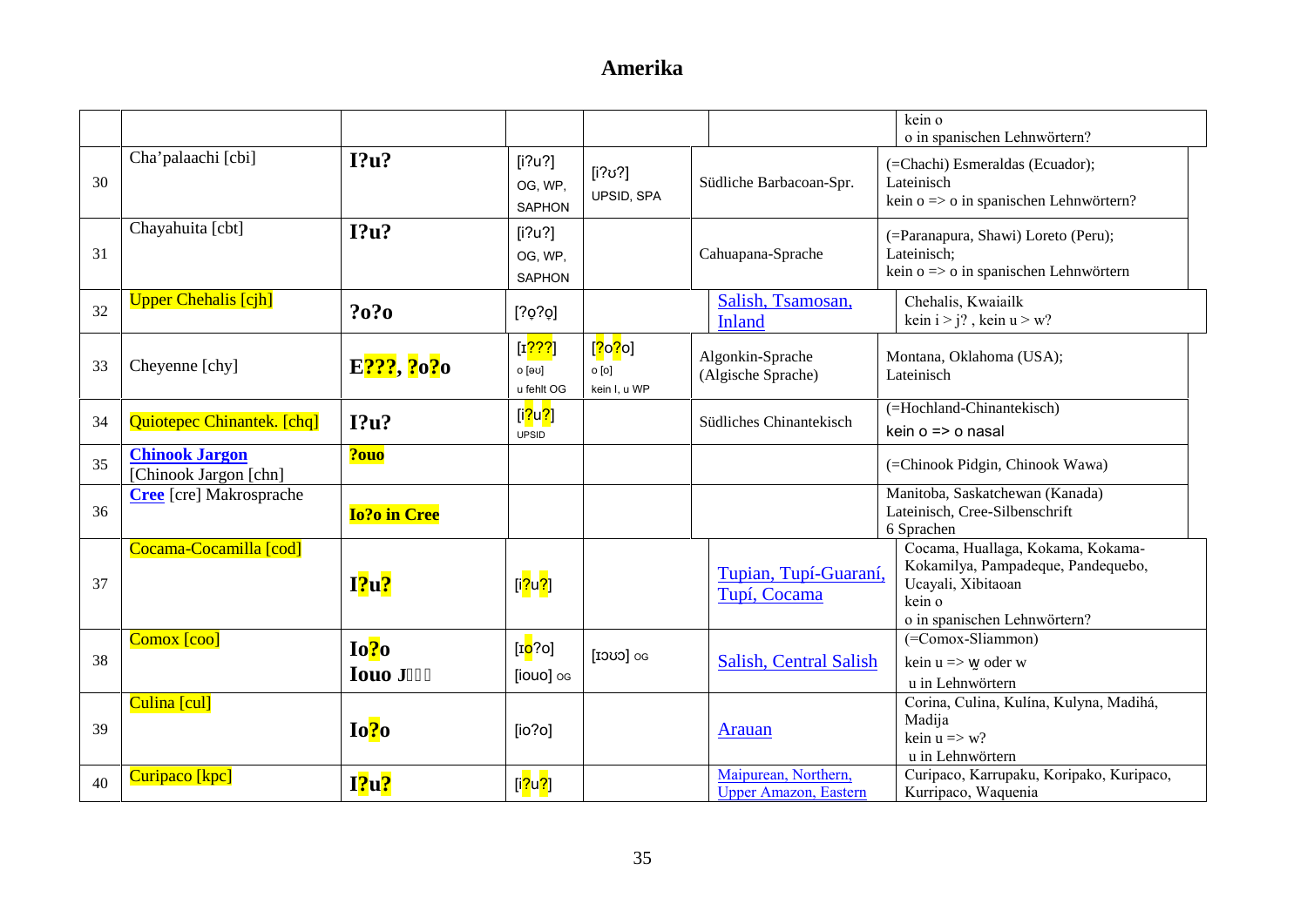|    |                          |             |                                      |                    | Nawiki, Karu                  | kein o                                           |
|----|--------------------------|-------------|--------------------------------------|--------------------|-------------------------------|--------------------------------------------------|
|    |                          |             |                                      |                    |                               | o in spanischen Lehnwörtern?                     |
|    | Dení [dny]               |             |                                      |                    | Arauan                        | Dani                                             |
| 41 |                          | 12u?        | [i <mark>?u?</mark> ]                |                    |                               | kein o                                           |
|    |                          |             |                                      |                    |                               | o in spanischen Lehnwörtern?                     |
|    | Enawene-Nawe [unk]       |             |                                      |                    |                               | Eneuene-Mare, Salumã                             |
| 42 |                          | Io?o        | [io?o]                               |                    | nicht klassifiziert           | $\frac{\text{kein } u \implies w?}{h}$           |
|    |                          |             |                                      |                    |                               | u in Lehnwörtern                                 |
|    | Ese Ejja [ese]           |             |                                      |                    |                               | Ese Eja, Ese Exa, Ese'eha, Eseejja,              |
|    |                          |             |                                      |                    | Tacanan, Chama                |                                                  |
| 43 |                          | $I$ ?u?     | [i <mark>?</mark> u <mark>?</mark> ] |                    |                               | Ese'ejja, Essejja, Huarayo, Tiatinagua<br>kein o |
|    |                          |             |                                      |                    | o in spanischen Lehnwörtern?  |                                                  |
|    | Eyak [eya]               | <b>1?o?</b> |                                      |                    | Eyak-Athapaskisch?            | Mündung des Copper River (Alaska); fast          |
| 44 |                          |             |                                      |                    | Isolierte Sprache?            | ausgestorbene Sprache; Lateinisch                |
|    |                          |             |                                      |                    |                               | (=Meskwaki) Fox, Sauk und Kickapoo in            |
|    |                          |             | $[io2$ o]                            |                    | Algonkin-Sprache              | Kansas, Texas, Arizona, Oklahoma, Nebraska,      |
| 45 | Fox [sac]                | Io?o        |                                      |                    | (Algische Sprache)            | Iowa (USA); Nord-Mexiko; Lateinisch              |
|    |                          |             | OG, WP                               |                    |                               | kein $u \Rightarrow w$ ?                         |
|    |                          |             |                                      |                    | u in englischen Lehnwörtern   |                                                  |
| 46 | Gaviao do Jiparana [gvo] | Io?0        |                                      |                    | Tupian, Mondé, Aruá           | Digüt, Gavião do Rondônia, Ikolen, Ikõro         |
|    |                          |             | [io?o]                               |                    |                               | $w x \Rightarrow \text{beta?}$                   |
|    | Guarequena [gae]         |             |                                      |                    | Maipurean, Northern,          | Warekena Arequena, Guarekena,                    |
|    |                          |             |                                      |                    | <b>Upper Amazon</b> , Western | Uerequema, Urequema, Warekena                    |
| 47 |                          | I?u?        | [i <mark>?u?</mark> ]                |                    | Nawiki, Warekena              | kein o                                           |
|    |                          |             |                                      |                    |                               | o in spanischen Lehnwörtern?                     |
|    |                          |             | [20u]                                | <mark>i [ɯ]</mark> |                               | (=Chawiyana, Faruaru, etc.)                      |
|    |                          |             |                                      | OG, UPSID          | Guiana-Carib-Sprache          | Oberer Nhamundá-Fluß, Amazonas                   |
| 48 | Hixkaryána [hix]         | ?ouo,       | <b>UPSID</b>                         | i [i]              | (Carib-Sprache)               | (Brasilien); Lateinisch                          |
|    |                          |             |                                      | Saphon             |                               | kein $i \Rightarrow j$ ?                         |
|    |                          |             |                                      |                    |                               | i in spanischen Lehnwörtern?                     |
| 49 | Hopi [hop]               | Io?0        | [io <mark>?</mark> o]                | u [ɨ] [u] fehlt    | Uto-aztekische Sprache        | Nordost-Arizona (USA);                           |
|    |                          |             |                                      | ou                 |                               | Hopi-Alphabet (Lateinisch)                       |
| 50 | Huambisa [hub]           | $I$ ?u?     | [i <mark>?u?]</mark>                 |                    | Jivaroan, Jívaro              | Huambiza, Wambisa, Wampis<br>kein o              |
|    | Huichol [hch]            |             |                                      |                    |                               |                                                  |
| 51 |                          | I?u?,       | [i?u?]                               |                    | Uto-Aztecan, Southern         | Vixaritari Vaniuqui, Vizaritari Vaniuki          |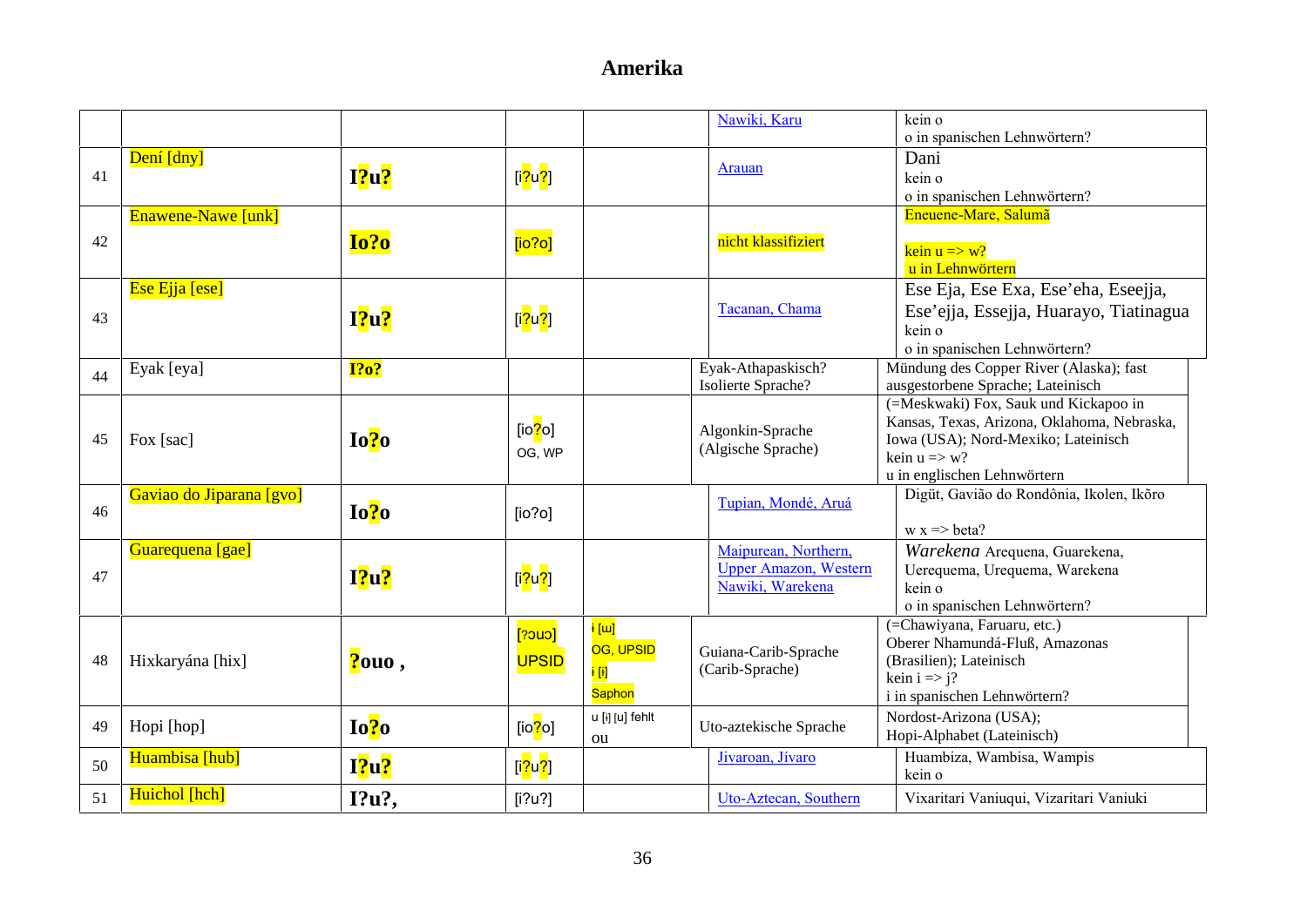|    |                                     |                   |                         | und lang                              | Uto-Aztecan, Corachol-<br>Aztecan, Cora-Huichol                 | kein o<br>o in spanischen Lehnwörtern?                                                                            |
|----|-------------------------------------|-------------------|-------------------------|---------------------------------------|-----------------------------------------------------------------|-------------------------------------------------------------------------------------------------------------------|
| 53 | Ignaciano [ign]                     | $I$ ?u?           | [i?u?]                  |                                       | Maipurean, Southern,<br>Southern Outlier, Mojo,<br>Mojo         | moxo<br>kein o<br>o in spanischen Lehnwörtern?                                                                    |
| 54 | Inga [inb]                          | I?u?              | [i?u?]                  |                                       | Quechuan, Peripheral<br>Quechua, Chinchay,<br>Northern Chinchay | (=Hochland-Inga)<br>kein o<br>o in spanischen Lehnwörtern?                                                        |
|    | Iñupiaq [ipk] Makrosprache          | $I$ ?u?           | [i <mark>?u?]</mark>    | o fehlt                               | Inuktitut<br>(Eskimo-aleutische Spr.)                           | (=Inupiat) Inupiaq-Gruppe der Inuit in<br>Nordwest-Alaska (USA);<br>Lateinisch (eigene Schriftzeichen für Zahlen) |
| 55 | Nordalaska-Inupiatun [esi]          | $I$ ?u?           |                         |                                       |                                                                 | Iñupiaq; Iñupiat; Inupiat; Inupiaq<br>kein o                                                                      |
|    | NW-Alaska-Inupiatun [esk]           |                   |                         |                                       |                                                                 |                                                                                                                   |
| 56 | <b>Inuktitut</b> []                 | 12u?              |                         |                                       |                                                                 |                                                                                                                   |
|    | Eastern Canadian Inuktitut<br>[ike] |                   |                         |                                       |                                                                 |                                                                                                                   |
|    | Inuinnaqtun [ikt]                   |                   |                         |                                       |                                                                 |                                                                                                                   |
| 57 | Iquito [iqu]                        | 12u?              | [i?u?]                  |                                       | Zaparoan, Iquito-<br>Cahuarano                                  | Amacacore, Hamacore, Ikito, Iquita, Puca-<br>Uma, Quiturran<br>kein o<br>o in spanischen Lehnwörtern?             |
| 58 | Jamamadi [jaa]                      | <b>Io?o, I?u?</b> | io?o                    | [i?w?]                                | Arauan, Jamamadi                                                | Canamanti, Kanamanti, Madi, Yamamadí<br>Jarawara-Dialekt kein o<br>Jamamadi kein u >w                             |
| 59 | Jaqaru [jqr]                        | <b>Iouo</b>       | [i?u?]<br><b>SAPHON</b> | $[i?u2]$ UPSID<br>$[i: ?u: ?]$ SAPHON | Aymaran, Tupe                                                   | Aru, Haqaru, Haq'aru, Haqearu<br>kein o                                                                           |
| 60 | Jebero [jeb]                        | <b>Iouo</b>       | [i?u?]                  |                                       | Cahuapanan                                                      | Shiwilu Chebero, Shiwilu, Xebero, Xihuila<br>kein o                                                               |
| 61 | Jemez [tow]                         | <b>Iouo</b>       | [io?o]                  | i:o:?o:                               | Kiowa-Tanoan                                                    | Jemez Towa, Towa                                                                                                  |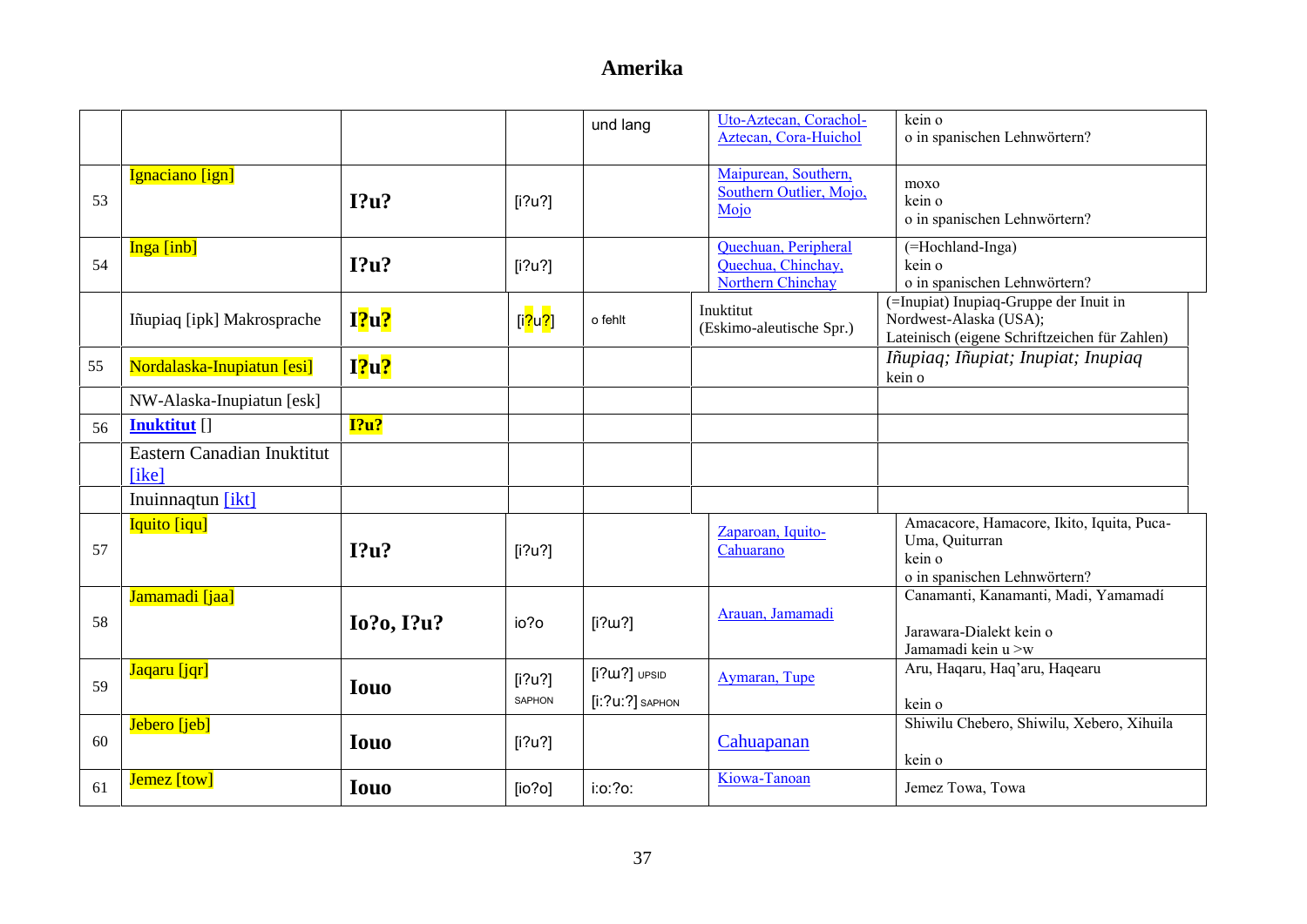|    |                               |             |                                                                   |                                      |                                                                        | kein $u > w w$ ?                                                                                            |
|----|-------------------------------|-------------|-------------------------------------------------------------------|--------------------------------------|------------------------------------------------------------------------|-------------------------------------------------------------------------------------------------------------|
| 62 | Jungle Inga [inj]             | I?u?        | [i?u?]                                                            |                                      | Quechuan, Peripheral<br>Quechua, Chinchay,<br><b>Northern Chinchay</b> | Ingano, Lowland Inga, Mocoa<br>kein o                                                                       |
| 63 | Juruna [jur]                  | <b>Iouo</b> | [i?u?]                                                            |                                      | Tupian, Juruna                                                         | Iuruna, Jaruna, Yudya, Yurúna                                                                               |
| 64 | Kadiweu [kbc]                 | Io?o        | [io?o]                                                            |                                      | Guaykuruan,<br>Guaykurú                                                | Caduvéo, Ediu-Adig, Mbaya-Guaikuru<br>kein $u > w$ ?                                                        |
| 65 | <b>Nuclear Katukina [kav]</b> | I?u?        | [i?u?]                                                            | [i:?u:?]                             | Katukinan                                                              | Katukína<br>Catuquina, Katukina do Jutaí, Katukina do Rio<br>Biá, Pidá-Djapá                                |
| 66 | Panoan Katukina [knt]         | $I$ ?u?     | [i?u?]                                                            |                                      | Panoan, Mainline,<br>Shipibo                                           | Catuquina, Kamanawa, Kamannaua,<br>Katukina do Juruá, Waninnawa<br>kein [o]                                 |
| 67 | Karitiana [ktn]               | $I0$ ?      | [io?o]                                                            | kein u<br>i: u:                      | Tupian Arikem                                                          | Caritiana<br>kein $u > w$ ?                                                                                 |
|    | Kashinawa [cbs]               | I?u?        | [i?u?]                                                            | o fehlt                              | Panoan                                                                 | (=Hantxa Kuin, Huni Kui) Peru;<br>Lateinisch                                                                |
|    | Kickapoo [kic]                | $I0$ ?      | [io?o]                                                            |                                      | Algonquin                                                              | (=Kikapú) Kansa, Oklahoma, Texas (USA),<br>Coahuila (Mexiko); Lateinisch                                    |
| 68 | Klallam [clm]                 | $12u$ ?     | [i <mark>?u?]</mark>                                              | o fehlt                              | Zentral-Salish-Sprache<br>(Salish-Sprache)                             | (=Clallam) Vom Aussterben bedrohte Sprache<br>in Washington (USA); British Columbia<br>(Kanada); Lateinisch |
| 69 | Klamath-Modoc [kla]           | Io?o, I?u?  | [io <mark>?</mark> o] og<br>[io <mark>?</mark> o]<br><b>UPSID</b> | [i <mark>?u?]</mark><br>o fehlt WP   | Plateau-Penuti-Sprache                                                 | Fast ausgestorbene Sprache in Oregon (USA);<br>Lateinisch<br>kein $u \Rightarrow w$ oder w?<br>kein o       |
| 70 | Kuruaya [kyr]                 | Io?o        | [io?o]                                                            | [i <mark>ɔ</mark> ? <mark>ɔ</mark> ] | Tupian, Mundurukú                                                      | Caravare, Curuaia, Kuruaia<br>kein $u > w$ ?                                                                |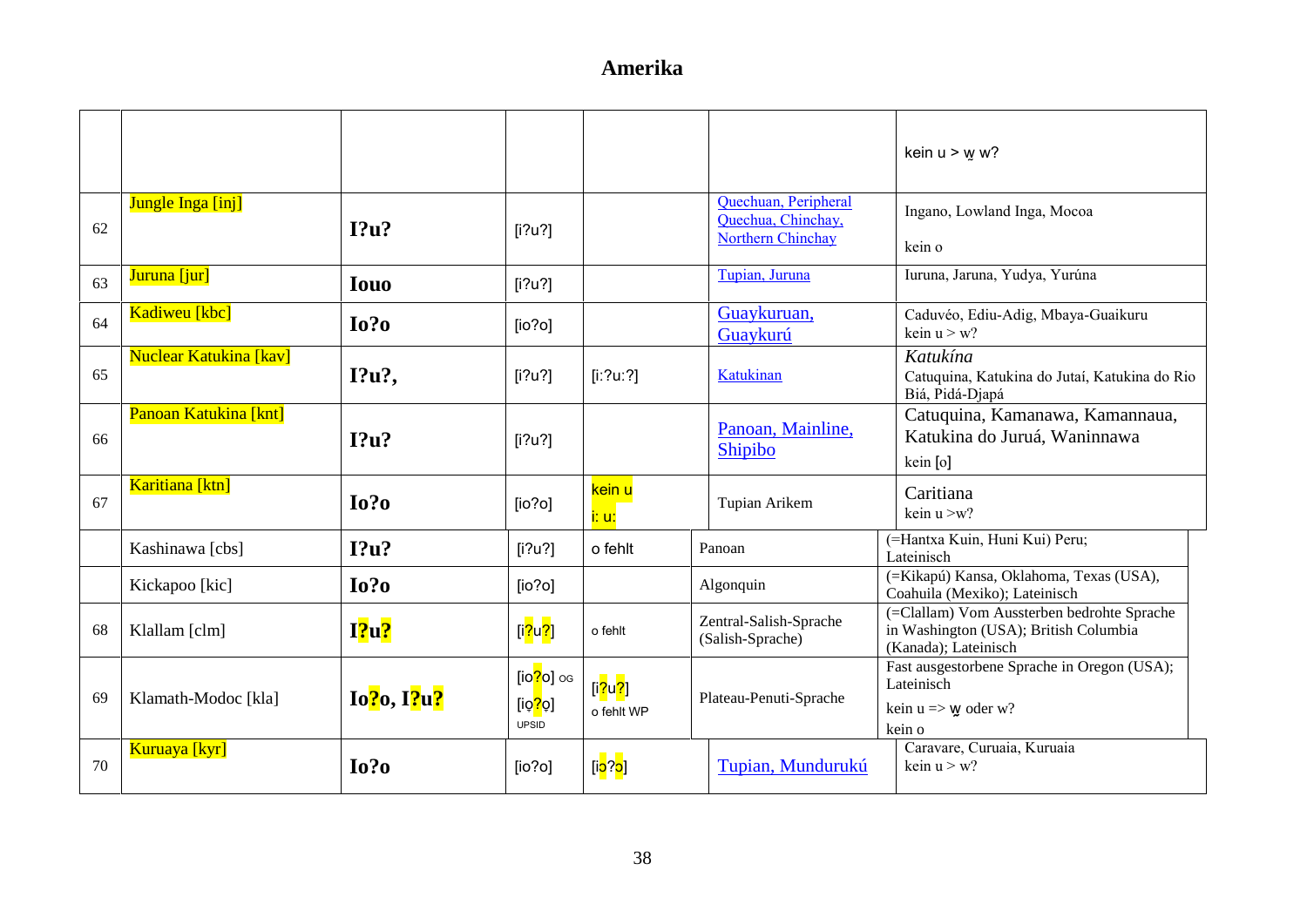| 71 | <b>Lushootseed</b> [lut]     | $12u$ ?     | $\lceil r?v? \rceil$                 |                               | Salish, Central Salish,<br>Lushootseed                  |                                                                                                                        |
|----|------------------------------|-------------|--------------------------------------|-------------------------------|---------------------------------------------------------|------------------------------------------------------------------------------------------------------------------------|
| 72 | Machiguenga [mcb]            | $I0$ ?      | [io?o]                               |                               | Maipurean, Southern,<br>Campa, Machiguenga              | Mañaries, Matsiganga, Matsigenga,<br>Matsigenka<br>kein u, kein $w \Rightarrow$ beta?                                  |
| 73 | Machinere [mpd]              | $I0$ ?      | [io?o]                               |                               | Maipurean, Southern,<br>Southern Outlier, Piro,<br>Piro | Machineri, Manchinere, Manchineri,<br>Manitenére, Manitenerí, Maxinéri<br>kein $u \Rightarrow w$ ?                     |
| 74 | Makurap [mpu]                | $I0$ ?0     | [io?o]                               |                               | Tupian, Tuparí                                          | Macuráp, Macurapi, Makurápi, Massaka<br>kein $u \Rightarrow w$ ?                                                       |
| 75 | Massachusett [wam]           | $I$ ?u?     | [i <mark>?</mark> u <mark>?</mark> ] | o fehlt                       | Östliche Algonkin-Sprache<br>(Algische Sprache)         | (=Wampanoag) Ausgestorbene und<br>wiederbelebte Sprache in Südost-<br>Massachusetts (USA); Lateinisch                  |
| 76 | <b>Matses</b> [mcf]          | I?u?        | [i?w?]                               |                               | Panoan, Mayoruna-Matsés                                 | Magirona, Majoruna-Matsés, Majuruna,<br>Matses-Mayoruna, Maxirona, Maxuruna,<br>Mayiruna, Mayoruna, Mayuzuna<br>kein o |
| 77 | Mehináku [mmh]               | I?u?        | [i?u?]                               |                               | Maipurean, Southern,<br>Central, Waurá                  | Mahinaku, Mehinaco, Mehinako, Minaco<br>kein o                                                                         |
| 78 | Miskito [miq]                | $I$ ?u?     | [i <mark>?u?]</mark>                 | o fehlt                       | Misumalpa-Sprache                                       | Miskito in Ostküste von Nicaragua und<br>Honduras; Lateinisch                                                          |
| 79 | Mocovi [moc]                 | Iouo,       | [io?o]                               | $[$ i:o:?o:]                  | Guaykuruan, Southern                                    | Mbocobí, Mocobí, Mokovi<br>kein $u > w$ ?                                                                              |
| 80 | Mohawk [moh]                 | Io?o        | [io $?$ o]                           | u fehlt, u nur<br>nasal ũ [ũ] | Mohawk-Oneida-Sprache<br>(Irokesische Sprache)          | (=Kanien'keha) Staat New York (USA);<br>Ontario, Québec (Kanada); Lateinisch                                           |
| 81 | <b>Moseten-Chimane</b> [cas] | Io?o        | [io?o]                               |                               | Mosetenan                                               | Chimané, Mosetén<br>kein $u > w$ ? PH<br>kein w SAPHON                                                                 |
| 82 | Munduruku [myu]              | <b>Iouo</b> | [io?o]                               |                               | Tupian, Mundurukú                                       | Caras-Pretas, Monjoroku, Mundurucu,<br>Paiquize, Pari, Weidyenye<br>kein $u > w$ ?                                     |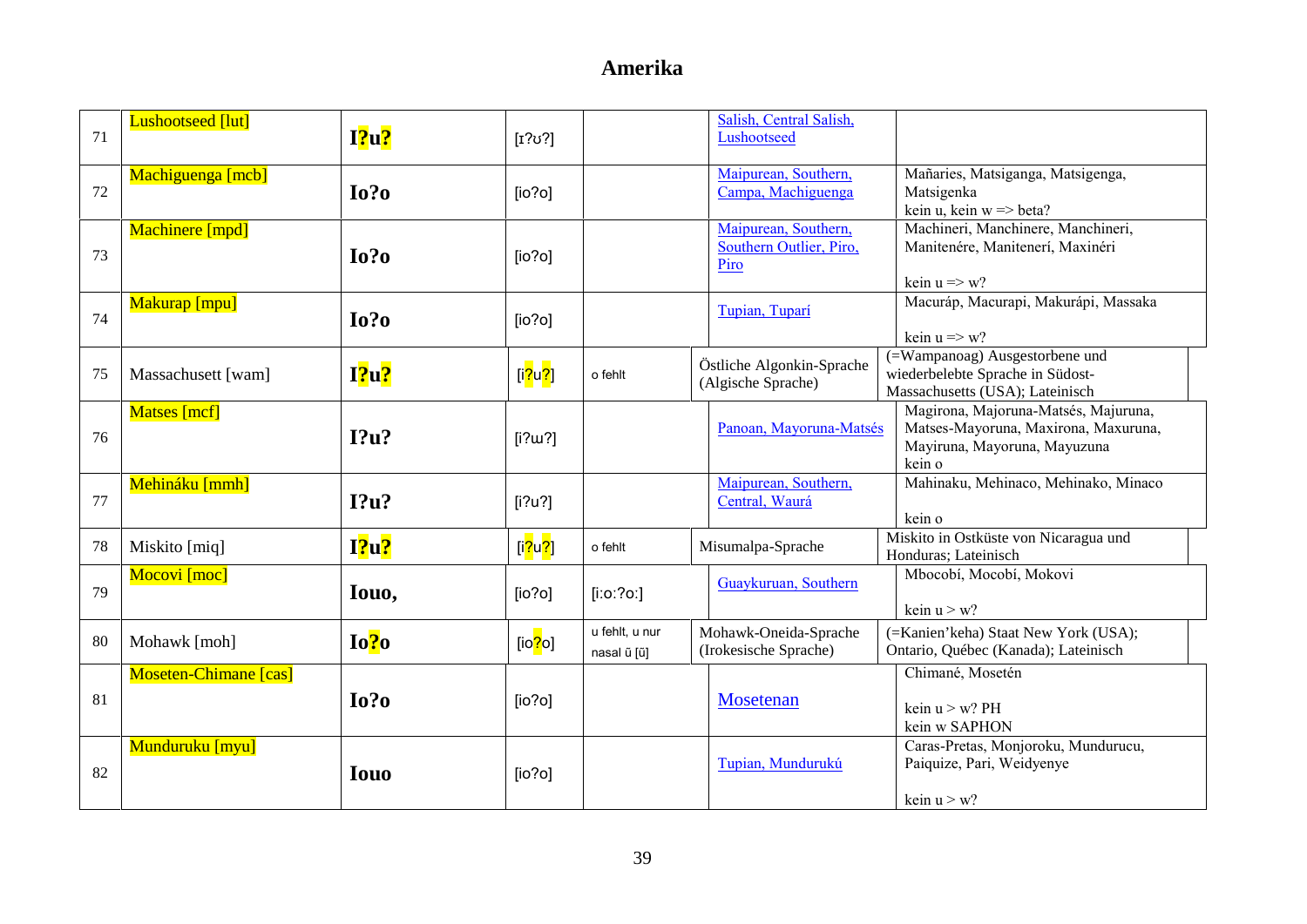| 83 | Muniche [myr]                              | I?u?         | [i <mark>?u</mark> ?] |                                             | isolierte Sprache                                                                  | Munichi, Munichino, Otanabe, Otanave                                                                                                                           |
|----|--------------------------------------------|--------------|-----------------------|---------------------------------------------|------------------------------------------------------------------------------------|----------------------------------------------------------------------------------------------------------------------------------------------------------------|
|    |                                            |              |                       |                                             |                                                                                    | kein o                                                                                                                                                         |
| 84 | <b>Northern Puebla Nahuatl</b><br>$[nc_j]$ | $I0$ ?       | [io?o]                |                                             | Uto-Aztecan, Southern<br>Uto-Aztecan, Corachol-<br>Aztecan, Core Nahua,<br>Nahuatl | Náhuatl del Norte de Puebla, North<br>Puebla Aztec<br>kein $u \Rightarrow$ beta?                                                                               |
| 85 | Nanti [cox]                                | $I0$ ?       | [io?o]                |                                             | Maipurean, Southern,<br>Campa, Ashéninga                                           | kein u<br>kein w                                                                                                                                               |
| 86 | Navajo [nav]                               | Io?o         | [io <mark>?</mark> o] | u fehlt                                     | Südwestliche Apache-Spr.<br>(Na-Dené-Sprache)                                      | (=Navaho, Diné bizaad) Arizona, New<br>Mexico, Utah, Colorado (USA), Chihuahua,<br>Sonora (Mexiko); Lateinisch                                                 |
| 87 | Nomatsiguenga [not]                        | <b>Io?o,</b> | [io?o]                | $[$ i:o:?o:]                                | Maipurean, Southern,<br>Campa, Ashéninga                                           | Nomatsigenga<br>kein $u \Rightarrow w$ ?                                                                                                                       |
| 88 | Nukak Maku [mbr]                           | I?u?         | [i?u?]                |                                             | Puinavean, Cacua                                                                   | Guaviare, Maczsa, Nukak<br>kein [o]                                                                                                                            |
| 89 | Nukuini [nuc]                              | I?u?         | [i?u?]                |                                             | Panoan, Mainline,<br>Unclassified                                                  | Nukini Nukini, Nuquini<br>kein [o]                                                                                                                             |
| 90 | Ofaye [opy]                                | $I0$ ?0      | [io?o]                |                                             | Isolierte Sprache                                                                  | Ofaié-Xavante, Ofayé-Xavante, Opaié-<br>Shavante, Opayé                                                                                                        |
| 91 | Omagua [omg]                               | I?u?         | [i?u?]                |                                             | Tupian, Tupí-Guaraní,<br>Tupí, Cocama                                              | Agua, Anapia, Ariana, Cambeba,<br>Cambeeba, Cambela, Campeba,<br>Canga-Peba, Compeva, Kambeba,<br>Macanipa, Omagua-Yete, Pariana,<br>Umaua, Yhuata<br>kein [o] |
| 92 | Omaha-Ponca [oma]                          | Iouo?        | [iouo]<br>$o = ew$    | Io <sup>n</sup> uo <sup>n</sup><br>o nasal? | Sioux-Sprache                                                                      | (=Omaha-Ponca, Umo <sup>n</sup> ho <sup>n</sup> ) Nebraska (USA);<br>Lateinisch                                                                                |
| 93 | Oneida [one]                               | Io?o         | [ $io$ ? $o$ ]        | u fehlt, u nur<br>nasal ũ [ũ]               | Mohawk-Oneida-Sprache<br>(Irokesische Sprache)                                     | (=Onyota'a:ka) Ontario (Kanada), New York,<br>Wisconsin (USA); Lateinisch                                                                                      |
| 94 | <b>Onondaga</b> [ono]                      | Io?o u nasal |                       |                                             |                                                                                    |                                                                                                                                                                |
| 95 | Oro Win [orw]                              | I?u?         | [i?u?]                |                                             | Chapacuran, Wari                                                                   | kein $[u]$ => w?                                                                                                                                               |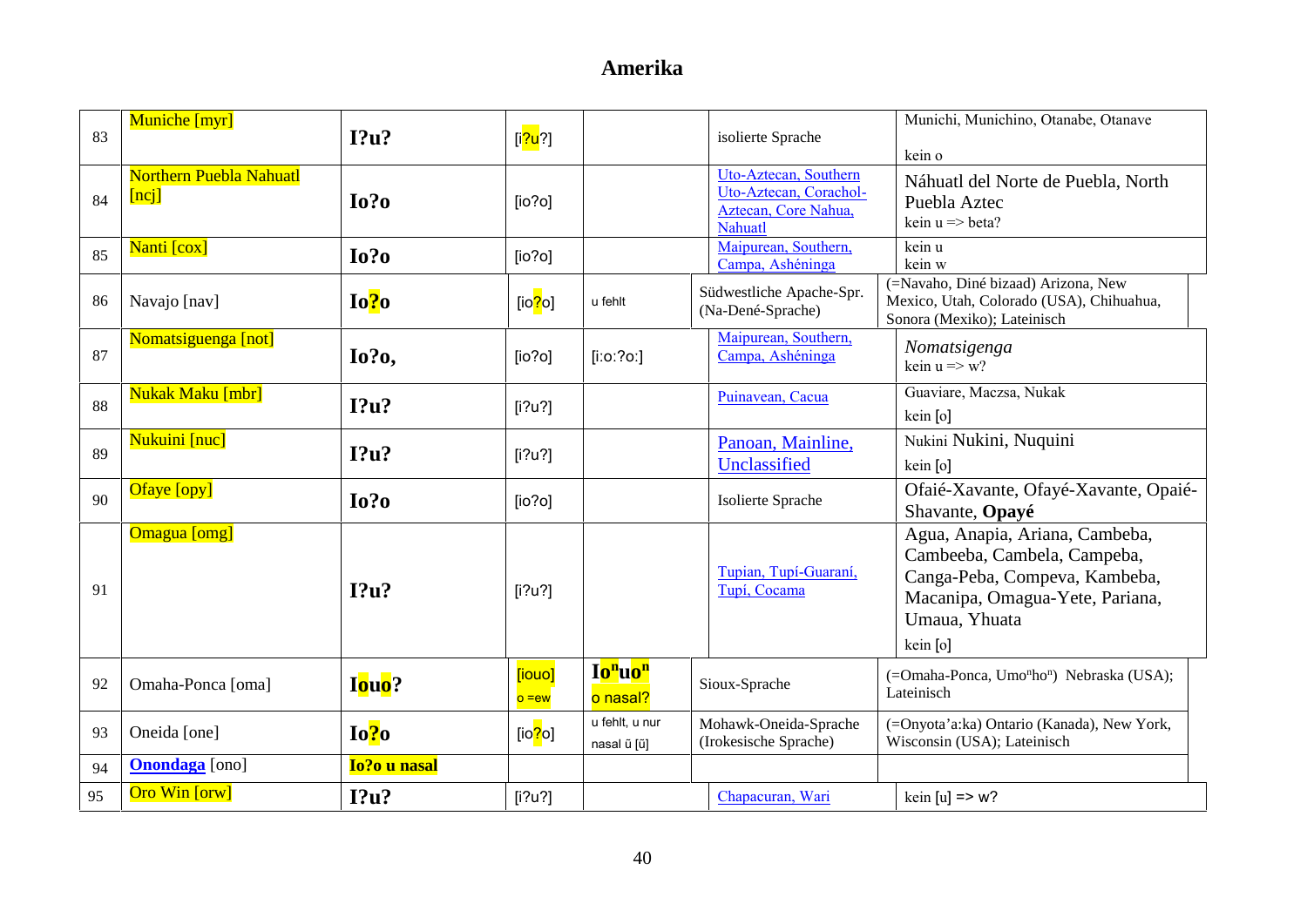| 96  | Pacahuara [pcp]            | $I0$ ?0 | [io?o]                                             |              | Panoan, Bolivian<br>Panoan                                                            | Pacawara<br>nicht verschriftlicht!<br>kein $[u]$ => w?                                                                                         |
|-----|----------------------------|---------|----------------------------------------------------|--------------|---------------------------------------------------------------------------------------|------------------------------------------------------------------------------------------------------------------------------------------------|
| 97  | Páez [pbb]                 | I?u?    | [i?u?]                                             |              | Paezan, Paezan                                                                        | kein [o]                                                                                                                                       |
| 98  | <b>Northern Pame [pmq]</b> | $12u$ ? | [i <mark>?u</mark> ?]                              |              | Otomanguean,<br>Western<br>Otomanguean, Oto-<br>Pame-Chinantecan,<br>Oto-Pamean, Pame | Pame del Norte, Xi'iuy<br>kein [o]                                                                                                             |
| 99  | Parakanã [pak]             | $I0$ ?  | [io?o]                                             |              | Tupian, Tupí-Guaraní,<br>Tenetehara, Akwawa                                           | Awaeté, Parakanân, Parocana<br>kein $[u]$ => beta?                                                                                             |
| 100 | Parecis [pab]              | $I0$ ?0 | [io?o]                                             |              | Maipurean, Southern,<br>Central, Paresí                                               | Arití, Haliti, Pareás, Paresí, Paressí<br>kein [u] => [w]?                                                                                     |
| 101 | Paumarí [pad]              | $I0$ ?0 | [io?o]                                             |              | Arauan                                                                                | Purupurú<br>kein $[u]$ => beta?                                                                                                                |
| 102 | Pawnee []                  | $I$ ?u? | [i <mark>?</mark> u <mark>?]</mark>                | o fehlt      | Pawnee-Kitsai-Sprache<br>(Caddo-Sprache)                                              | Nord- und Zentral-Oklahoma (USA);<br>Lateinisch                                                                                                |
| 103 | Pipil $[]$                 | 12u?    | [i $?u$ ?]                                         | o fehlt      | Nahuatl-Sprache<br>(Uto-aztekische Sprache)                                           | (=Nawat) Fast ausgestorbene Sprache der Pipil<br>in Sonsonate etc. (El Salvador); Lateinisch                                                   |
| 104 | Piapoco [pio]              | I?u?    | [i?u?]                                             |              | Maipurean, Northern,<br><b>Upper Amazon</b> , Western<br>Nawiki, Piapoco              | kein [o]                                                                                                                                       |
| 105 | Piaroa [pid]               | I?u?    | [i?u?]                                             |              | Sálivan, Piaroa-Maco                                                                  | Dearwa, Deruwa, Uhothha, Uwotjüja,<br>Wo'tiheh<br>kein [o]                                                                                     |
| 106 | Pilaga [plg]               | $I0$ ?  | [io?o]                                             |              | Guaykuruan, Southern                                                                  | Pilaca<br>kein [u] $\Rightarrow$ w?                                                                                                            |
| 107 | Pirahã [myp]               | Io?o    | [io <mark>?</mark> o]og<br>[io?o]<br><b>SAPHON</b> | [iQ?Q] UPSID | Mura-Sprache                                                                          | Pirahã am Maici-Fluss, Amazonas (Brasilien);<br>Lateinisch<br>kein [u], auch kein [w] o.ä.<br>$\Rightarrow$ [u] in portugiesischen Lehnwörtern |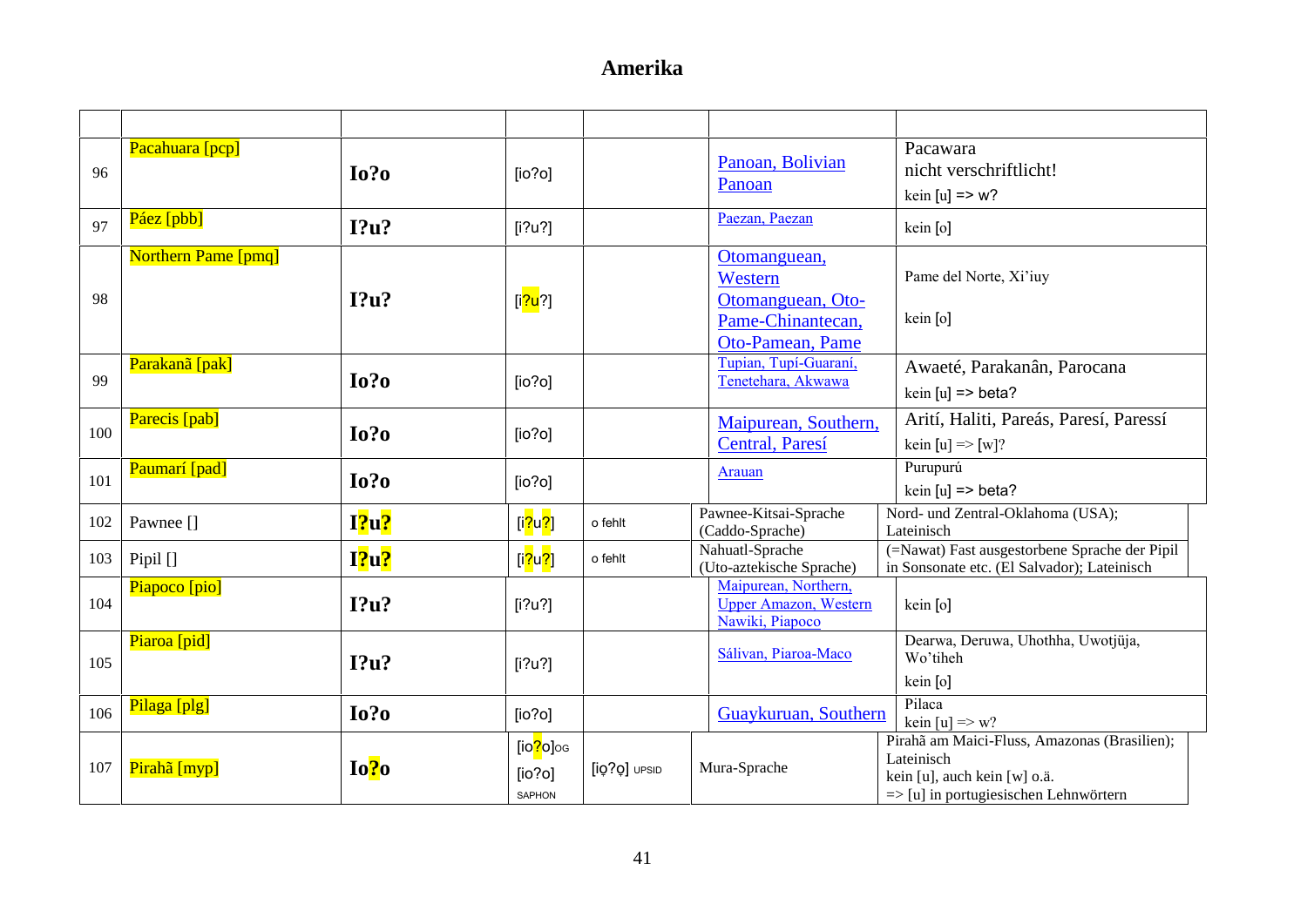| 108 | Texistepec Popoluca [poc]         | ?0u0    | [20u]                                | Golf-Zoque<br>(Mixe-Zoque-Sprache)                                                                      | (=Texistepec) Südöstliches Veracruz-Llave<br>(Mexiko); 7 Zoque-Sprachen<br>nicht verschriftlicht $\Rightarrow$ hier: Lateinisch<br>kein $i > i$ ? |
|-----|-----------------------------------|---------|--------------------------------------|---------------------------------------------------------------------------------------------------------|---------------------------------------------------------------------------------------------------------------------------------------------------|
| 109 | Poyanawa [pyn]                    | $I?$ u? | [i?u?]                               | Panoan, Mainline                                                                                        | Poianáua, Puinahua<br>kein [o]                                                                                                                    |
| 110 | Qawasqar [alc]                    | ?0?0    | [202]                                | Kaweskaran                                                                                              | Alacaluf, Alacalufe, Halakwulup,<br>Kaweskar, Kawesqar<br>kein [i] $\Rightarrow$ j?; kein [u] $\Rightarrow$ w?<br>[i,u] in spanischen Lehnwörtern |
| 111 | <b>Ayacucho Quechua [quy]</b>     | I?u?    | [i <mark>?u?]</mark>                 | Quechuan, Peripheral<br>Quechua, Chinchay,<br>Southern Chinchay,<br><b>Southern Peruvian</b><br>Ouechua | Chanka<br>kein u, w<br>u in spanischen Lehnwörtern?                                                                                               |
| 112 | Cajamarca Quechua [qvc]           | I?u?    | [i <mark>?</mark> u <mark>?</mark> ] | Quechuan, Peripheral<br>Quechua, Yungay,<br>Northern                                                    | kein o<br>o in spanischen Lehnwörtern?                                                                                                            |
| 113 | Chachapoyas Quechua [quk]         | I?u?    | [i <mark>?</mark> ʊ <mark>?</mark> ] | Quechuan, Peripheral<br>Quechua, Chinchay,<br><b>Northern Chinchay</b>                                  | $(=\!\!Amaxonas)$<br>kein o<br>o in spanischen Lehnwörtern?                                                                                       |
| 114 | Corongo Ancash Quechua<br>[qwa]   | I?u?    | [i <mark>?</mark> u <mark>?</mark> ] | Quechuan, Central<br>Quechua, Waylay,<br>Conchucos                                                      | kein o<br>o in spanischen Lehnwörtern?                                                                                                            |
| 115 | Huallaga Huánuco<br>Quechua [qub] | I?u?    | [i <mark>?</mark> u <mark>?</mark> ] | Quechuan, Central<br>Quechua, Ap-am-ah                                                                  | kein o<br>o in spanischen Lehnwörtern?                                                                                                            |
| 116 | Imbabura quechua [qvi]            | I?u?    | [i?u?]                               | Quechuan, Peripheral<br>Quechua, Chinchay,<br>Northern Chinchay                                         | Imbabura Highland Quichua, Otavalo Quichua<br>kein o<br>o in spanischen Lehnwörtern?                                                              |
| 117 | Lambayeque Quechua [quf]          | I2u2    | [i <mark>?</mark> u <mark>?</mark> ] | Quechuan, Peripheral<br>Quechua, Yungay,<br><b>Northern</b>                                             | (=Ferreñafe Quechua)<br>kein o                                                                                                                    |
| 118 | <b>Napo Lowland Quechua</b>       | I?u?    | [i <mark>?u</mark> ?]                | Quechuan, Peripheral                                                                                    | Kicho, Lowland Napo Quichua, Napo, Napo                                                                                                           |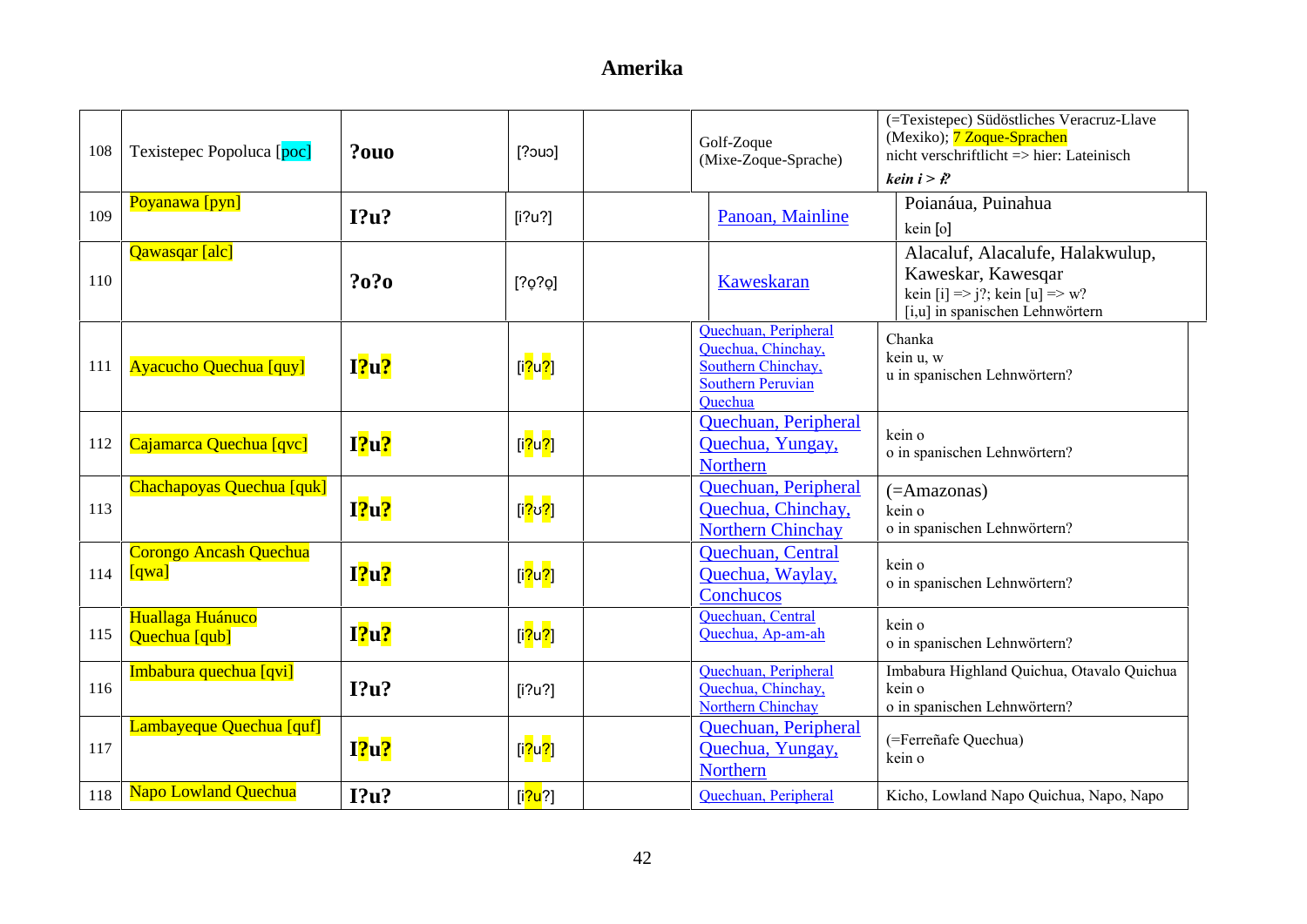|     | [qvo]                                             |             |                                                                |                                                                  | Quechua, Chinchay,<br>Northern Chinchay                                | Kichua, Napo Lowland Quichua, Quijo,<br>Quixo, Runa Shimi, Santa Rosa Quechua,<br>Santarrosino, Yumbo                          |
|-----|---------------------------------------------------|-------------|----------------------------------------------------------------|------------------------------------------------------------------|------------------------------------------------------------------------|--------------------------------------------------------------------------------------------------------------------------------|
| 119 | <b>North Bolivian Quechua</b><br>[qul]            | I?u?        | [i <mark>?u</mark> ?]                                          |                                                                  | Quechuan, Peripheral<br>Quechua, Chinchay,<br><b>Southern Chinchay</b> | North La Paz Quechua                                                                                                           |
| 120 | <b>Northern Conchucos Ancash</b><br>Quechua [qxn] | I?u?        | [i <mark>?u</mark> ?]                                          | [iː <mark>?u</mark> ː?]                                          | Quechuan, Central<br>Quechua, Waylay,<br>Conchucos                     | Huaylas-Conchucos Quechua                                                                                                      |
| 121 | <b>North Junin Quechua [qvn]</b>                  | I?u?        | [i?u?]                                                         |                                                                  | Quechuan, Central<br>Quechua, Wankay                                   | Junín Quechua, Tarma-Junín Quechua<br>kein [o]                                                                                 |
| 122 | Salasaca Highland Quechua<br>[qx]                 | <b>Iouo</b> | [iouo] PH                                                      | i?u?                                                             | Quechuan, Peripheral<br>Quechua, Chinchay,<br><b>Northern Chinchay</b> | Salasaca Quichua, Tungurahua<br>Highland Quichua, Tungurahua<br>Quichua<br>kein o SAPHON                                       |
| 123 | San Martin Quechua [qvs]                          | I?u?        | [i?u?]                                                         |                                                                  | Quechuan, Peripheral<br>Quechua, Chinchay,<br>Northern Chinchay        | Lama, Lamano, Lamista, Lamisto,<br>Motilón, Ucayali<br>kein o                                                                  |
| 124 | <b>Tena Lowland Quichua</b><br>[quw]              | I?u?        | [i?u?]                                                         |                                                                  | Quechuan, Peripheral<br>Quechua, Chinchay,<br><b>Northern Chinchay</b> | Napo Kichwa, Yumbo<br>kein o                                                                                                   |
| 125 | Quileute [qui]                                    | I?u?        | [i?u?]                                                         |                                                                  | Hoh, Quileute                                                          | kein [o]                                                                                                                       |
| 126 | <b>Reyesano</b> [rey]                             | I?u?        | $[i?\upsilon$ ?]                                               |                                                                  | Tacanan, Tacana                                                        | Maropa, San Borjano<br>nicht verschriftlicht!<br>kein [o]                                                                      |
| 127 | Saanich []                                        | <b>I?U?</b> | [i <mark>?</mark> u <mark>?</mark> ]<br>o [a], [o]<br>fehlt OG | [ $r$ ?u?]<br>o [a], [o] fehlt<br>u [u] nur in<br>Lehnwörtern WP | North-Straits-Sprache<br>(Salish-Sprache)                              | British Columbia (Kanada); Washington<br>(USA); Saanich-Orthographie (Lateinische<br>Großbuchstaben und Sonderzeichen)         |
| 128 | Sakirabiá [skf]                                   | $I0$ ?      | [io?o]                                                         |                                                                  | Tupian, Tuparí                                                         | Mekém, Mekens, Sakirabiák, Sakirabiáp,<br>Sakirabiát, Sakirap, Sakiriabar, Sakurabiat<br>kein $u > w$ PH:<br>$kein$ $w$ saphon |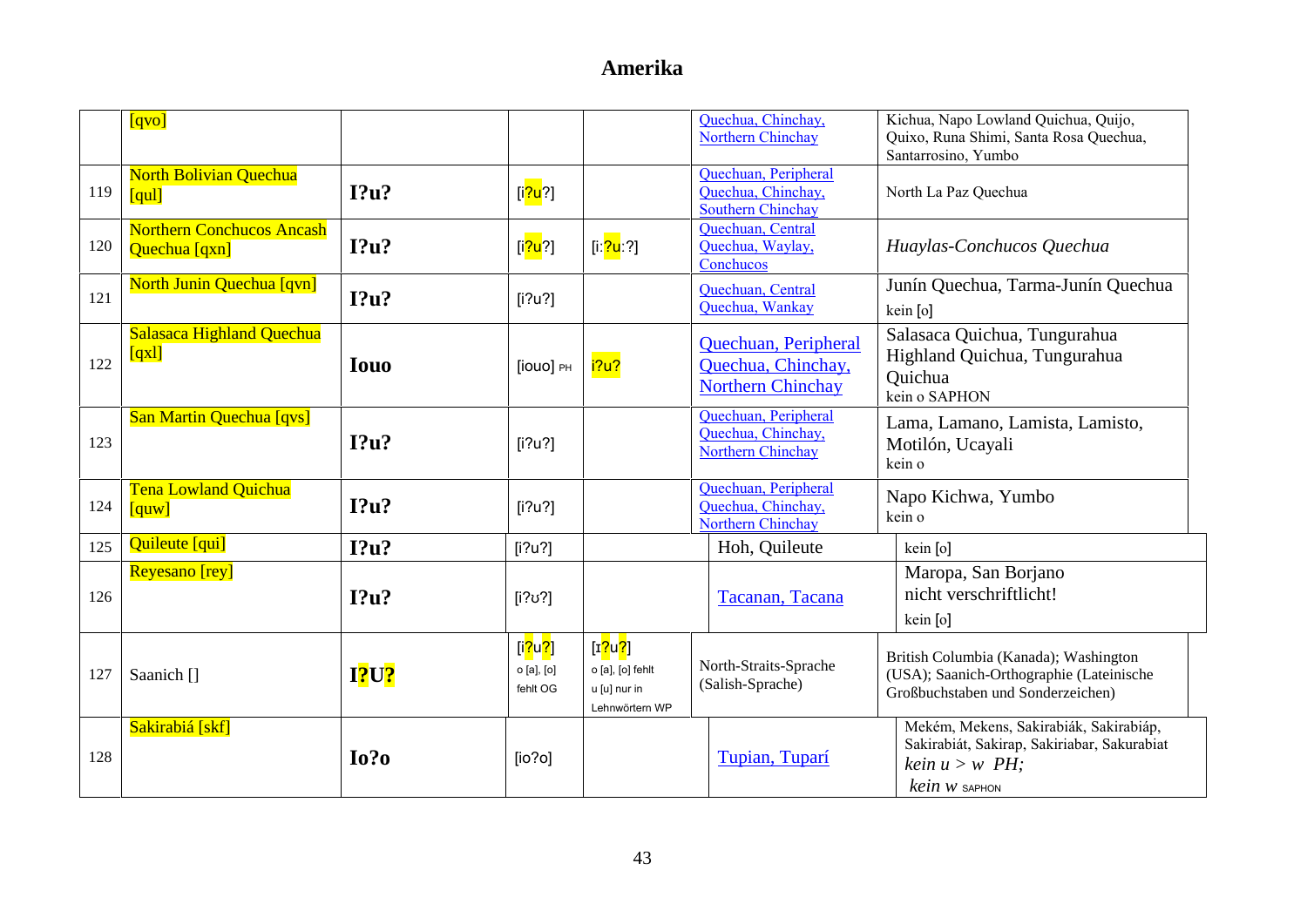| 129 | <b>Straits Salish [str]</b> | I?u?       | $[i?u?]_{PH}$     | $[I?\mathsf{U}$ ? SPA |                                                                     | Saanich                                                                        |
|-----|-----------------------------|------------|-------------------|-----------------------|---------------------------------------------------------------------|--------------------------------------------------------------------------------|
|     |                             |            |                   |                       |                                                                     | kein o                                                                         |
| 130 | Seri []                     | Io?o       | [io $\sqrt{2}$ o] |                       | Isolierte Sprache                                                   | (=Cmiique iitom) Seri in Sonora (Mexiko);<br>Lateinisch<br>kein u<br>kein w oä |
| 131 | Sharanahua [mcd]            | I?u?       | [i?u?]            |                       | Panoan, Mainline, Tri-<br><b>State</b>                              | Sharanawa<br>kein o                                                            |
| 132 | Shasta [sht]                | I?u?       | [i?u?]            |                       | isolierte Sprache                                                   | Sastean, Shastan<br>kein o                                                     |
| 133 | Shipibo-Conibo [shp]        | I?u?       | $[i?\upsilon']$   |                       | Panoan, Mainline,<br>Shipibo                                        | kein o                                                                         |
| 134 | Shuar [jiv]                 | $I$ ?u?    | [i?u?]            |                       | Jivaroan, Jívaro                                                    | Chiwaro, "Jibaro" (pej.), Jivaro, Shuara,<br>Siurra, Siwora, Xivaro            |
|     |                             |            |                   |                       |                                                                     | JIVARO kein o                                                                  |
| 135 | Squamish [squ]              | ?0?0       | [?0?0]            |                       | Salish, Central Salish                                              | Skwxwu'mesh snichim<br>kein $i > j$ ?; kein $u > w$ ?                          |
| 136 | Surui [sru]                 | Io?o       | [io?o]            |                       | Tupian, Mondé                                                       | Paiter, Suruí de Rondônia, Suruí do<br>Jiparaná<br>kein $u > w$ ?              |
| 137 | Tacana [tna]                | Io?o, I?u? | [iq?Q]<br>UPSID   | [i?u?] SAPHON         | Tacanan, Tacana                                                     | Takana<br>u > w?<br>kein o                                                     |
| 138 | Tapirape [taf]              | $I0$ ?0    | [io?o]            |                       | Tupian, Tupí-Guaraní,<br>Tenetehara                                 | u > w?                                                                         |
| 139 | <b>Thcho (Dogrib)</b> [dgr] | Io?o       |                   |                       |                                                                     |                                                                                |
| 140 | Toba Qom [tob] Toba         | Io?o       | [io?o]            | $[$ i:o:?o:]          | Guaykuruan, Southern                                                | Chaco Sur, Namqom, Qom, Toba Qom, Toba<br>Sur; Lateinisch<br>kein $u > w$ ?    |
| 141 | Tolowa [tol]                | I?u?       | [i?u?]            |                       | Eyak-Athabaskan,<br>Athabaskan, Pacific Coast<br>Athabaskan, Oregon | <b>Smith River</b><br>kein o                                                   |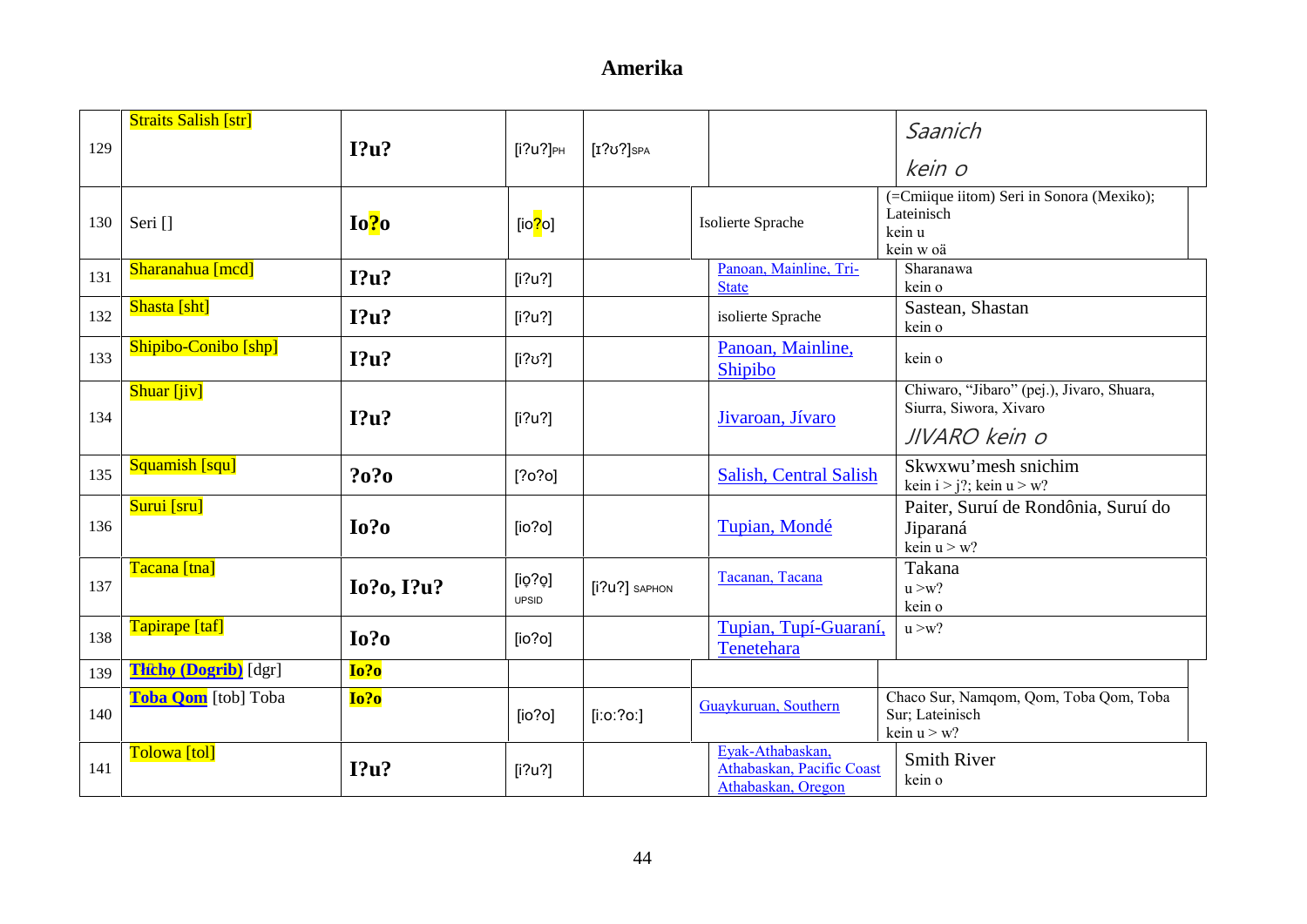|     |                                |        |                                      |              | Athabaskan, Tolowa-                              |                                                                                                                                                                     |
|-----|--------------------------------|--------|--------------------------------------|--------------|--------------------------------------------------|---------------------------------------------------------------------------------------------------------------------------------------------------------------------|
| 142 | Papantla Totonac [top]         | I?u?   | [i?u?]                               | [i:?u:?]     | Chetco<br>Totonacan, Totonac                     | Lowland Totonaca, Totonaco de<br>Papantla<br>kein [o]                                                                                                               |
| 143 | <b>Nuclear Tsimshian [tsi]</b> | I?u?   | [i?u?]                               |              | Tsimshian                                        | <b>TSIMSHIAN</b><br>Chimmezyan, Maritime Tsimshianic,<br>Sm'algyax, Tsimpshean, Zimshian<br>kein [o]                                                                |
| 144 | Tuparí [tpr]                   | $I0$ ? | [io?o]                               |              | Tupian, Tuparí                                   | kein $u > w$                                                                                                                                                        |
| 145 | Tuscarora [tus]                | I?u?   | [i <mark>?</mark> u <mark>?</mark> ] | o fehlt      | Tuscarora-Nottoway-Spr.<br>(Irokesische Sprache) | (=Skarohreh) Fast ausgestorbene und<br>wiederbelebte Sprache in Ontario (Kanada),<br>Nordwesten des Staates New York, östliches<br>North-Carolina (USA); Lateinisch |
| 146 | Urarina [ura]                  | I?u?   | [i?u?]                               |              | Isolierte Sprache                                | Itucali, Shimacu, Simacu<br>kein o                                                                                                                                  |
|     | Ulwa [ulw]                     |        |                                      |              |                                                  | Ulúa, Woolwa                                                                                                                                                        |
| 147 |                                | I?u?   | [i?u?]                               | [i:?u:?]     | Misumalpan                                       | Sumo<br>kein o                                                                                                                                                      |
| 148 | Waorani [auc]                  |        | [io?o]<br>SAPHON                     | [iQ?Q] UPSID | Isolierte Sprache                                | "Auca" (pej.), Huaorani, Sabela, Waodani<br>u > w                                                                                                                   |
| 149 | Wapishana [wap]                | I?u?   | [i?u?]                               |              | Maipurean, Northern,<br>Maritime, Wapixana       | Uapixana, Vapidiana, Wapichan, Wapichana,<br>Wapisana, Wapishshiana, Wapisiana,<br>Wapitxana, Wapixana<br>kein o                                                    |
| 150 | Wari [pav?]                    | Io?o   | [io?o]                               |              | Chapacuran, War                                  | Wari; Wari'; Wari ; Oro Nao<br>kein $u > w$ ?<br>?Jaru, Oro Wari, Pacaas-Novos, Pacahanovo,<br>Pakaanova, Pakaanovas, Uomo, Wari?                                   |
| 151 | Waura [wau]                    | I?u?   | [i?u?]                               |              | Maipurean, Southern,<br>Central, Waurá,          | Aura, Uaura, Wauja<br>kein o                                                                                                                                        |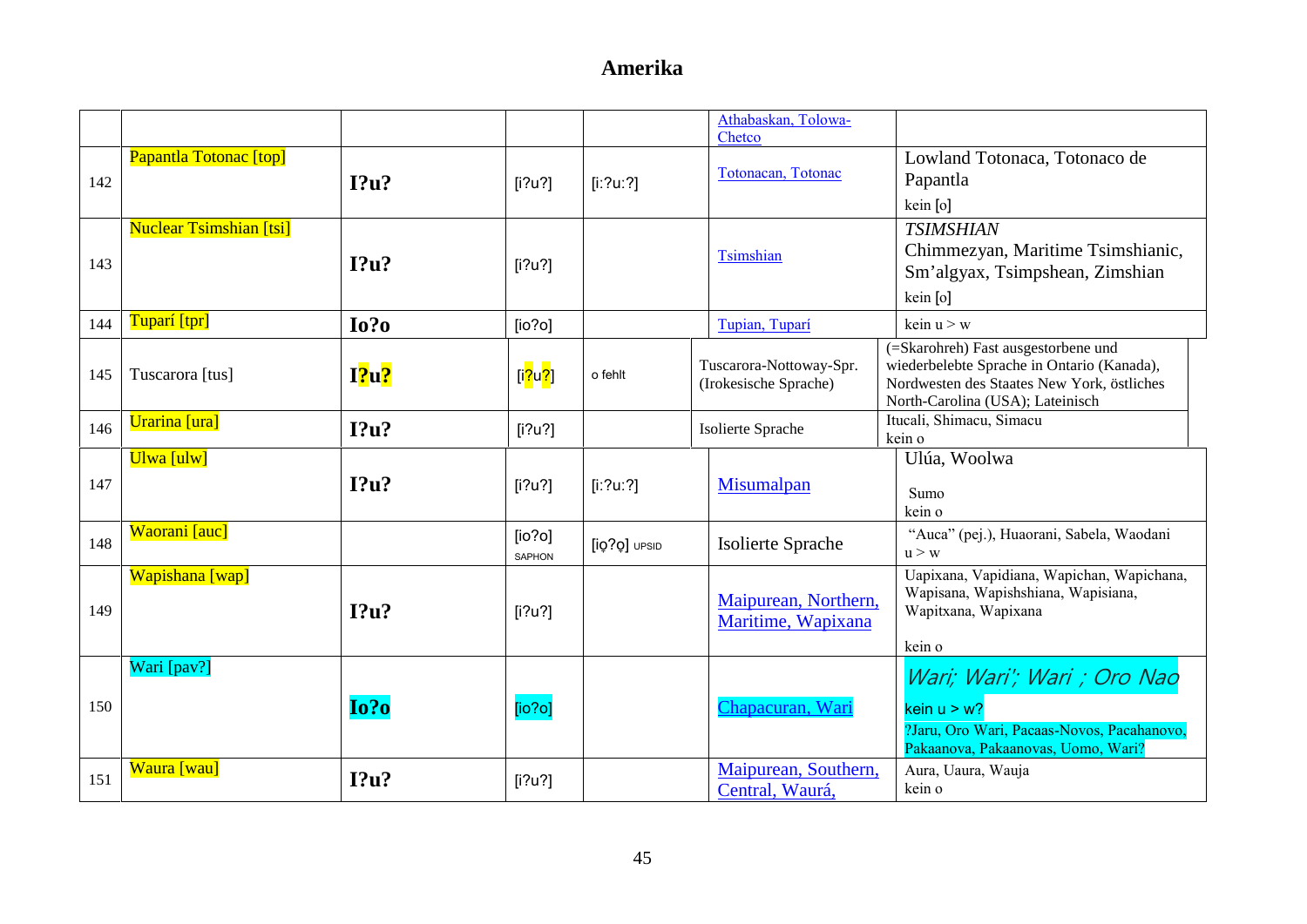|             |                                           |                           |                       |                                      | Waurá-Meinaku                                                                            |                                                                                                                                         |
|-------------|-------------------------------------------|---------------------------|-----------------------|--------------------------------------|------------------------------------------------------------------------------------------|-----------------------------------------------------------------------------------------------------------------------------------------|
| 152         | <b>Western Keres</b> [kjq]                | $12u$ ?                   | [i?u?]                |                                      | Keresan                                                                                  | <b>ACOMA</b><br><b>Western Keres Pueblo</b>                                                                                             |
|             |                                           |                           |                       |                                      |                                                                                          | kein o $>$ etot??                                                                                                                       |
| 153         | <b>Wyandot</b> [wya]                      | l <mark>ęuę</mark> , Iõuõ | [io <mark>u</mark> o] | o fehlt, nur als<br>leicht nasales o | Huronisch<br>(Irokesische Sprache)                                                       | (=Wa <sup>n</sup> dat, Wendat, Huron)<br>Lateinisch<br>kein u (PH) $\Rightarrow$ w?                                                     |
| $\mathbf X$ | Wyandot []                                | <b>Iouo</b>               | [iouo]                |                                      |                                                                                          | Huron<br>kein $u > w$                                                                                                                   |
| 154         | Xipaya [xiy]                              | I?u?                      | [i?u?]                |                                      | Tupian, Juruna                                                                           | Shipaja, Xipaia<br>kein o                                                                                                               |
| 155         | Xiriana [xir]                             | I?u?                      | [i?u?]                |                                      | Maipurean, Northern.<br><b>Upper Amazon,</b><br>Unclassified                             | Xiriâna<br>kein o                                                                                                                       |
| 156         | Yanesha' [ame]                            | ?o?o, I?u?                | [?0?0]<br>UPSID, SPA  | [i?u?] SAPHON                        | Maipurean, Southern,<br>Western                                                          | Amage, Amagues, Amaje, Amajo, Amoishe,<br>Amueixa, Amuese, Amuesha, Amuetamo,<br>Lorenzo, Omage<br>kein $i > j$ ?; kein u >w?<br>kein o |
| 157         | Yãroamë of Serra do<br>Pacu/Ajarani [yrm] | <b>Iouo</b>               | [iouo]                | $[$ i:o:u:o:]                        | Yanomam                                                                                  | Yaruma                                                                                                                                  |
| 158         | Yavitero [yvt]                            | I?u?                      | [i?u?]                |                                      | Maipurean, Northern,<br><b>Upper Amazon,</b><br><b>Central Upper</b><br>Amazon, Yavitero | Paraene<br>kein o                                                                                                                       |
| 159         | Yawalapiti [yaw]                          | I?u?                      | [i?u?]                |                                      | Maipurean, Southern,<br>Central, Waurá,<br>Waurá-Meinaku                                 | Jaulapiti, Yaulapiti<br>kein o                                                                                                          |
| 160         | Yawanawa [ywn]                            | I?u?                      | [i?u?]                |                                      | Panoan, Mainline, Tri-<br><b>State</b>                                                   | (Shanenawa)<br>Iauanauá, Jawanaua, Yahuanahua<br>kein o                                                                                 |
| 161         | Yora [mts]                                | I?u?                      | [i?u?]                |                                      | Panoan, Mainline,<br>Unclassified                                                        | Manu Park Panoan, Nahua, Parquenahua,<br>Yoranahua, Yura<br>kein o                                                                      |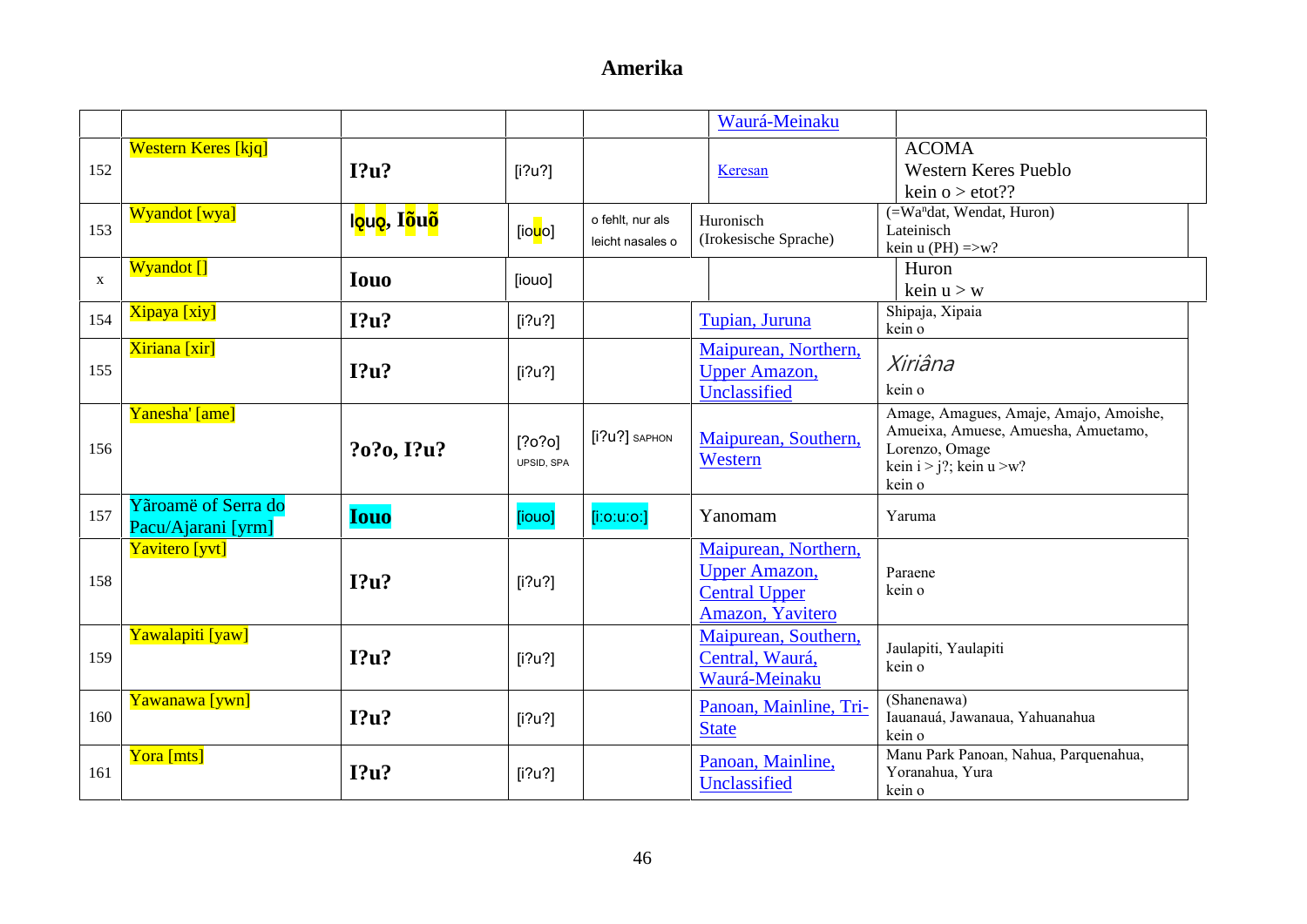| Barbadian Kreol-Englisch<br>[bjs] |  | Bajan                     |  |
|-----------------------------------|--|---------------------------|--|
| Virgin Islands Kreol-Englisch     |  |                           |  |
| [vic]                             |  |                           |  |
| Vincentian Kreol-Englisch         |  | Vincy Twang               |  |
| <b>SVC</b>                        |  |                           |  |
| Grenada Kreol-Englisch [gcl]      |  |                           |  |
| Trinidan Kreol-Englisch [trf]     |  |                           |  |
| Tobago Kreol-Englisch tgh         |  | <b>Tobagonian Dialect</b> |  |
| St-Lucia Kreolisch [acf]          |  |                           |  |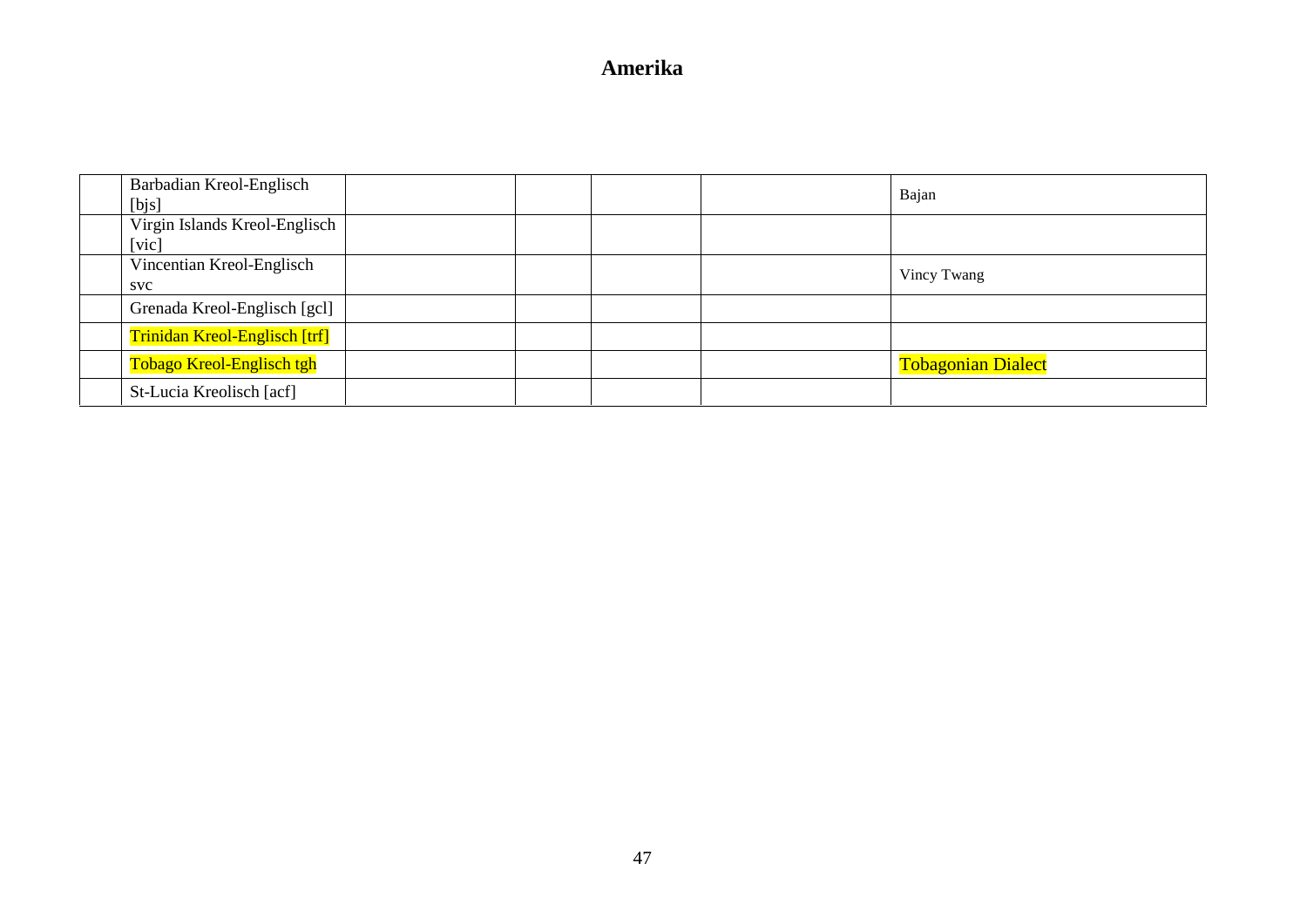### **Ausgestorbene Sprachen:**

| Abipon [axb]             | Io?o        | [io?o]<br><b>SAPHON</b> | [iq?Q]<br><b>UPSID</b> | Guaicuruan | ausgestorben kein<br>$u \Rightarrow w?$<br>u in spanischen Lehnwörtern? |
|--------------------------|-------------|-------------------------|------------------------|------------|-------------------------------------------------------------------------|
| Abishira [ash]           |             |                         |                        |            |                                                                         |
| Andoa [anb]              |             |                         |                        |            |                                                                         |
| Berbice creole dutch []  |             |                         |                        |            |                                                                         |
| Biloxi []                |             |                         |                        |            |                                                                         |
| Chibcha <sup>[]</sup>    | <b>Iouo</b> | [iouo]                  |                        |            | Muisca                                                                  |
| Chimariko [cid]          | <b>Iouo</b> | [iouo]                  |                        |            |                                                                         |
| Cholón []                | I?u?        | [i?u?]                  |                        |            | Seeptsa, Tinganeses<br>kein o<br>o in spanischen Lehnwörtern?           |
| Mochica <sup>[]</sup>    | Iouo,       | [iouo]                  | $[$ i:o:u:o:]          |            |                                                                         |
| Molale []                | I?u?        | [i?ʊ? ]                 | [iː?ʊː?]               |            | Molalla                                                                 |
| Ona [ona]                | Iouo        | [iouo]                  |                        |            | Aona, Choon, Selknam, Shelknam                                          |
| Panobo [pno]             | I?u?        | [i?u?]                  |                        |            | Huariapano, Manoa, Pana, Pano, Pelado,<br>Wariapano<br>kein [o]         |
| Pemono [pev]             | <b>Iouo</b> | [iouo]                  |                        |            |                                                                         |
| Puri [prr]               |             |                         |                        |            | Coroado                                                                 |
| Sao Paulo Kaingang [zkp] | <b>Iouo</b> | [iouo]                  | auch [iouo]            |            |                                                                         |
| Tupinambá []             | <b>Iouo</b> | [iouo]                  |                        |            |                                                                         |
| Vilela [vil]             | Iouo        | [iouo]                  |                        |            |                                                                         |
| Yameo [yme]              | Io?o        | [io?o]                  |                        |            | kein $u > w$ ?                                                          |
| Yana []                  | Iouo        | iotuot                  |                        |            |                                                                         |